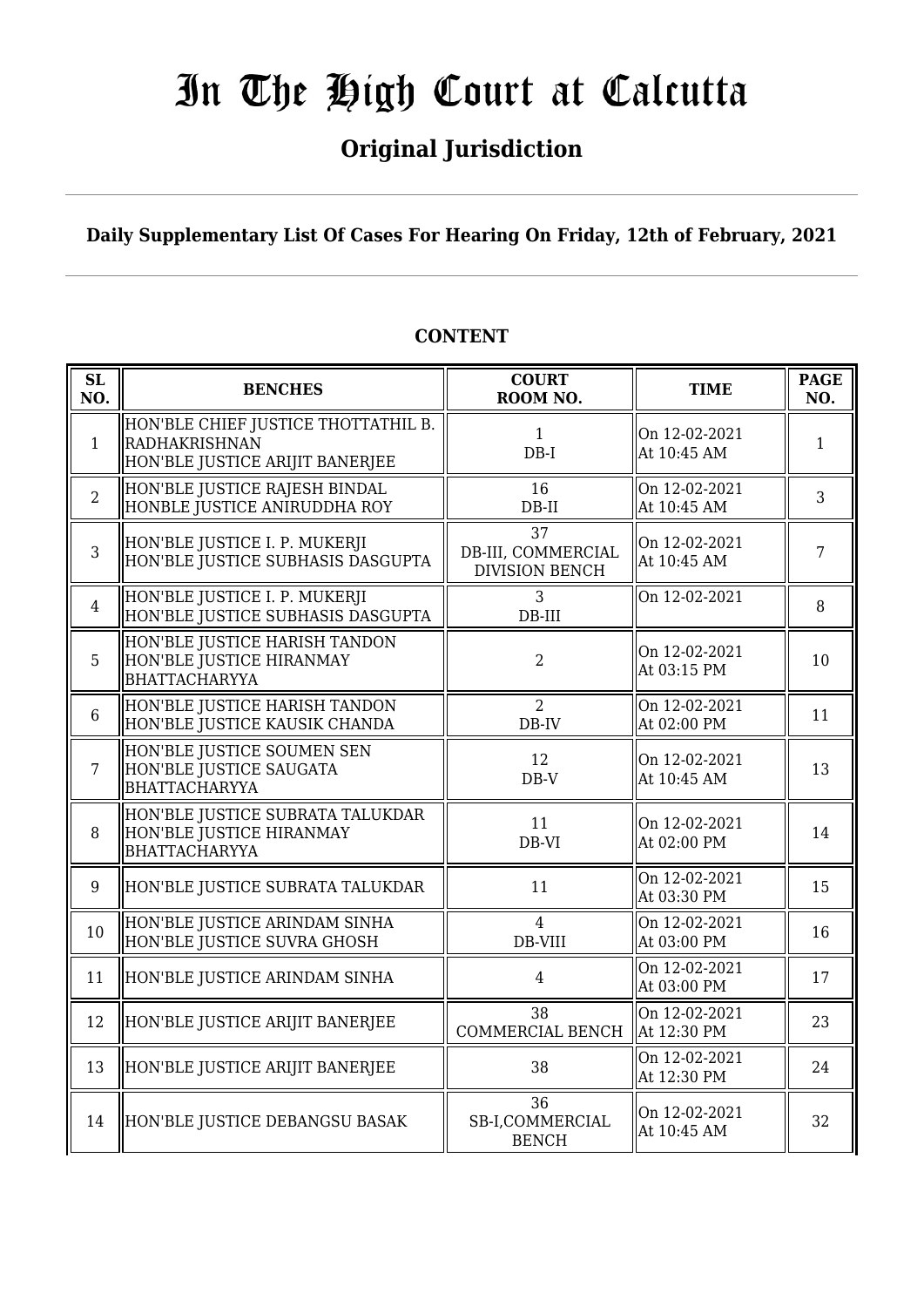| $\overline{\text{SL}}$<br>NO. | <b>BENCHES</b>                                  | <b>COURT</b><br>ROOM NO. | <b>TIME</b>                   | <b>PAGE</b><br>NO. |
|-------------------------------|-------------------------------------------------|--------------------------|-------------------------------|--------------------|
| 15                            | HON'BLE JUSTICE DEBANGSU BASAK                  | 36<br>$SB-I$             | On 12-02-2021<br>At 10:45 AM  | 34                 |
| 16                            | HON'BLE JUSTICE RAJASEKHAR MANTHA               | 13<br>SB-III             | On 12-02-2021<br>At 02:00 PM  | 46                 |
| 17                            | HON'BLE JUSTICE SABYASACHI<br>BHATTACHARYYA     | 8<br>SB-IV               | On 12-02-2021<br>At 10:45 AM  | 48                 |
| 18                            | HON'BLE JUSTICE SHEKHAR B. SARAF                | 26<br>SB-VI              | On 12-02-2021<br>At 03:00 PM  | 49                 |
| 19                            | HON'BLE JUSTICE RAJARSHI BHARADWAJ              | 15<br>SB-VII             | On 12-02-2021<br>At 10:45 AM  | 50                 |
| 20                            | HON'BLE JUSTICE RAVI KRISHAN KAPUR              | 39<br>SB-IX              | On 12-02-2021<br>At 10:45 AM  | 51                 |
| 21                            | HON'BLE JUSTICE RAVI KRISHAN KAPUR              | 10<br>SB-IX              | On 12-02-2021<br>At 10:45 AM  | 52                 |
| 22                            | HON'BLE JUSTICE ARINDAM MUKHERJEE               | 23<br>$SB-X$             | On 12-02-2021<br>lAt 02:00 PM | 53                 |
| 23                            | HON'BLE JUSTICE BISWAJIT BASU                   | 18<br>SB-XI              | On 12-02-2021<br>At 10:45 AM  | 54                 |
| 24                            | HON'BLE JUSTICE AMRITA SINHA                    | 24<br>SB-XII             | On 12-02-2021<br>At 10:45 AM  | 55                 |
| 25                            | HON'BLE JUSTICE ABHIJIT<br><b>GANGOPADHYAY</b>  | 22<br><b>SB-XIII</b>     | On 12-02-2021<br>At 03:30 PM  | 56                 |
| 26                            | THE LEARNED MASTER & OFFICIAL<br><b>REFEREE</b> | <b>CHAMBER</b>           | On 12-02-2021<br>At 12:00 PM  | 57                 |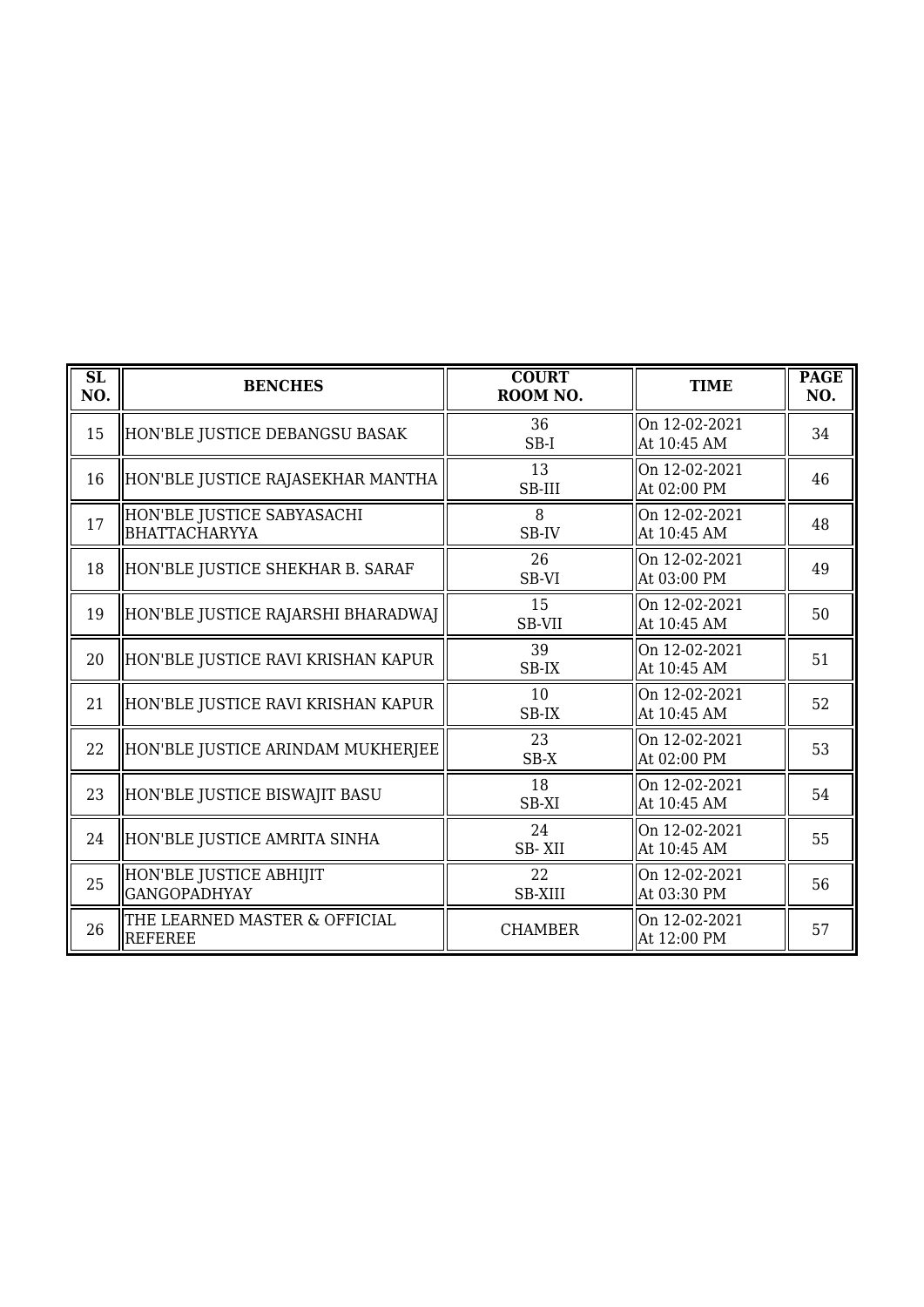

### **Original Side**

**DAILY CAUSELIST For Friday The 12th February 2021**

#### **COURT NO. 1**

#### **DIVISION BENCH (DB-I)**

#### **AT 10:45 AM**

#### **HON'BLE CHIEF JUSTICE THOTTATHIL B. RADHAKRISHNAN HON'BLE JUSTICE ARIJIT BANERJEE (VIA VIDEO CONFERENCE)**

**ON AND FROM MONDAY, THE 1ST FEBRUARY, 2021 AS LONG AS THE DIVISION BENCH COMPRISING OF HON'BLE CHIEF JUSTICE THOTTATHIL B. RADHAKRISHNAN AND HON'BLE JUSTICE ARIJIT BANERJEE DOES NOT SIT- HON'BLE JUSTICE RAJESH BINDAL AND HON'BLE JUSTICE ANIRUDDHA ROY- WILL TAKE, IN ADDITION TO THEIR OWN LIST AND DETERMINATION, URGENT MATTERS RELATING TO THE LIST AND DETERMINATION OF THE DIVISION BENCH COMPRISING OF HON'BLE CHIEF JUSTICE THOTTATHIL B. RADHAKRISHNAN AND HON'BLE JUSTICE ARIJIT BANERJEE.**

**ON AND FROM WEDNESDAY, THE 13TH JANUARY, 2021 - APPEALS FROM ORDERS RELATING TO RESIDUARY UNDER GROUP - IX INCLUDING APPLICATIONS CONNECTED THERETO; PUBLIC INTEREST LITIGATION; CRIMINAL CONTEMPT MATTERS; APPEALS UNDER SECTION 19(1)(a) OF THE CONTEMPT OF COURT'S ACT; APPLICATIONS UNDER SECTION 27 OF THE ELECTRICITY REGULATORY COMMISSION ACT, 1998, INCLUDING APPLICATIONS CONNECTED THERETO;**

**HABEAS CORPUS; ANY OTHER MATTER, IRRESPECTIVE OF CLASSIFICATION, AS DIRECTED BY THE HON'BLE CHIEF JUSTICE. NOTE:MATTERS WILL BE TAKEN UP THROUGH PHYSICAL HEARING ONLY WHEN BOTH THE PARTIES ARE AGREED.**

> **NOTE:(1) ON THURSDAY, APPEALS FROM ORDERS RELATING TO RESIDUARY UNDER GROUP-IX INCLUDING APPLICATIONS CONNECTED THERETO, WILL BE TAKEN UP. (2) ON FRIDAY, PUBLIC INTEREST LITIGATION MATTERS WILL BE TAKEN UP.**

> > **NOTE: NO MENTIONING IN COURT**

#### **PUBLIC INTEREST LITIGATION**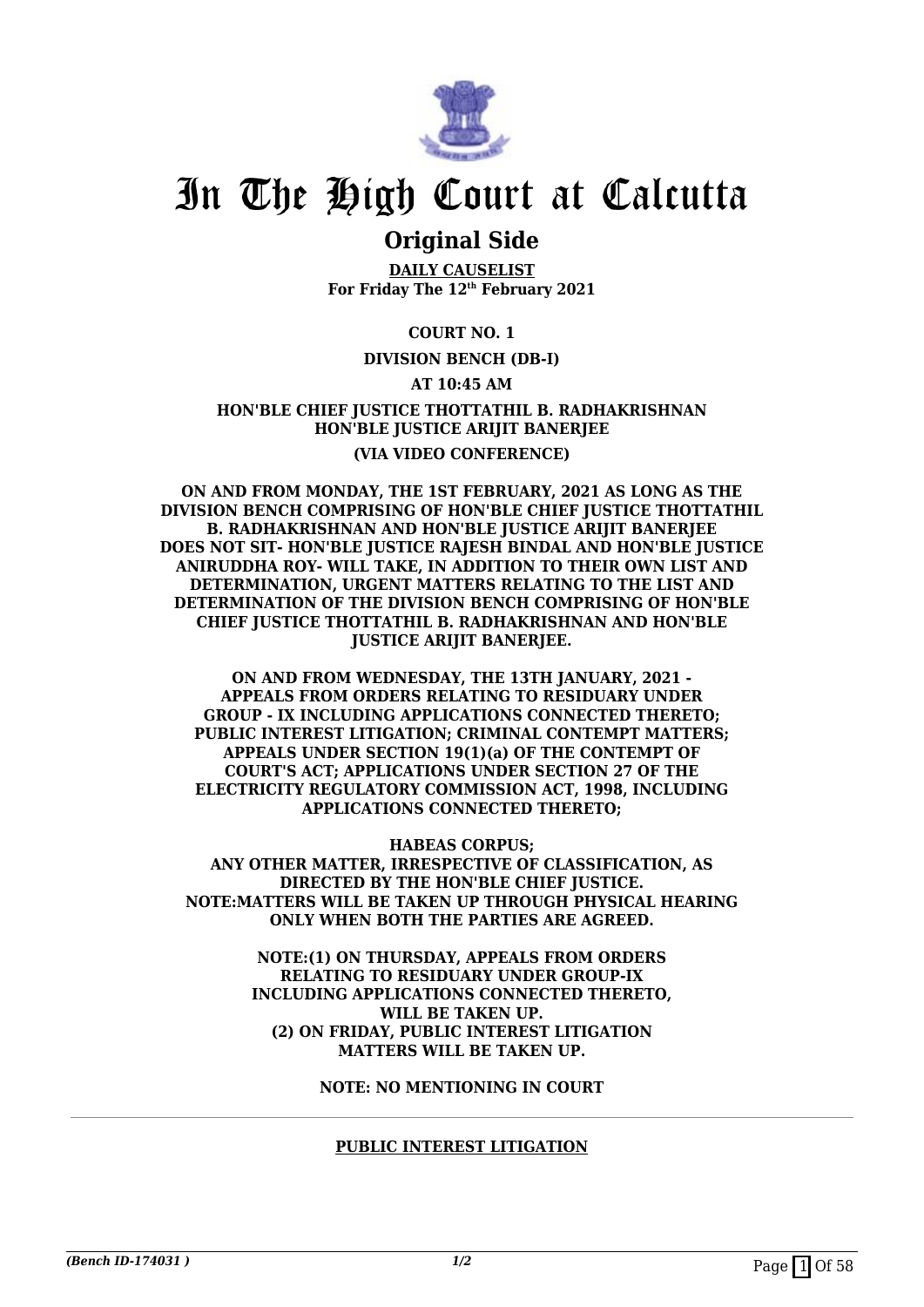| $\mathbf{1}$ | IA NO. GA/2/2020<br>(Old No:<br>GA/687/2020) | RUDRA JYOTI<br><b>BHATTACHARYA</b><br>Vs.<br>STATE OF WEST BENGAL                                                                      | NIKHIL KUMAR ROY                          |
|--------------|----------------------------------------------|----------------------------------------------------------------------------------------------------------------------------------------|-------------------------------------------|
|              | In WPO/384/2005                              |                                                                                                                                        |                                           |
| 2            | WPO/232/2019                                 | PEOPLE UNITED FOR<br><b>BETTER LIVING IN</b><br>CALCUTTA (PUBLIC) AND<br><b>ANR</b><br>VS.<br>KOLKATA MUNICIPAL<br>CORPORATION AND ORS | PRADEEP KAKKAR (IN<br>PERSON)             |
| 3            | WPO/479/2019                                 | <b>SEWARAM PANDEY AND</b><br>ORS.<br><b>VS</b><br>UNION OF INDIA AND ORS.                                                              | MUKHERJEE PRASAD<br><b>AND ASSOCIATES</b> |
|              | IA NO: GA/1/2020(Old No:GA/292/2020)         |                                                                                                                                        |                                           |
| 4            | WPO(P)/1/2020                                | DEBASIS MITRA AND ORS<br>VS.<br>THE STATE OF WEST<br><b>BENGAL AND ORS</b>                                                             | <b>ANJAN</b><br><b>BHATTACHARYA</b>       |
| 5            | WPO(P)/1/2021                                | <b>SANKAR GARG AND ORS</b><br>VS<br>UNION OF INDIA AND ANR                                                                             | DIPAYAN KUNDU                             |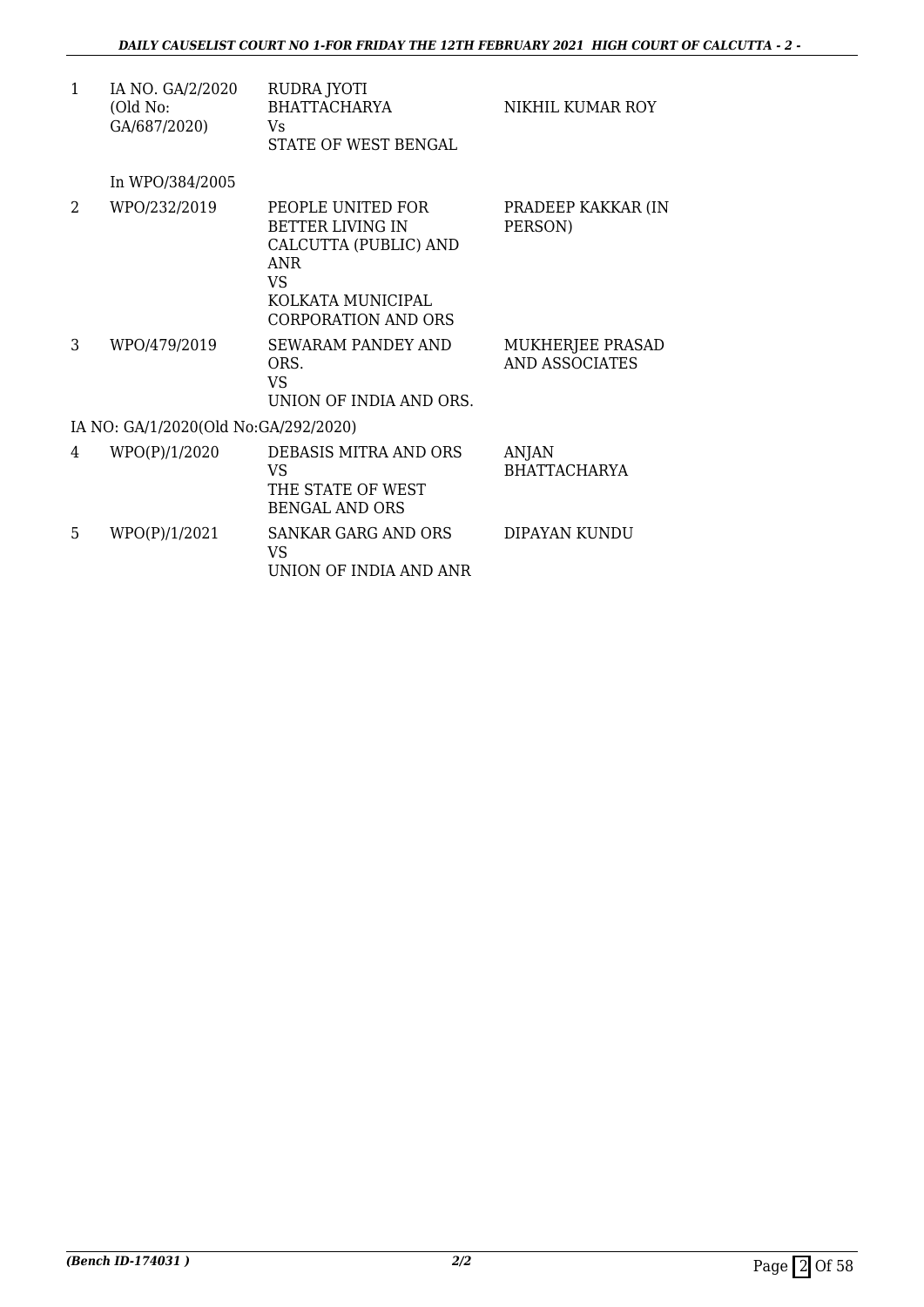

### **Original Side**

**DAILY CAUSELIST For Friday The 12th February 2021**

**COURT NO. 16**

#### **DIVISION BENCH (DB-II)**

**AT 10:45 AM HON'BLE JUSTICE RAJESH BINDAL HONBLE JUSTICE ANIRUDDHA ROY (VIA VIDEO CONFERENCE)**

#### **NOTE:MATTERS WILL BE TAKEN UP THROUGH PHYSICAL HEARING ONLY WHEN BOTH THE PARTIES ARE AGREED.**

#### **ON AND FROM MONDAY, THE 1ST FEBRUARY, 2021 AS LONG AS THE DIVISION BENCH COMPRISING OF HON'BLE CHIEF JUSTICE THOTTATHIL B. RADHAKRISHNAN AND HON'BLE JUSTICE ARIJIT BANERJEE DOES NOT SIT - WILL TAKE, IN ADDITION TO THEIR OWN LIST AND DETERMINATION, URGENT MATTERS RELATING TO THE LIST AND DETERMINATION OF THE DIVISION BENCH COMPRISING OF HON'BLE CHIEF JUSTICE THOTTATHIL B. RADHAKRISHNAN AND HON'BLE JUSTICE ARIJIT BANERJEE.**

**E-MENTIONING WILL BE TAKEN UP AT THE FIRST SITTING OF THE COURT. OUT OF WHICH ORIGINAL SIDE WILL BE TAKEN UP FIRST. AND THEN APPELLATE SIDE WILL BE TAKEN UP.**

#### **APPELLATE SIDE LIST WILL BE TAKEN UP AT THE FIRST HALF. ORIGINAL SIDE LIST WILL BE TAKEN UP AFTER RECESS.**

#### **NEW APPLICATIONS - I**

|   | ITAT/3/2021                 | PRINCIPAL COMMISSIONER<br>OF INCOME TAX SILIGURI<br>VS<br>NEETU AGARWAL | S LAMBA | SUBASH AGARWAL<br>AND ASSOCIATES |
|---|-----------------------------|-------------------------------------------------------------------------|---------|----------------------------------|
|   | IA NO: GA/1/2021, GA/2/2021 |                                                                         |         |                                  |
| 2 | ITAT/4/2021                 | PRINCIPAL COMMISSIONER<br>OF INCOME TAX, SILIGURI<br>VS<br>NITU AGARWAL | S LAMBA | SUBASH AGARWAL<br>AND ASSOCIATES |

IA NO: GA/1/2021, GA/2/2021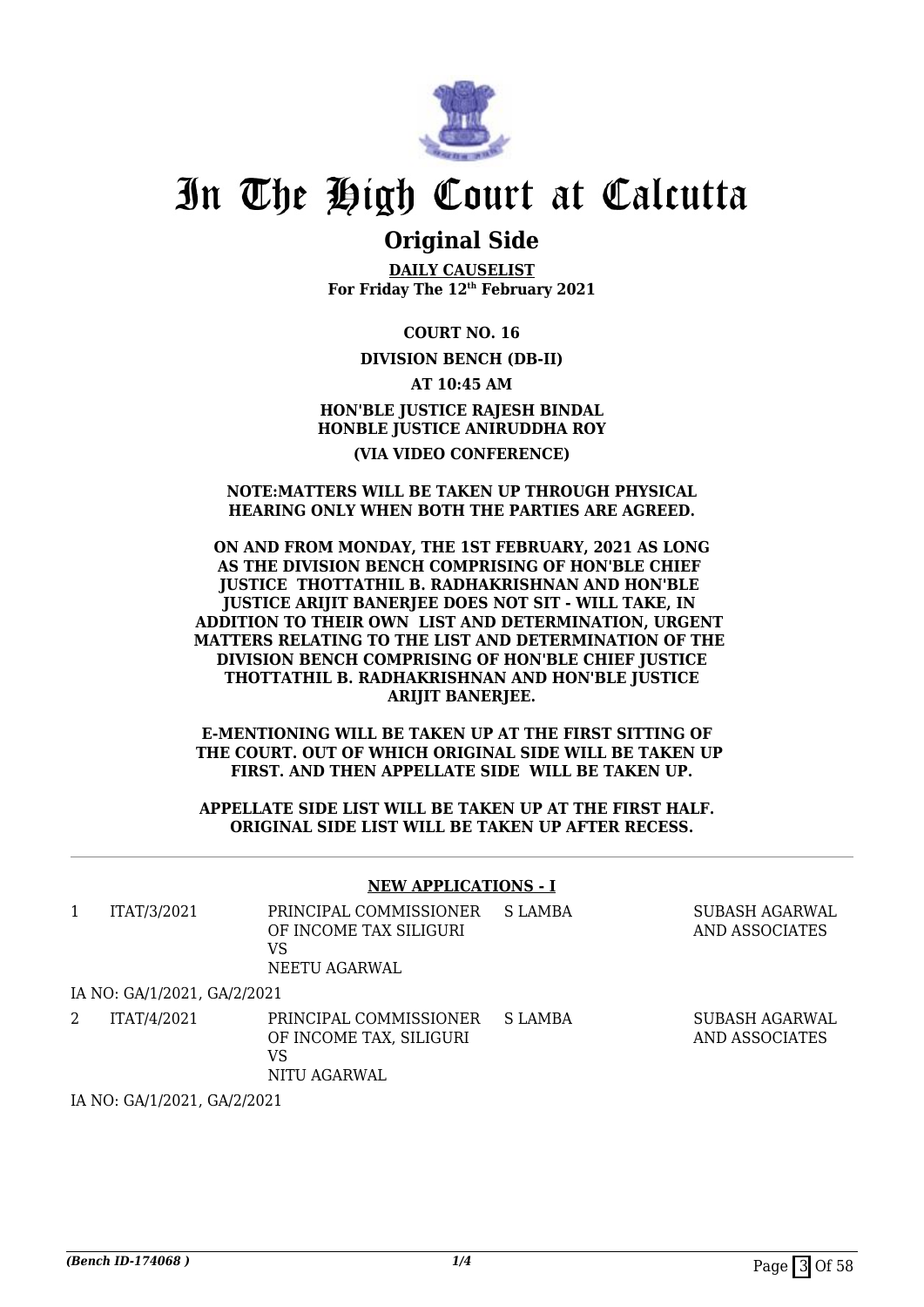3 ITAT/11/2021 PRINCIPAL COMMISSIONER OF INCOME TAX , CENTRAL KOLKATA -2 VS M/S SUPRABHA INDUSTRIES LIMITED S LAMBA

IA NO: GA/1/2021, GA/2/2021

4 ITAT/13/2021 PRINCIPAL COMMISSIONER OF INCOME TAX CENTRAL 2 VS M/S RAUNAK INFRASTRUCTURE LTD S LAMBA

IA NO: GA/1/2021, GA/2/2021

#### **NEW APPLICATIONS**

5 ITAT/163/2016 COMM. OF I.T.(INTERNATIONAL TAXATION & TRANSFER PRICING) KOL VS PRICEWATERHOUSE COOPERS L.L.P. YOGESH VATS IA NO: GA/1/2016(Old No:GA/1110/2016) 6 ITAT/32/2018 PRINCIPAL COMM OF INCOME TAX 4, KOLKATA VS M/S KRISHI RASAYAN EXPORTS PVT LTD Y VATS **VIVEK MURARKA** IA NO: GA/1/2018(Old No:GA/484/2018), GA/2/2018(Old No:GA/485/2018) 7 ITAT/38/2018 PRINCIPAL COMM OF INCOME TAX 4, KOLKATA VS M/S KRISHI RASAYAN EXPORTS PVT LTD Y VATS **VIVEK MURARKA** 

### IA NO: GA/1/2018(Old No:GA/514/2018), GA/2/2018(Old No:GA/515/2018)

8 CUSTA/44/2018 THE COMMISSIONER OF CUSTOMS (PREVENTIVE), KOLKATA VS M/S. BABA TRADERS SANJUKTA GUPTA

IA NO: GA/1/2018(Old No:GA/1870/2018)

9 ITAT/203/2018 PRINCIPAL COMMISSIONER OF INCOME TAX, CENTRAL-I, KOLKATA VS M/S. AMBICA CAPITAL MARKETS. LTD. Y VATS BHASKAR SENGUPTA

IA NO: GA/1/2018(Old No:GA/1626/2018), GA/2/2018(Old No:GA/1628/2018)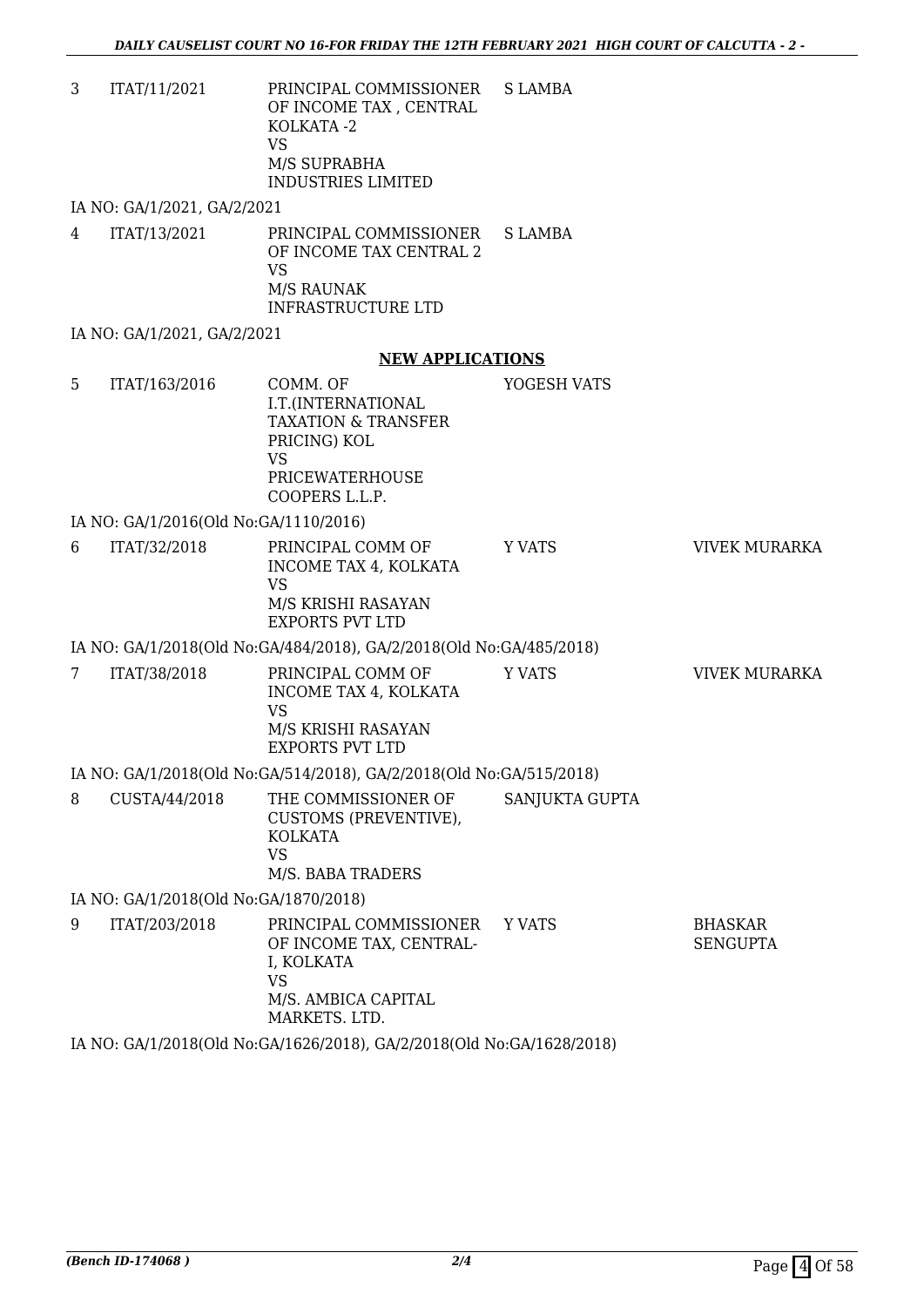| 10 | ITAT/208/2018                         | COMMISSIONER OF<br>INCOME TAX (IT & TP),<br>KOLKATA<br>VS<br>M/S. DONGFANG ELECTRIC<br><b>CORPORATION</b> | Y. VATS              |
|----|---------------------------------------|-----------------------------------------------------------------------------------------------------------|----------------------|
|    | IA NO: GA/1/2018(Old No:GA/1802/2018) |                                                                                                           |                      |
| 11 | 1 בממי <i>ו פו גרם</i> הזה גד         | CONINICCIONED OF                                                                                          | <b>A R A TTP A D</b> |

| 11 | IA NO. GA/3/2021  | <b>COMMISSIONER OF</b> | <b>AMITABRATA ROY</b> |
|----|-------------------|------------------------|-----------------------|
|    |                   | SERVICE TAX, KOLKATA @ | <b>AMITABRATA ROY</b> |
|    | WITH GA 1356/2019 | COMMISSIONER OF CGST   |                       |
|    | GA 1357/2019      | AND CX, KOLKATA SOUTH  |                       |
|    | In CEXA/40/2019   | COMMISSIONERATE        |                       |
|    |                   | Vs                     |                       |
|    |                   | M/S BHARAT PETROLEUM   |                       |
|    |                   | CORPORATION LTD.       |                       |
| 12 | IA NO. GA/4/2021  | <b>COMMISSIONER OF</b> | <b>AMITABRATA ROY</b> |
|    |                   | SERVICE TAX, KOLKATA @ | <b>AMITABRATA ROY</b> |
|    |                   |                        |                       |

|    | GA 1357/2019    | JENVIUE TAA, NULNATA (W<br>WITH GA 1356/2019 COMMISSIONER OF CGST<br>AND CX, KOLKATA SOUTH | AMIHADNATA NU. |
|----|-----------------|--------------------------------------------------------------------------------------------|----------------|
|    | In CEXA/40/2019 | COMMISSIONERATE<br>Vs<br>M/S BHARAT PETROLEUM<br>CORPORATION LTD.                          |                |
| 13 | ITAT/153/2019   | PRINCIPAL COMMISSIONER<br>OF INCOME TAX-5,<br><b>KOLKATA</b><br>VS                         | YOGESH VATS    |

M/S. ANAND ENTERPRISES

#### IA NO: GA/2/2019(Old No:GA/1906/2019)

| 14 | ITAT/181/2019 | PRINCIPAL COMMISSIONER Y VATS<br>OF INCOME TAX, ASANSOL<br>VS<br>SRI TUSHAR KANTI<br>BANERJEE |  |
|----|---------------|-----------------------------------------------------------------------------------------------|--|
|    |               |                                                                                               |  |

LTD

#### IA NO: GA/1/2019(Old No:GA/2655/2019), GA/2/2019(Old No:GA/2656/2019)

| 15 | ITAT/182/2019 | PRINCIPAL COMMISSIONER YOGESH VATS<br>OF INCOME TAX-2,<br>KOLKATA<br>VS<br>M/S.EMAMI |  |
|----|---------------|--------------------------------------------------------------------------------------|--|
|    |               | INFRASTRUCTURE LTD                                                                   |  |

IA NO: GA/1/2019(Old No:GA/2670/2019), GA/2/2019(Old No:GA/2671/2019)

16 CUSTA/13/2020 COMMISSIONER OF CUSTOMS (ADMN. AND AIRPORT) VS M/S. MALLICK CLEARING AGENCY K. K. MAITI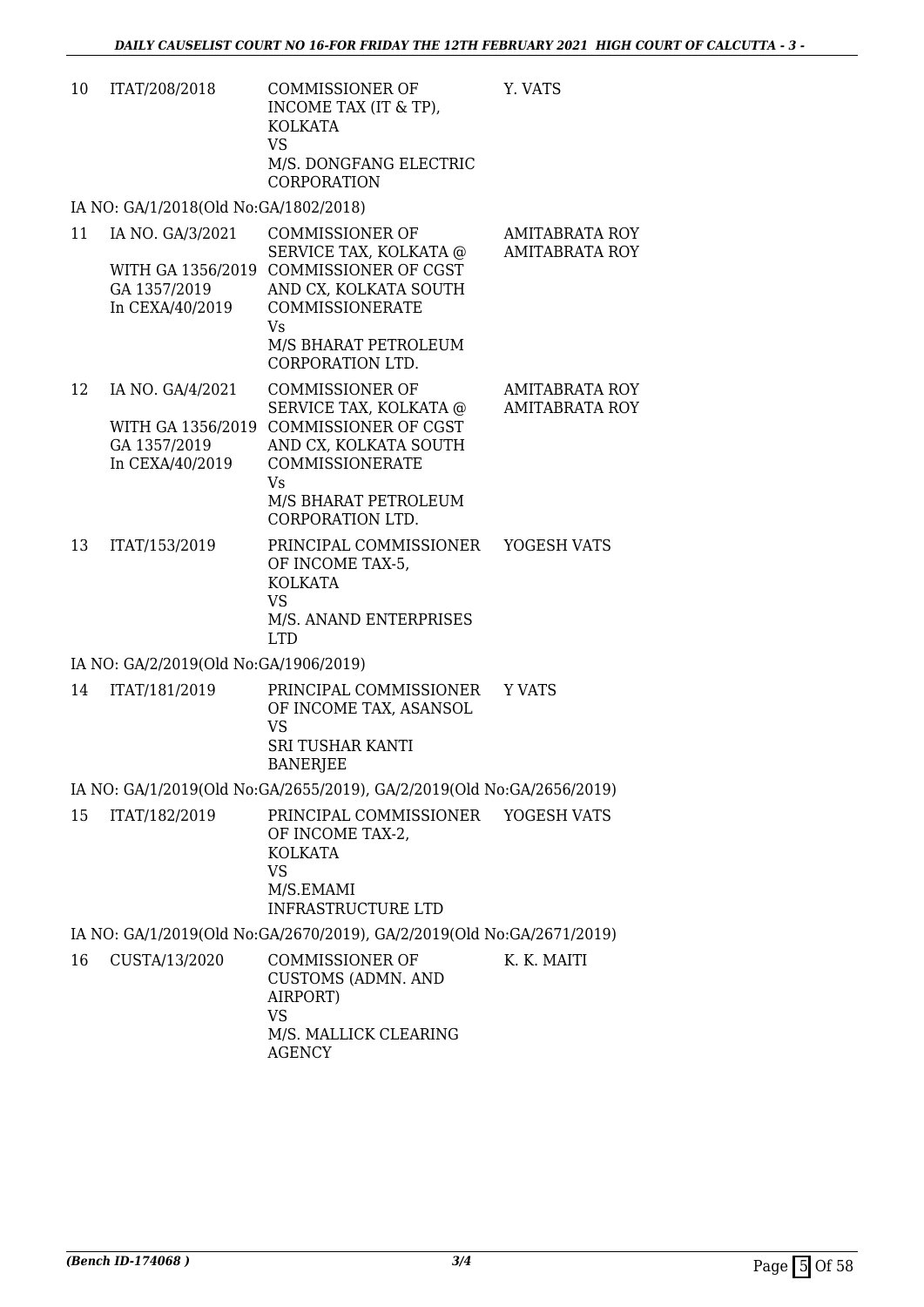17 ITAT/20/2020 PRINCIPAL COMMISSIONER OF INCOME TAX-2, KOLKATA VS M/S THE CALCUTTA TRAMWAYS COMPANY (1978) LTD. YOGESH VATS

IA NO: GA/1/2020, GA/2/2020

#### **SPECIALLY ASSIGNED MATTERS**

18 APOT/13/2021 [S.A.]WITH WPO/22/2020 DEVRON EXPORTS PRIVATE LIMITED VS THE LIFE INSURANCE CORPORATION OF INDIA AND ANR. SANDIP AGARWAL AND CO.

IA NO: GA/1/2021

#### **FOR HEARING**

| 19 | ITA/53/2010  | M/S. TATA TEA LIMITED<br>VS<br><b>COMMISSIONER OF</b><br><b>INCOME TAX, KOLKATA-II &amp;</b><br>ORS.               | NILANJANA PAL<br>(BANERJEA) |                      |
|----|--------------|--------------------------------------------------------------------------------------------------------------------|-----------------------------|----------------------|
| 20 | ITA/22/2013  | <b>COMMISSIONER OF</b><br>INCOME TAX, KOLKATA-II,<br><b>KOLKATA</b><br>VS<br>M/S. PLUTO FINANCE PVT.<br>LTD.       | MR. S. S. SARKAR            |                      |
| 21 | ITA/120/2018 | THE PRINCIPAL<br><b>COMMISSIONER OF</b><br>INCOME TAX-4, KOLKATA<br>VS<br>M/S. KRISHI RASAYAN<br>EXPORTS PVT. LTD. | Y. VATS                     | <b>VIVEK MURARKA</b> |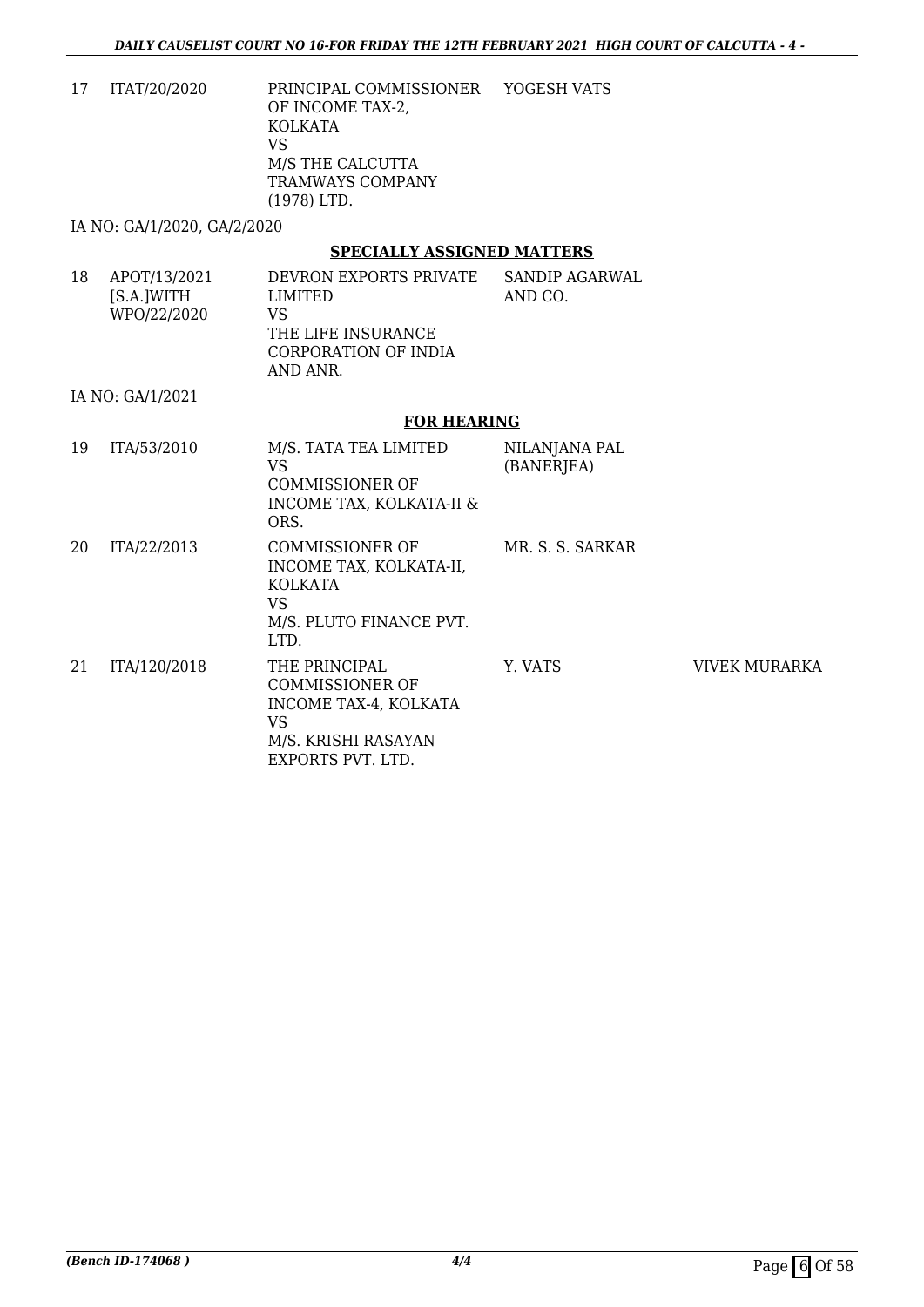

### **Original Side**

**DAILY CAUSELIST For Friday The 12th February 2021**

**COURT NO. 37**

**DIVISION BENCH (DB-III, COMMERCIAL DIVISION BENCH)**

**AT 10:45 AM**

**HON'BLE JUSTICE I. P. MUKERJI HON'BLE JUSTICE SUBHASIS DASGUPTA**

#### **ON AND FROM MONDAY, 1ST FEBRUARY, 2021 TO MONDAY, 15TH FEBRUARY, 2021- WILL SIT TOGETHER AND TAKE UP THE LIST AND DETERMINATION OF HON'BLE JUSTICE I. P. MUKERJI AND HON'BLE JUSTICE MD. NIZAMUDDIN.**

#### **(VIA VIDEO CONFERENCE)**

#### **NOTE:MATTERS WILL BE TAKEN UP THROUGH PHYSICAL HEARING ONLY WHEN BOTH THE PARTIES ARE AGREED.**

**TODAY (12/02/2021) ORIGINAL SIDE MATTERS WILL BE TAKEN UP IMMEDIATELY AFTER APPELLATE SIDE . ----------------------------------------------------------------------------------------------**

**NOTE: (1) THIS LIST WILL BE TAKEN UP EVERYDAY FROM 10:45 A.M. TILL RECESS OR UNTIL ITS EXHAUSTION WHICHEVER IS EARLIER.**

**(2) IF THERE IS NO COMMERCIAL COURT MATTERS IN THE LIST, MENTIONING OF COMMERCIAL COURT MATTERS WILL BE ENTERTAINED AT COURT NO. 3 ON THE REGULAR BASIS.**

**(3) COMMERCIAL COURT SHALL NOT SIT AT COURT NO. 37 IF THERE IS NO COMMERCIAL MATTER**

#### **FOR ARGUMENTS**

1 APOT/11/2021 WITH CS/55/2020 GA/870/2020

PRIVATE LIMITED AND ANR. VS SOUTH INDIAN BANK LIMITED AND ANR.

BASUDEV BUILDERS

L. P. AGARWALLA AND CO.

IA NO: GA/1/2021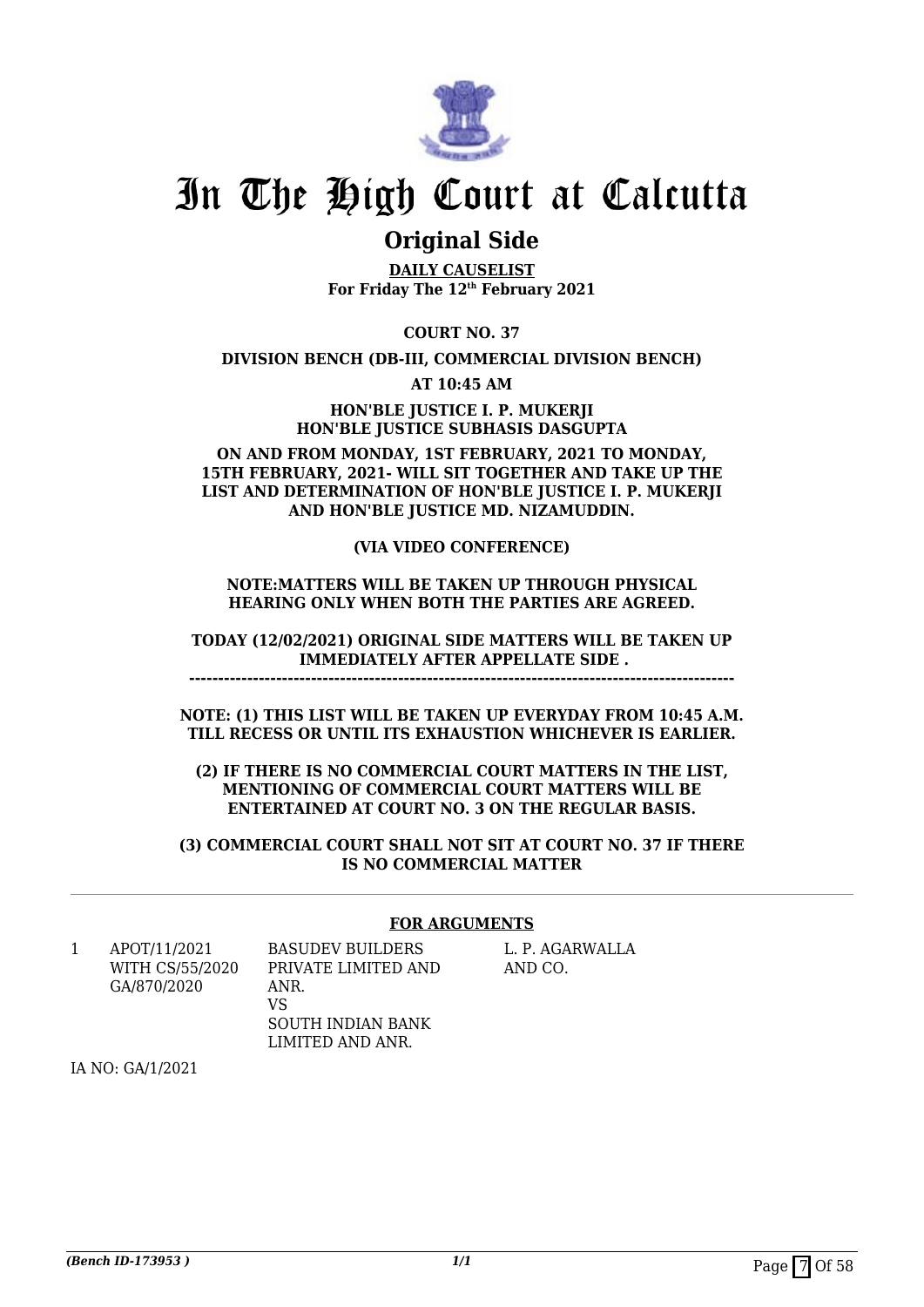

### **Original Side**

**DAILY CAUSELIST For Friday The 12th February 2021**

**COURT NO. 3**

#### **DIVISION BENCH (DB-III)**

**HON'BLE JUSTICE I. P. MUKERJI HON'BLE JUSTICE SUBHASIS DASGUPTA**

**ON AND FROM MONDAY, 1ST FEBRUARY, 2021 TO MONDAY, 15TH FEBRUARY, 2021 - WILL SIT TOGETHER AND TAKE UP THE LIST AND DETERMINATION OF HON'BLE JUSTICE I. P. MUKERJI AND HON'BLE JUSTICE MD. NIZAMUDDIN.**

#### **AFTER COMMERCIAL COURT**

**------------------------------------------**

**(VIA VIDEO CONFERENCE) NOTE:MATTERS WILL BE TAKEN UP THROUGH PHYSICAL HEARING ONLY WHEN BOTH THE PARTIES ARE AGREED.**

**NOTE: (1)THIS LIST WILL BE TAKEN UP AT 2:00 P.M. OR AT 10:45 A.M. IF THERE IS NO COMMERCIAL COURT MATTERS OR ON EXHAUSTION OF THE COMMERCIAL COURT LIST WHICHEVER IS EARLIER.**

**(2) IF THERE IS NO COMMERCIAL COURT MATTERS IN THE LIST, MENTIONING OF COMMERCIAL COURT MATTERS WILL BE ENTERTAINED AT COURT NO. 3 ON THE REGULAR BASIS.**

**(3) COMMERCIAL COURT SHALL NOT SIT AT COURT NO. 37 IF THERE IS NO COMMERCIAL MATTER.**

**(4) MENTIONING WILL BE ENTERTAINED ONLY ON MONDAY.**

**(5) APPEALS FROM DECREE WILL BE TAKEN UP FIRST ON EVERY MONDAY AND TUESDAY.**

**(6) APPEALS FROM ORDER WILL BE TAKEN UP FIRST ON EVERY WEDNESDAY AND THURSDAY.**

**(7) WRIT APPEALS WILL BE TAKEN UP FIRST ON EVERY FRIDAY.**

#### **TO BE MENTIONED**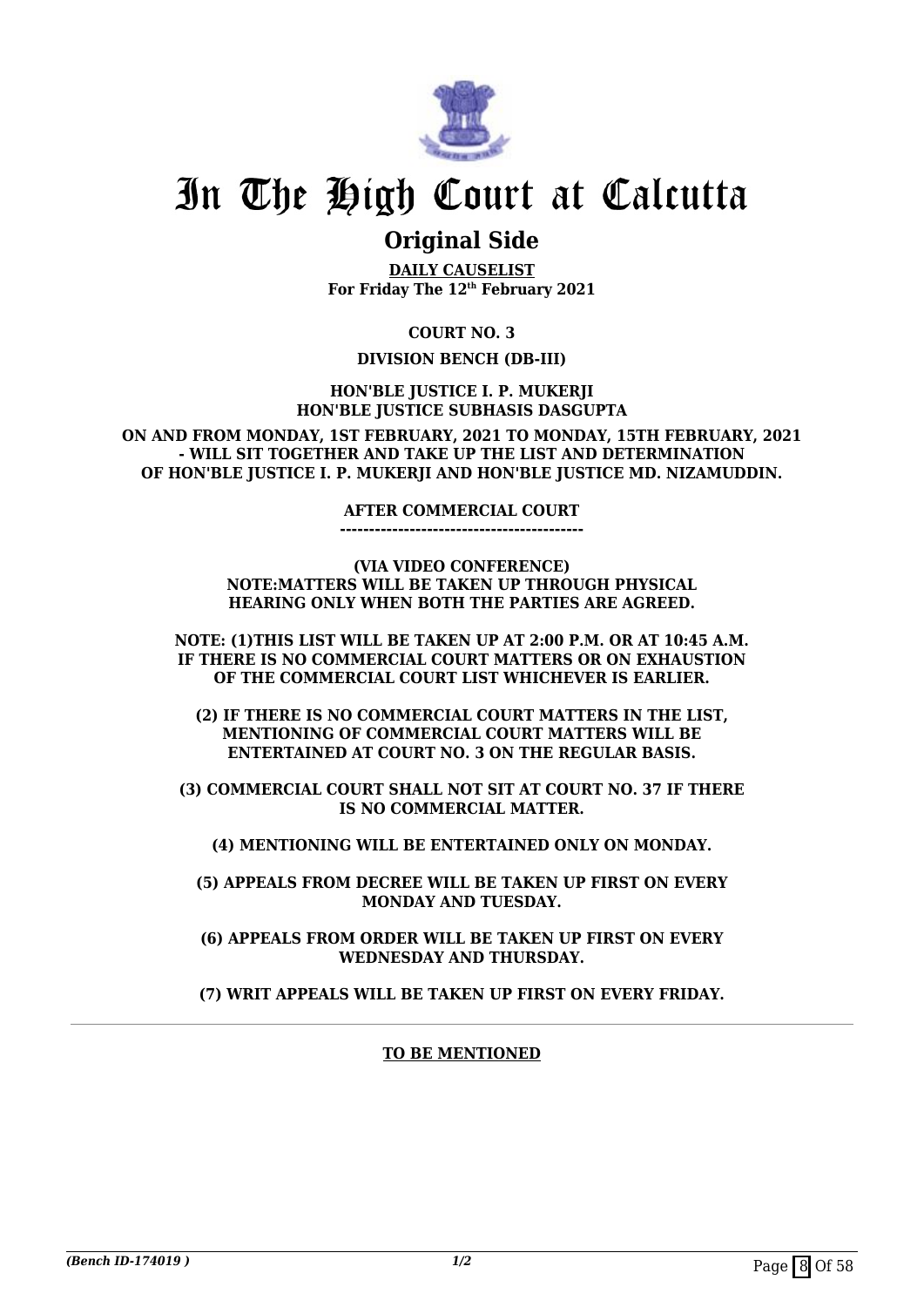1 APO/337/2016 WITH AP/78/2012 INDIA MEDIA SERVICES PVT LTD VS SBPL INFRASTRUCTURE DEBANGSHU DINDA KHAITAN & CO.

LTD.

IA NO: GA/1/2016(Old No:GA/2524/2016), GA/2/2018(Old No:GA/3285/2018)

#### **NEW APPLICATIONS**

| APOT/10/2021<br>WITH CP/233/2008 | SUVINAY KAPOOR<br>VS.<br>M/S. DUNLOP INDIA<br>LIMITED (IN LIQN.) AND<br>ANR. | FASIUR RAHMAN<br>MOLLA |
|----------------------------------|------------------------------------------------------------------------------|------------------------|
|                                  |                                                                              |                        |

IA NO: ACO/1/2021

#### **APPEALS FROM DECREE**

3 APD/41/2019 [S.A.] WITH CS/302/2005 PUNJAB NATIONAL BANK VS APEEJAY HOPUSE PRIVATE LIMITED PRATYUSH PATWARI

#### **APPEALS FROM ORDERS**

| 4 | IA NO. GA/1/2019                                 | CITY CENTRE PROPERTIES | PRADEEP KUMAR |
|---|--------------------------------------------------|------------------------|---------------|
|   | (Old No:                                         | PVT LTD                | PRADEEP KUMAR |
|   | GA/490/2019)                                     | Vs.                    |               |
|   |                                                  | PRASANTA KUMAR         |               |
|   | WITH CS/23/2009                                  | MAHAPATRA & ORS.       |               |
|   | $\sim$ $\sim$ $\sim$ $\sim$ $\sim$ $\sim$ $\sim$ |                        |               |

In APO/232/2018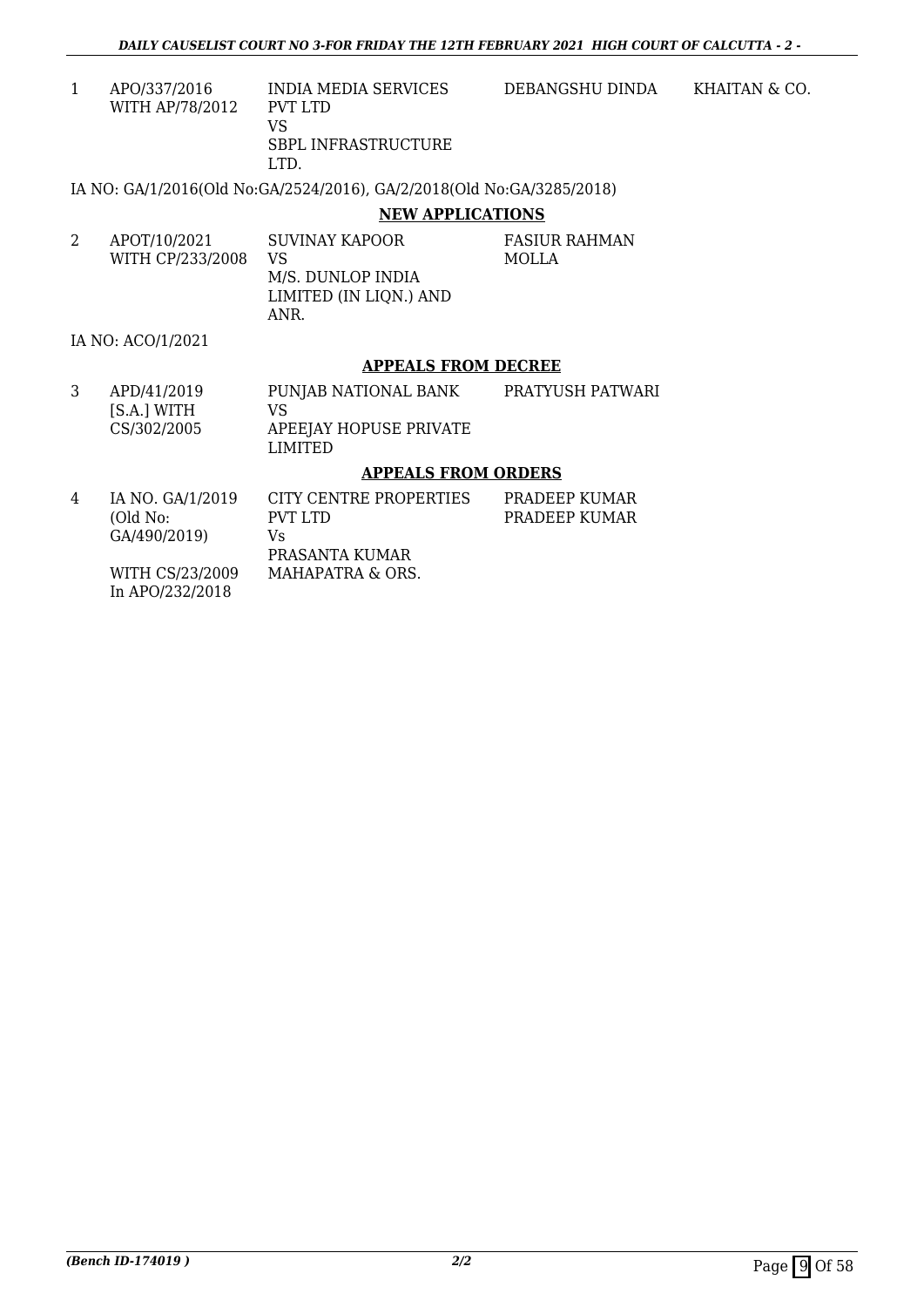

### **Original Side**

**DAILY CAUSELIST For Friday The 12th February 2021**

**COURT NO. 2**

**DIVISION BENCH ()**

**AT 3:15 PM**

#### **HON'BLE JUSTICE HARISH TANDON HON'BLE JUSTICE HIRANMAY BHATTACHARYYA (VIA VIDEO CONFERENCE)**

**NOTE:MATTERS WILL BE TAKEN UP THROUGH PHYSICAL HEARING ONLY WHEN BOTH THE PARTIES ARE AGREED.**

**ON FRIDAY, 12TH FEBRUARY,2021 AT 3:15 P.M. - WILL SIT TOGETHER AND TAKE UP A REVIEW MATTER.**

#### **REVIEW APPLICATION**

1 RVWO/2/2020 M/S. BHOWMICK ENTERPRISE (INDIA) VS UOI AND ORS. TAPAS DUTTA

IA NO: GA/2/2020, GA/3/2020(Old No:GA/1137/2020)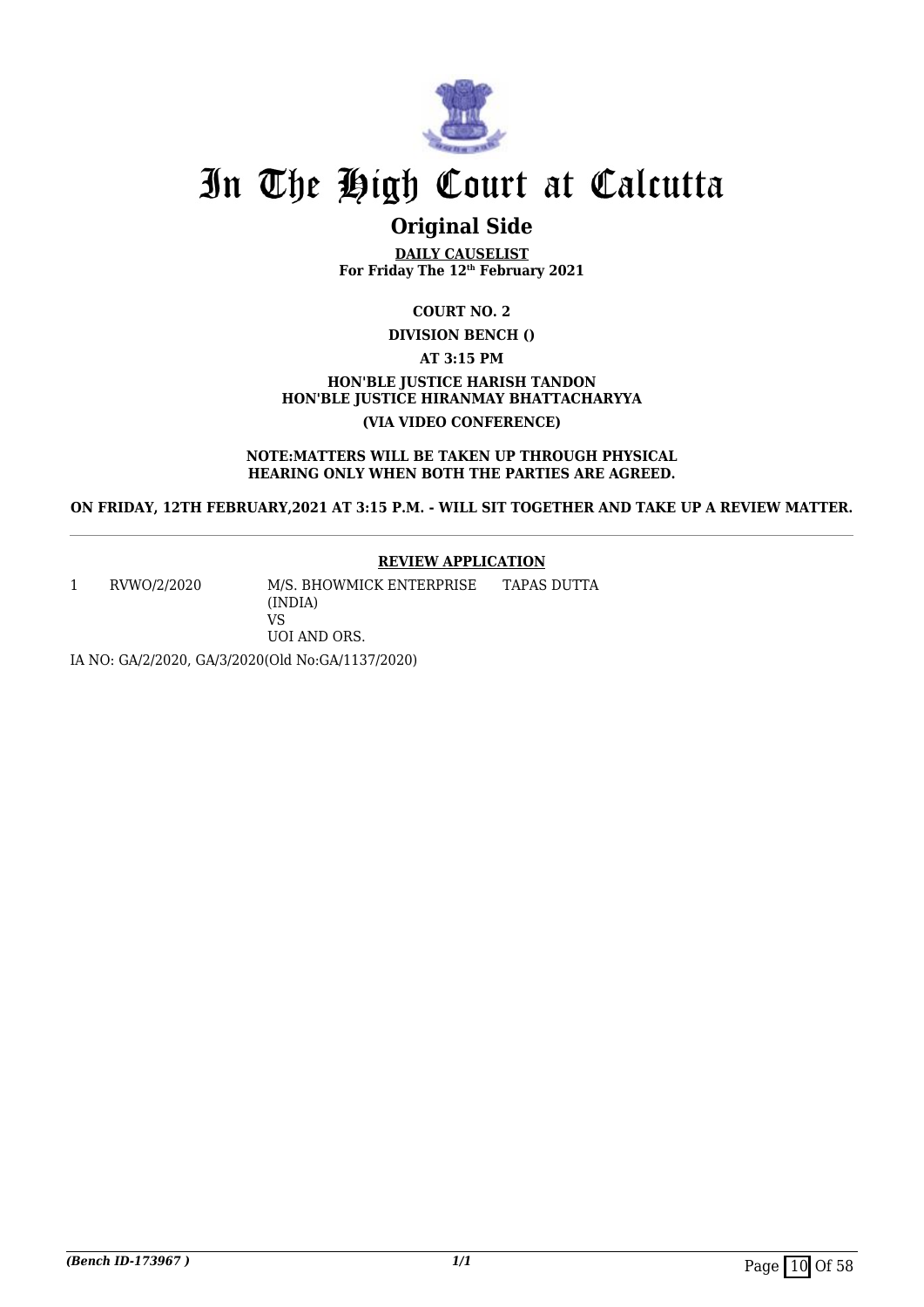

### **Original Side**

**DAILY CAUSELIST For Friday The 12th February 2021**

**COURT NO. 2**

#### **DIVISION BENCH (DB-IV)**

**AT 2:00 PM**

### **HON'BLE JUSTICE HARISH TANDON HON'BLE JUSTICE KAUSIK CHANDA (VIA VIDEO CONFERENCE)**

#### **NOTE:MATTERS WILL BE TAKEN UP THROUGH PHYSICAL HEARING ONLY WHEN BOTH THE PARTIES ARE AGREED.**

**NOTE: ORIGINAL SIDE MATTERS SHALL BE TAKEN UP ON FRIDAY AT 2:00 P.M.**

#### **NEW APPLICATIONS**

| APO/127/2020<br>WITH<br>WPO/1552/2010 | M/S. GANAPATI<br>TECHNOLOGY SERVICES<br>PRIVATE LIMITED AND ANR<br>VS<br>THE STATE OF WEST<br>BENGAL AND ORS | ARINDAM PAUL |
|---------------------------------------|--------------------------------------------------------------------------------------------------------------|--------------|
|                                       |                                                                                                              |              |

IA NO: GA/1/2020

#### **APPEALS FROM ORDERS**

| 2 | APO/446/2015<br>WITH                                  | <b>MAGEBA BRIDGE</b><br>PRODUCTS LTD & ANR.                               | R.GINODIA & CO     |
|---|-------------------------------------------------------|---------------------------------------------------------------------------|--------------------|
|   | WPO/933/2013                                          | VS<br>THE WEST BNEGAL SMALL<br><b>INDUSTRIES</b><br>DEVELOPMENT CORP. LTD |                    |
| 3 | APO/220/2019<br>WITH OCO/1/2020<br>WPO/38/2018 [S.A.] | ATANU CHAKRABORTY<br>VS<br>HIGH COURT OF CALCUTTA<br>AND ORS              | RAJAJIT CHATTERJEE |

IA NO: GA/1/2019(Old No:GA/2957/2019)

#### **APPEALS FROM DECREE**

| 4 | APD/281/2016 | UNION OF INDIA         | SHYAMAL            |
|---|--------------|------------------------|--------------------|
|   | [S.A.] WITH  | VS                     | <b>CHAKRABORTY</b> |
|   | CS/489/2000  | <b>HINDUSTAN</b>       |                    |
|   |              | CONSULTANCY & SERVICES |                    |
|   |              | LTD. & ANR             |                    |
|   |              |                        |                    |

IA NO: GA/2/2017(Old No:GA/62/2017)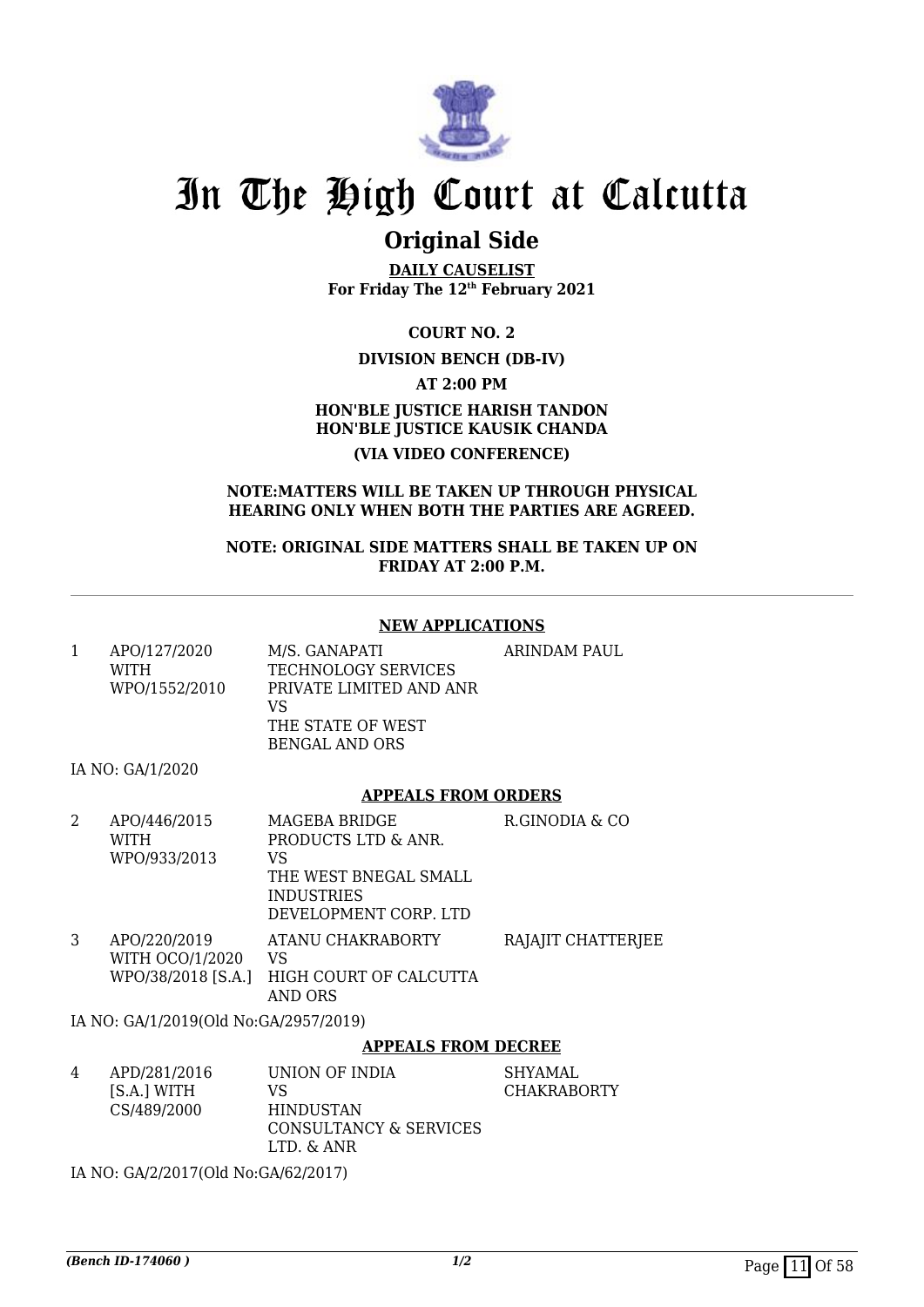5 APD/570/2017 [S.A.] AJAY JAISWAL VS ESKAY BROTHERS STEELS LTD G S GUPTA

IA NO: GA/1/2017(Old No:GA/3897/2017)

6 APD/571/2017  $[S.A.]$ AJAY JAISWAL VS PANKAJ KUMAR GOEL G.S. GUPTA

IA NO: GA/1/2017(Old No:GA/3899/2017)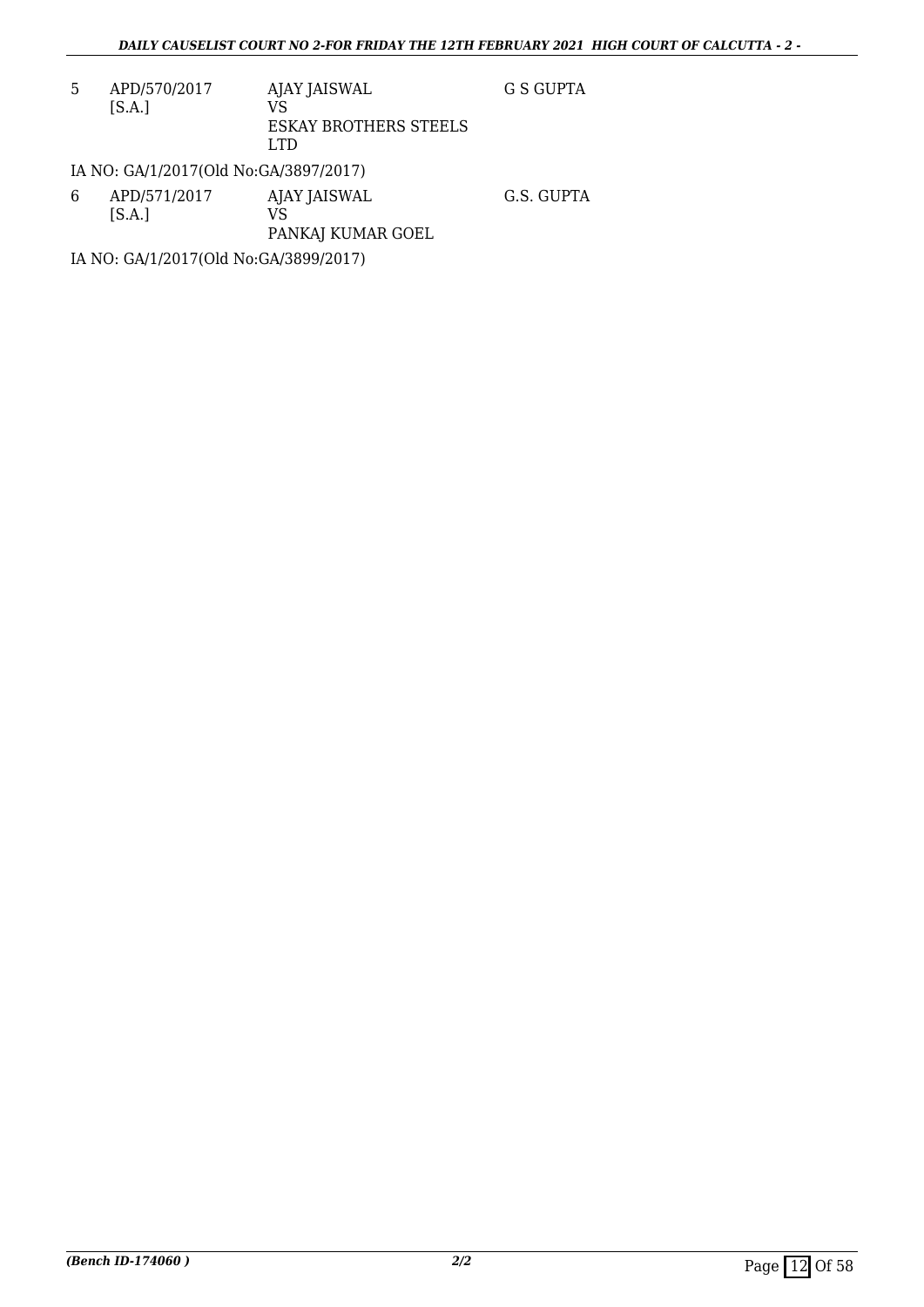

### **Original Side**

**DAILY CAUSELIST For Friday The 12th February 2021**

**COURT NO. 12**

#### **DIVISION BENCH (DB-V )**

**AT 10:45 AM**

**HON'BLE JUSTICE SOUMEN SEN HON'BLE JUSTICE SAUGATA BHATTACHARYYA (VIA VIDEO CONFERENCE)**

**NOTE:MATTERS WILL BE TAKEN UP THROUGH PHYSICAL HEARING ONLY WHEN BOTH THE PARTIES ARE AGREED.**

**NOTE: ORIGINAL SIDE MATTERS SHALL BE TAKEN UP ON TUESDAY AT THE FIRST SITTING OF THE COURT.**

**NOTE: MENTIONING WILL BE ALLOWED STRICTLY UPON NOTICE TO THE OTHER SIDE**

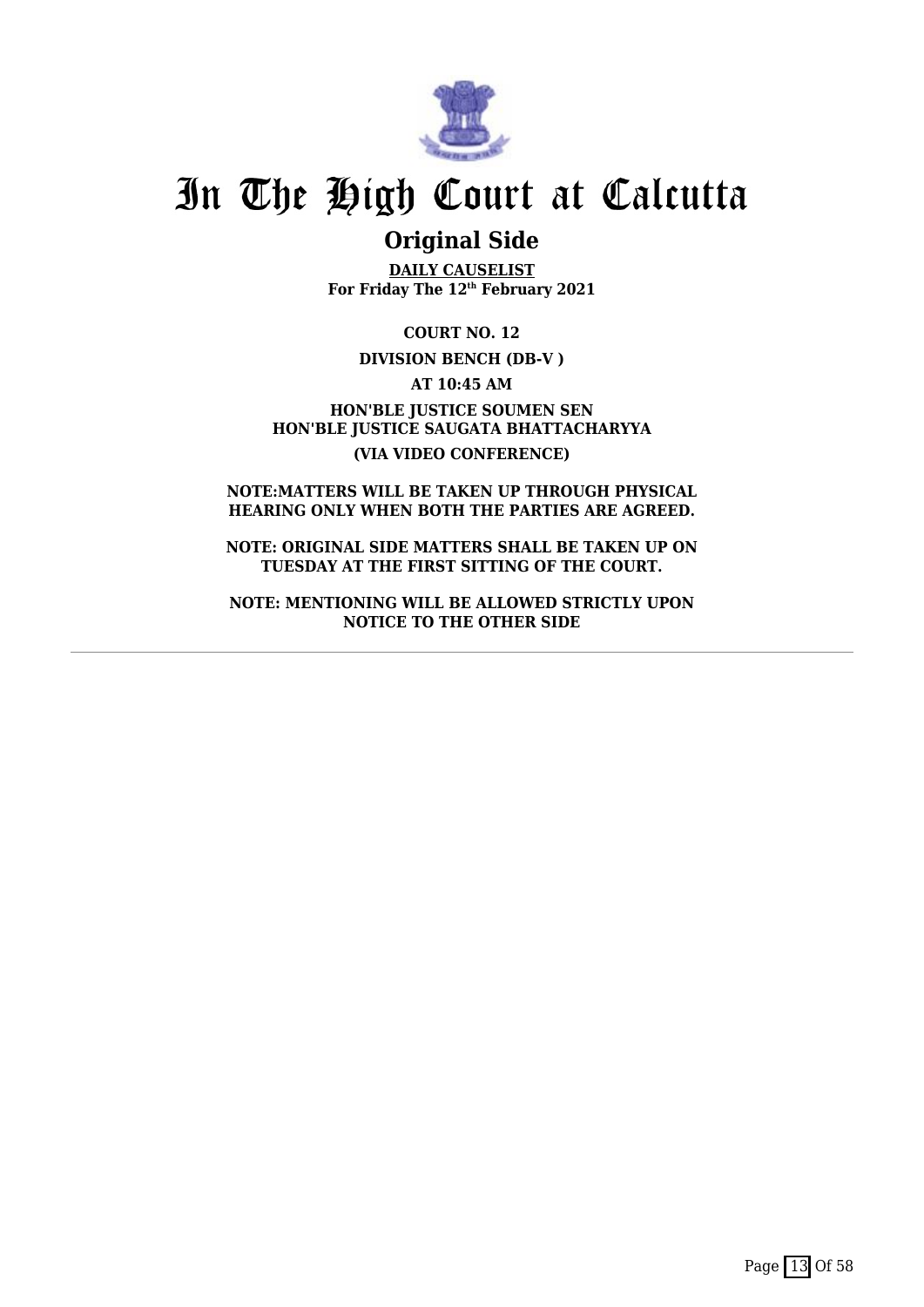

### **Original Side**

**DAILY CAUSELIST For Friday The 12th February 2021**

**COURT NO. 11**

**DIVISION BENCH (DB-VI)**

**AT 2:00 PM**

**HON'BLE JUSTICE SUBRATA TALUKDAR HON'BLE JUSTICE HIRANMAY BHATTACHARYYA (VIA VIDEO CONFERENCE)**

**NOTE:MATTERS WILL BE TAKEN UP THROUGH PHYSICAL HEARING ONLY WHEN BOTH THE PARTIES ARE AGREED.**

**ON TUESDAY AND THURSDAY ORIGINAL SIDE MATTERS WILL BE TAKEN UP AFTER RECESS.**

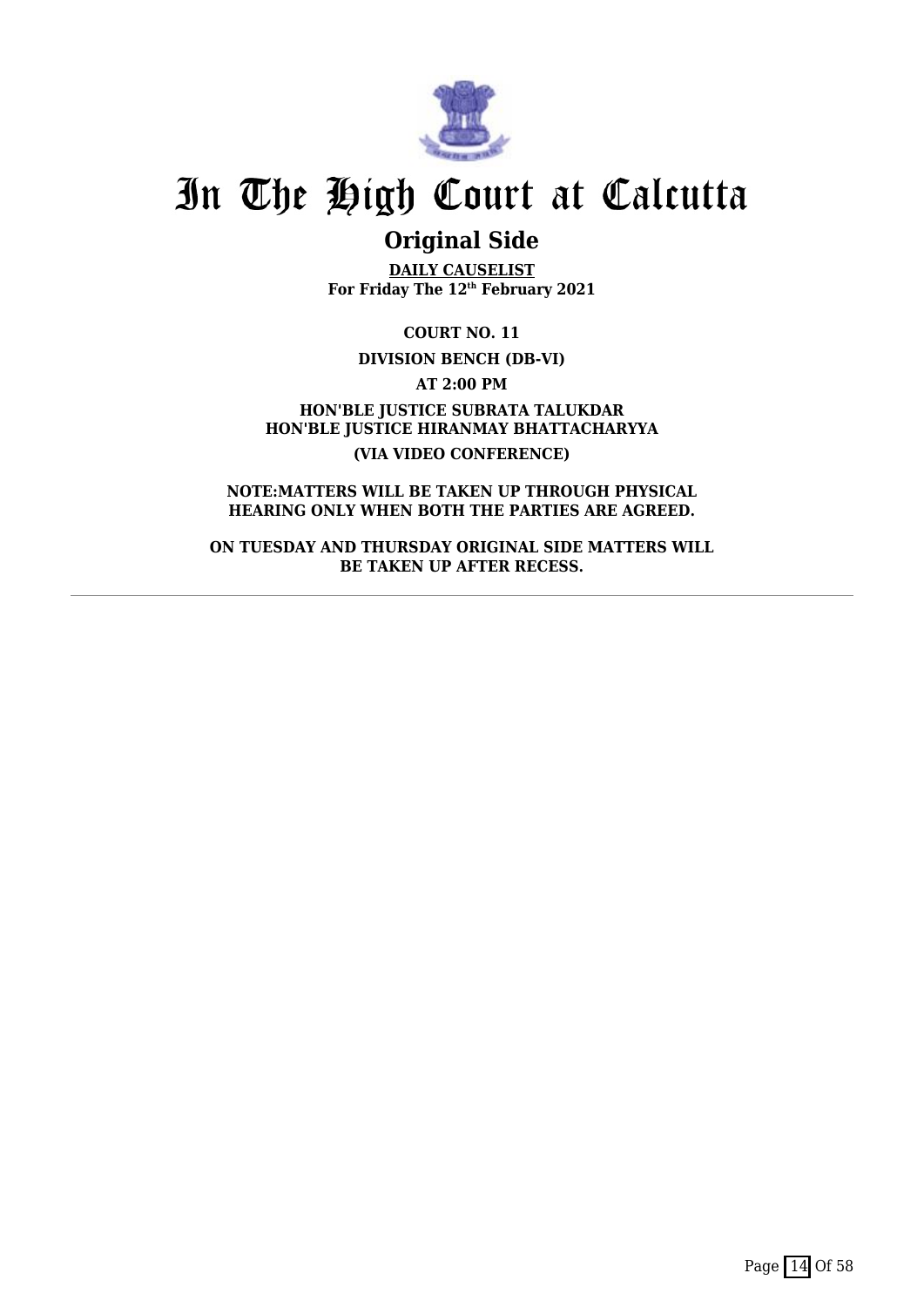

## **Original Side**

**DAILY CAUSELIST For Friday The 12th February 2021**

**COURT NO. 11 SINGLE BENCH () AT 3:30 PM HON'BLE JUSTICE SUBRATA TALUKDAR (VIA VIDEO CONFERENCE)**

#### **NOTE:MATTERS WILL BE TAKEN UP THROUGH PHYSICAL HEARING ONLY WHEN BOTH THE PARTIES ARE AGREED.**

**ON FRIDAY, 12TH FEBRUARY, 2021 AT 3:30 P.M. -WILL SIT SINGLY TO TAKE UP ONE CONTEMPT MATTER.**

#### **CONTEMPT MATTERS**

MAINAK GANGULY

1 CC/67/2019 RAGHUNATH KARFA

VS UMESH KUMAR ROY AND ORS.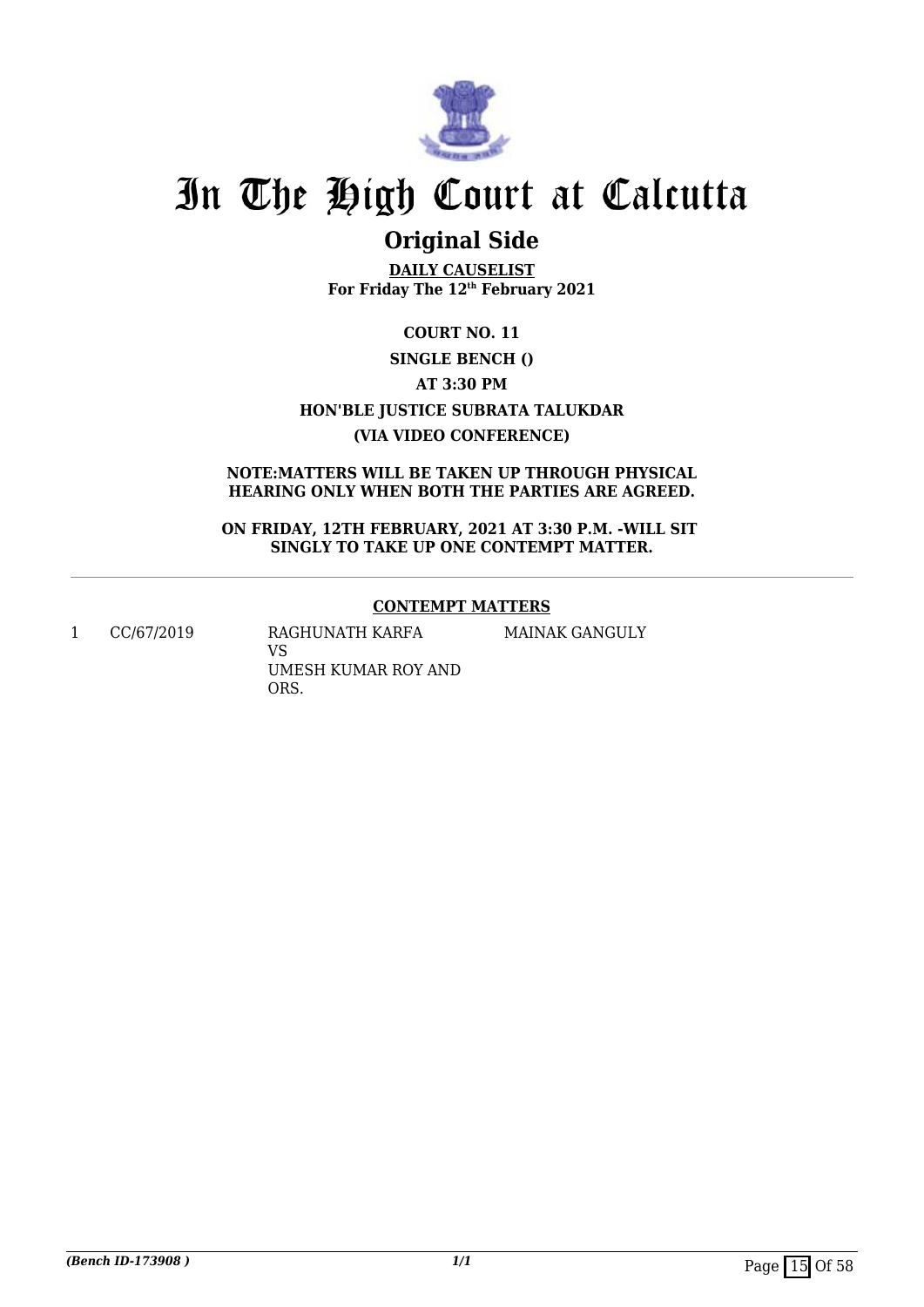

## **Original Side**

**DAILY CAUSELIST For Friday The 12th February 2021**

**COURT NO. 4 DIVISION BENCH (DB-VIII) AT 3:00 PM HON'BLE JUSTICE ARINDAM SINHA HON'BLE JUSTICE SUVRA GHOSH (VIA VIDEO CONFERENCE)**

**NOTE:MATTERS WILL BE TAKEN UP THROUGH PHYSICAL HEARING ONLY WHEN BOTH THE PARTIES ARE AGREED.**

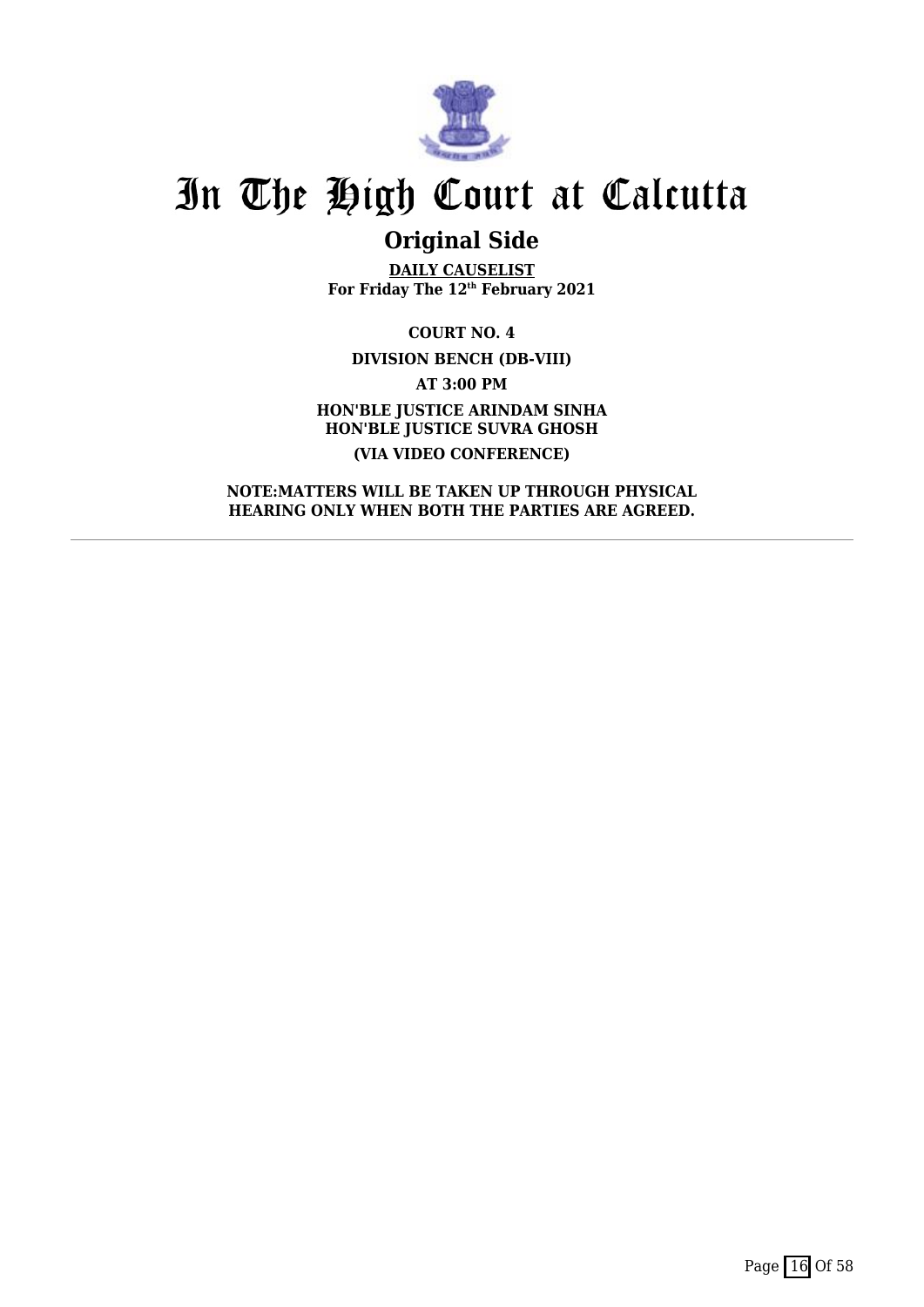

### **Original Side**

**DAILY CAUSELIST For Friday The 12th February 2021**

### **COURT NO. 4 SINGLE BENCH () AT 3:00 PM HON'BLE JUSTICE ARINDAM SINHA (VIA VIDEO CONFERENCE)**

#### **NOTE:MATTERS WILL BE TAKEN UP THROUGH PHYSICAL HEARING ONLY WHEN BOTH THE PARTIES ARE AGREED.**

#### **ON EVERY WEDNESDAY, THURSDAY AND FRIDAY AT 3:00 P.M.- WILL SIT SINGLY AND TAKE SOME PART-HEARD, CONTEMPT, ASSIGNED, REVIEW, MODIFICATION/CLARIFICATION MATTERS.**

#### **AT 3:00 P.M. (AFTER APPELLATE SIDE, IF TIME PERMITS.)**

#### **SPECIALLY ASSIGNED MATTERS** 1 AP/391/2018  $[S.A.]$ DAMODAR VALLEY CORPORATION VS BLUE STAR PACKAGING PVT. LTD SUBIR PAL V.BHATIA AND ASSO. IA NO: GA/1/2018(Old No:GA/2347/2018), GA/2/2019 2 IA NO. GA/30/2021  $[S.A.]$ In CS/308/1872 BALARAM DAS  $V<sub>c</sub>$ GURU CHARAN BISWAS S.RAYCHOWDHURY S.RAYCHOWDHURY 3 IA NO. GA/26/2019 (Old No: GA/1367/2019)  $[S.A.]$ In CS/308/1872 BALARAM DAS Vs GURU CHARAN BISWAS S.RAYCHOWDHURY S.RAYCHOWDHURY 4 IA NO. GA/16/2017 (Old No: GA/4004/2017)  $[S.A.]$ In CS/1337/1965 MR. SHYAMAL KUMAR **MUKHERIEE** Vs RUP KUMAR BARIK & ORS. P. C. BOSE B.MULLICK C.K.DUTTA, P. C. **BOSE**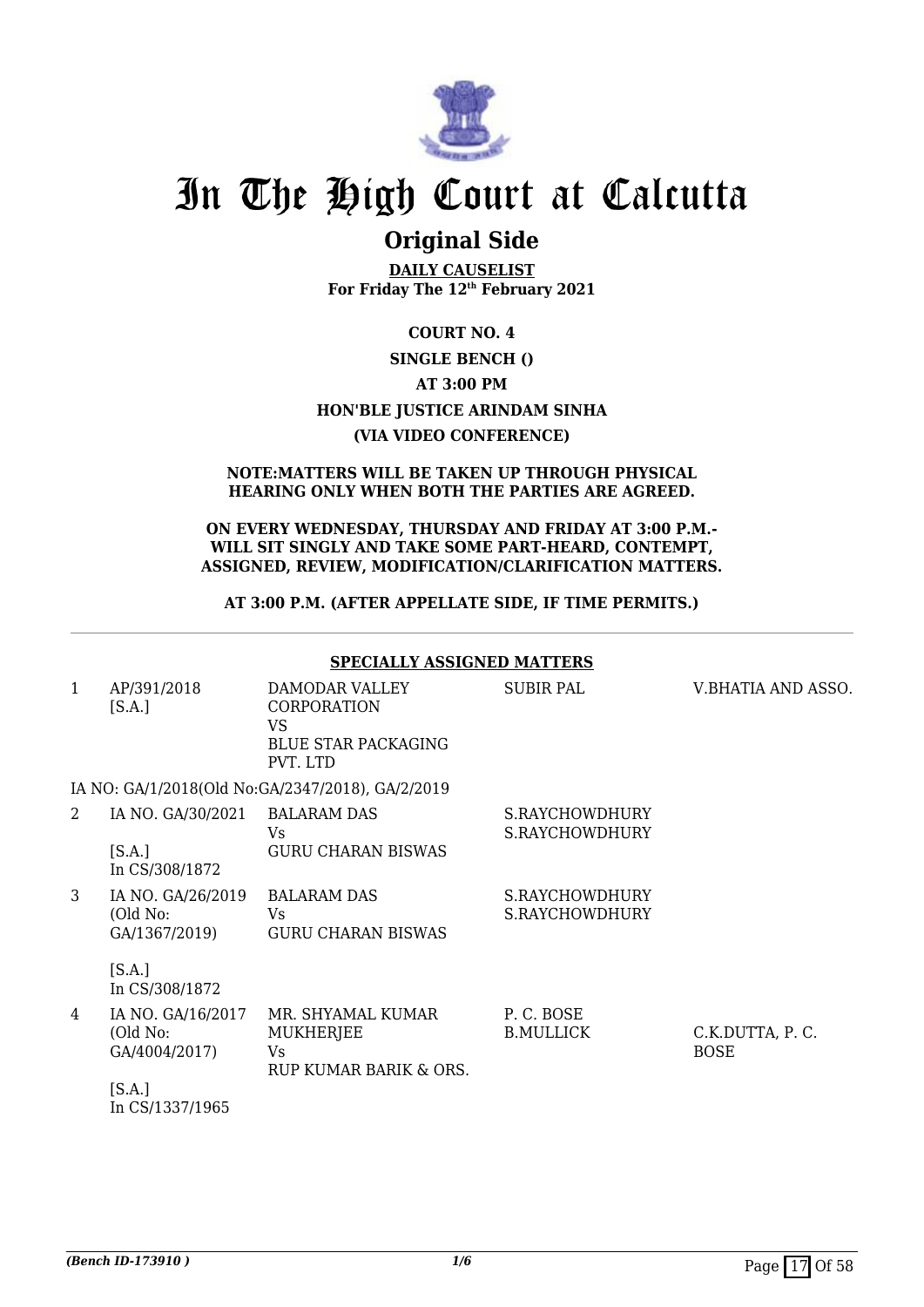| 5  | IA NO. GA/17/2018<br>(Old No:<br>GA/1625/2018)<br>[S.A.] | MR. SHYAMAL KUMAR<br>MUKHERJEE<br><b>Vs</b><br>RUP KUMAR BARIK & ORS.                   | P.C. BOSE<br><b>B.MULLICK</b>                  | C.K.DUTTA, P.C.<br><b>BOSE</b> |
|----|----------------------------------------------------------|-----------------------------------------------------------------------------------------|------------------------------------------------|--------------------------------|
| 6  | In CS/1337/1965<br>CS/830/1987<br>[S.A.]                 | <b>ENERTECH ENGINEERS</b><br>(INDIA) PVT.LTD.<br><b>VS</b><br>TECALEMIT INDIA LIMITED   | M.K.ROY<br><b>CHOWDHURI &amp; CO</b>           |                                |
|    | IA NO: GA/1/2003(Old No:GA/4302/2003)                    |                                                                                         |                                                |                                |
| 7  | IA NO. GA/1/2003<br>(Old No:<br>GA/3506/2003)            | S.T.P. LIMITED<br>Vs<br>NIRMALJIT SINGH HOON                                            | JHUNJHUNWALA &<br>CO.<br>JHUNJHUNWALA &<br>CO. | B.M. BAGARIA & CO.             |
|    | [S.A.]<br>In CS/1034/1987                                |                                                                                         |                                                |                                |
| 8  | IA NO. CA/20/2019<br>(Old No:<br>CA/165/2019)            | IN THE MATTER OF SUTNA<br>STONE & LIME CO.LTD.<br>AND (IN LIQN.)<br><b>Vs</b>           | O/L<br>O/L                                     |                                |
|    | [S.A.]<br>In CP/580/2000                                 |                                                                                         |                                                |                                |
| 9  | IA NO. CA/12/2010<br>(Old No:<br>CA/891/2010)            | IN THE MATTER OF: THE<br>SUTNA STONE & LIME CO.<br>LTD. (LIQ) RE:<br><b>Vs</b>          | N. C. BOSE & CO.<br>O/L                        |                                |
|    | [S.A.]<br>In CP/580/2000                                 | SARVESHWARI MINING (P)<br>LTD. VS THE O/L, HIGH<br><b>COURT</b>                         |                                                |                                |
| 10 | IA NO. CA/18/2017<br>(Old No:<br>CA/195/2017)            | IN THE MATTER OF SUTNA<br>STONE & LIME CO.LTD.<br>AND (IN LIQN.)<br>Vs                  | O/L, HIGH COURT,<br><b>CALCUTTA</b><br>O/L     |                                |
|    | [S.A.]<br>In CP/580/2000                                 |                                                                                         |                                                |                                |
| 11 | IA NO. CA/19/2018<br>(Old No:<br>CA/195/2018)            | IN THE MATTER OF :<br><b>SUTNA STONE &amp; LIME</b><br>CO.LTD. AND (IN LIQN.)<br>Vs     | O/L, HIGH COURT,<br><b>CALCUTTA</b><br>O/L     |                                |
|    | [S.A.]<br>In CP/580/2000                                 |                                                                                         |                                                |                                |
| 12 | IA NO. CA/16/2016<br>(Old No:<br>CA/88/2016)             | RE: SUTNA STONE & LIME<br>CO.LTD. AND (IN LIQN.)-<br>AND-<br><b>Vs</b>                  | KHAITAN & CO<br>O/L                            |                                |
|    | [S.A.]<br>In CP/580/2000                                 | COLLECTOR & D.M.OF<br>SATNA M.P -VS-THE O/L,<br>HIGH COURT CAL &                        |                                                |                                |
| 13 | WPO/22/2005<br>[S.A.]                                    | BUDGE BUDGE CO. LTD. &<br>ANR.<br><b>VS</b><br>ASST.COM. COMMERCIAL<br>TAXES, CORP.DIV. | S. KAKRANIA & CO.                              |                                |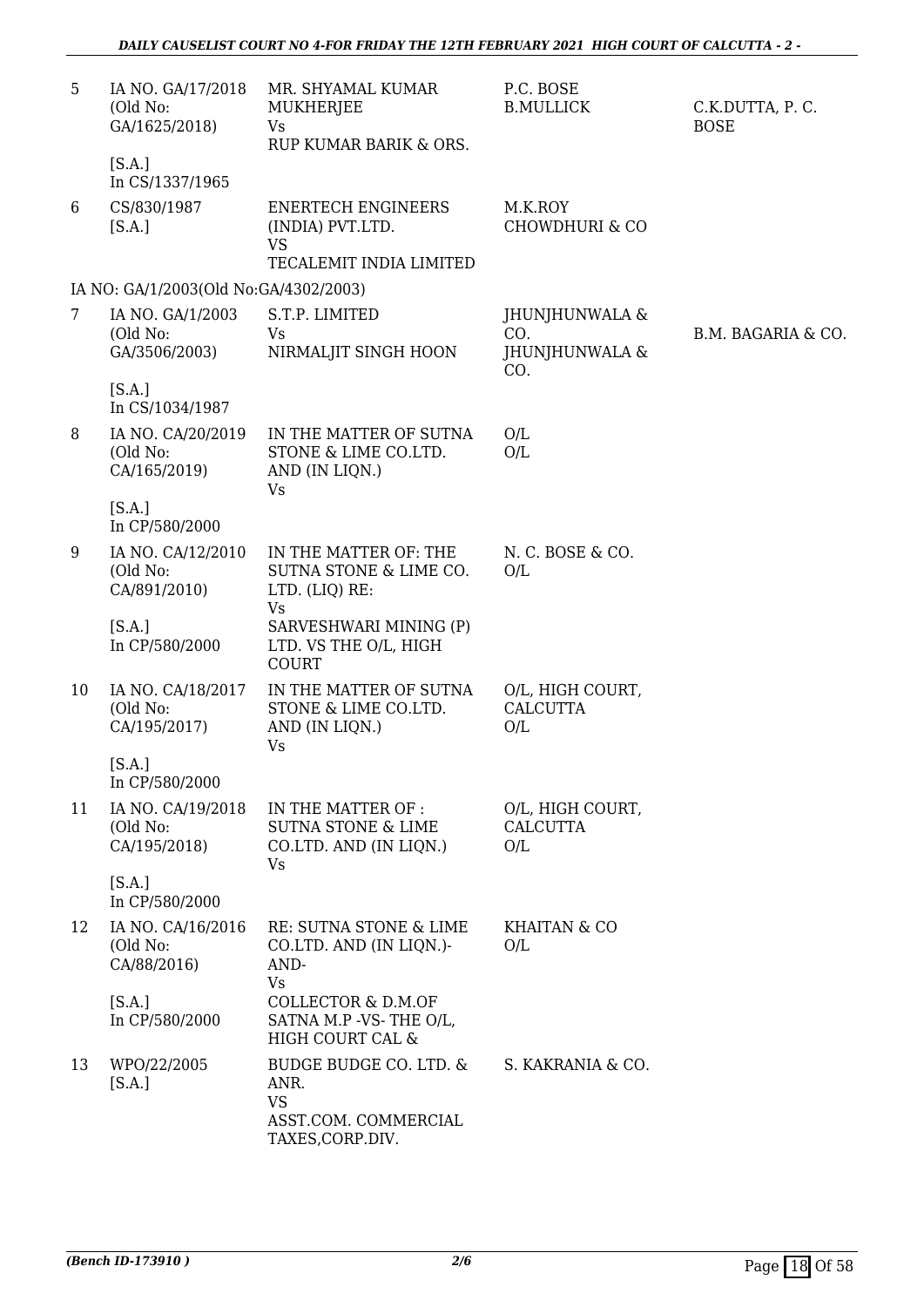| 14 | IA NO. GA/6/2019<br>(Old No:<br>GA/427/2019)  | JAI CHAND MAHTAB & ORS.<br><b>Vs</b><br>SRI NIL MADHAB ROY &<br>ORS.            | M/S. R. C. KAR<br>M/S. R. C. KAR                                             |                                                             |
|----|-----------------------------------------------|---------------------------------------------------------------------------------|------------------------------------------------------------------------------|-------------------------------------------------------------|
|    | [S.A.]<br>In CS/127/2006                      |                                                                                 |                                                                              |                                                             |
| 15 | IA NO. GA/9/2019<br>(Old No:<br>GA/1711/2019) | NUMAZAR DORAB MEHTA &<br>ORS.<br>Vs<br>THE ASSAM COMPANY                        | M/S. S. JALAN<br>M/S. S. JALAN & CO.                                         |                                                             |
|    | [S.A.]<br>In CS/16/2007                       | <b>INDIA LIMITED</b>                                                            |                                                                              |                                                             |
| 16 | IA NO. GA/1/2009<br>(Old No:<br>GA/1083/2009) | AVA PYNE & SORS.<br>Vs<br>BIVA PYNE & ORS.                                      | <b>SUBHRA DAS</b><br><b>SUBHRA DAS</b>                                       |                                                             |
|    | [S.A.]<br>In CS/103/2009                      |                                                                                 |                                                                              |                                                             |
| 17 | IA NO. GA/5/2016<br>(Old No:<br>GA/336/2016)  | SHYAMA SHARAN<br><b>BHALOTIA &amp; ORS.</b><br>Vs<br><b>ESSEM ENERPRISES</b>    | ANURAG BAGARIA<br>ANURAG BAGARIA                                             |                                                             |
|    | [S.A.]<br>In CS/140/2009                      | PRIVATE LTD.                                                                    |                                                                              |                                                             |
| 18 | IA NO. GA/4/2016<br>(Old No:<br>GA/332/2016)  | SHYAMA SHARAN<br><b>BHALOTIA &amp; ORS.</b><br>Vs<br><b>FORTUNE ENTERPRISES</b> | ANURAG BAGARIA<br>ANURAG BAGARIA                                             |                                                             |
|    | [S.A.]<br>In CS/141/2009                      | PRIVATE LTD.                                                                    |                                                                              |                                                             |
| 19 | IA NO. GA/3/2015<br>(Old No:<br>GA/2872/2015) | RAJEEV MAHESWARI AND<br><b>ORS</b><br><b>Vs</b><br><b>WARDENS OF THE</b>        | R.GINODIA & CO.<br><b>CHOUDHURY'S LAW</b><br><b>OFFICES</b>                  |                                                             |
|    | [S.A.]<br>In CS/300/2013                      | ARMENIAN HOLY CHURCH<br>OF NAZARETH                                             |                                                                              |                                                             |
| 20 | IA NO. GA/5/2018<br>(Old No:<br>GA/667/2018)  | RAJEEV MAHESWARI AND<br><b>ORS</b><br><b>Vs</b><br><b>WARDENS OF THE</b>        | <b>CHOUDHURY'S LAW</b><br>OFFICE<br><b>CHOUDHURY'S LAW</b><br><b>OFFICES</b> |                                                             |
|    | [S.A.]<br>In CS/300/2013                      | ARMENIAN HOLY CHURCH<br>OF NAZARETH                                             |                                                                              |                                                             |
| 21 | IA NO. GA/2/2014<br>(Old No:<br>GA/1596/2014) | SAPA BS INDIA PRIVATE<br>LIMITED<br>Vs<br>TIRUPATI HOMES PRIVATE                | FOX & MANDAL<br>J. N. BOSE & CO.                                             | <b>SURENDRA</b><br>DUBE(DEF.NO. 1<br>AND 2)                 |
|    | [S.A.]<br>In CS/368/2013                      | LIMITED & ANR.                                                                  |                                                                              |                                                             |
| 22 | IA NO. GA/3/2014<br>(Old No:<br>GA/3287/2014) | SAPA BS INDIA PRIVATE<br><b>LIMITED</b><br>Vs<br>TIRUPATI HOMES PRIVATE         | J. N. BOSE & CO.<br>J. N. BOSE & CO.                                         | FOX & MANDAL<br><b>SURENDRA</b><br>DUBE(DEF.NO. 1<br>AND 2) |
|    | [S.A.]<br>In CS/368/2013                      | LIMITED & ANR.                                                                  |                                                                              |                                                             |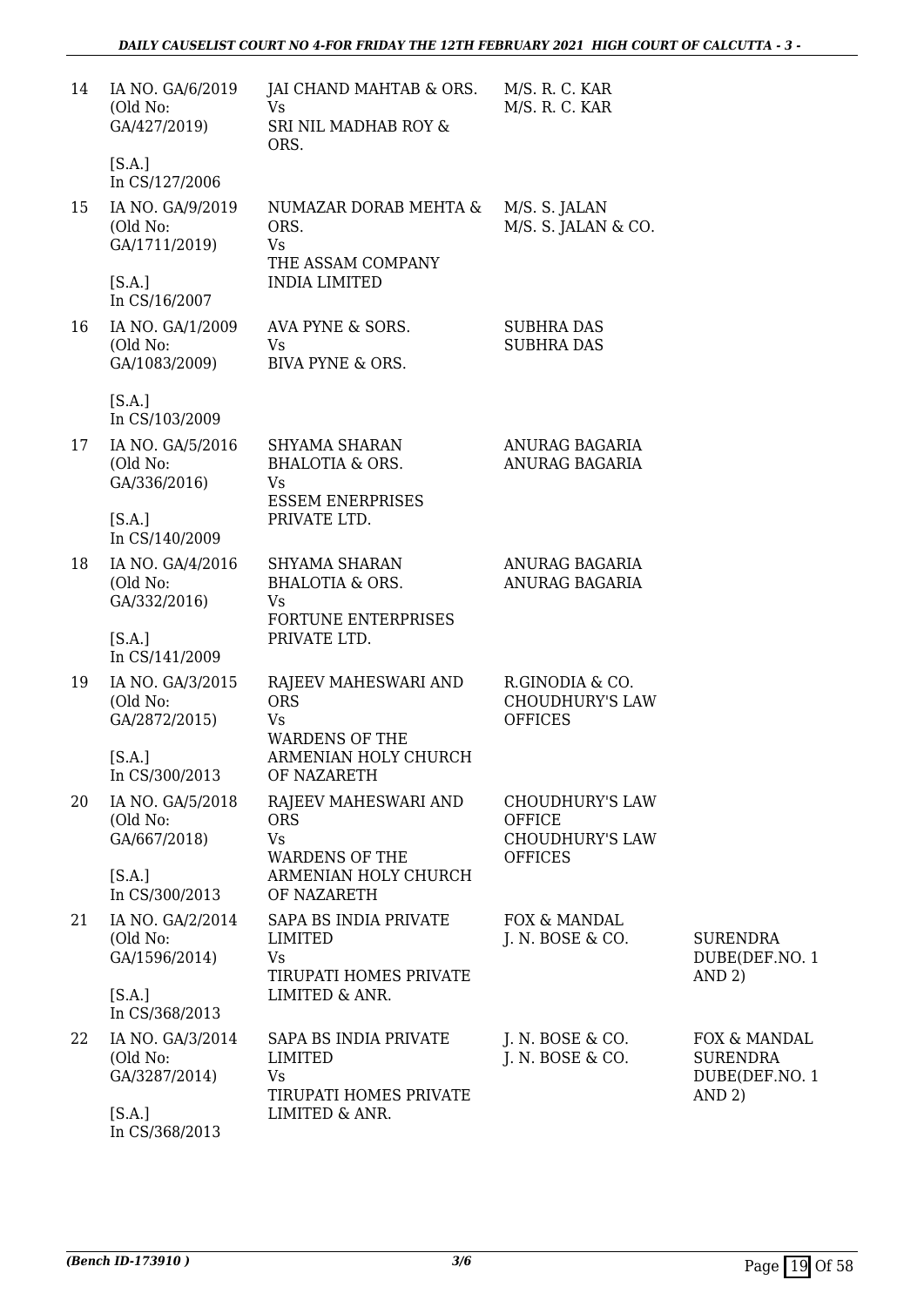| 23 | CS/72/2015<br>[S.A.]                          | EAST WIND HOLIDAY<br>TOURS PVT. LTD.<br><b>VS</b><br>AIR INDIA LIMITED                                               | KAUNISH<br><b>CHAKRABORTI</b>                                                        |                                      |
|----|-----------------------------------------------|----------------------------------------------------------------------------------------------------------------------|--------------------------------------------------------------------------------------|--------------------------------------|
|    |                                               | IA NO: GA/3/2018(Old No:GA/2732/2018), GA/4/2018(Old No:GA/2853/2018)                                                |                                                                                      |                                      |
| 24 | EC/975/2015<br>[S.A.]                         | SIFANDROS CARRIER LTD.<br><b>VS</b><br>SRIMUNISUVRATA AGRI<br>INTERNATIONAL LTD.                                     | BOSE and amp MITRA                                                                   |                                      |
|    | IA NO: GA/2/2019(Old No:GA/118/2019)          |                                                                                                                      |                                                                                      |                                      |
| 25 | EC/1071/2015<br>[S.A.] WITH EC<br>1072/2015   | NPR FINANCE LIMITED<br><b>VS</b><br>SANJAY KHEMANI                                                                   | RADHIKA SINGH &<br>CO.                                                               |                                      |
|    | IA NO: GA/1/2016(Old No:GA/3661/2016)         |                                                                                                                      |                                                                                      |                                      |
| 26 | IA NO. GA/2/2016<br>(Old No:<br>GA/513/2016)  | <b>GOOD EARTH MINMET PVT</b><br><b>LTD</b><br>Vs<br>SRI CHANDRA MOHAN                                                | FOX & MANDAL<br>FOX & MANDAL                                                         |                                      |
|    | [S.A.]<br>In CS/11/2016                       | <b>GUPTA</b>                                                                                                         |                                                                                      |                                      |
| 27 | IA NO. GA/1/2016<br>(Old No:<br>GA/137/2016)  | GOOD EARTH MINMET PVT<br><b>LTD</b><br>Vs                                                                            | FOX & MANDAL<br>FOX & MANDAL                                                         |                                      |
|    | [S.A.]<br>In CS/11/2016                       | SRI CHANDRA MIHAN<br><b>GUPTA</b>                                                                                    |                                                                                      |                                      |
| 28 | IA NO. GA/4/2016<br>(Old No:<br>GA/655/2016)  | GOOD EARTH MINMET PVT<br><b>LTD</b><br>Vs<br>SRI CHANDRA MOHAN                                                       | MR. DEBASISH DE<br>FOX & MANDAL                                                      |                                      |
|    | [S.A.]<br>In CS/11/2016                       | <b>GUPTA</b>                                                                                                         |                                                                                      |                                      |
| 29 | IA NO. GA/1/2018<br>(Old No:<br>GA/1843/2018) | PRASANNA KUMAR NAHATA<br>Vs.<br>ABHISHEK DHANANIA                                                                    | <b>SANCHETI &amp;</b><br><b>SANCHETI</b><br><b>SANCHETI &amp;</b><br><b>SANCHETI</b> | K.L. YADAV & CO.<br>K.L. YADAV & CO. |
|    | [S.A.]<br>In EC/509/2016                      |                                                                                                                      |                                                                                      |                                      |
| 30 | WPO/1011/2016<br>[S.A.]                       | <b>BARIK BISWAS</b><br><b>VS</b><br>UNION OF INDIA & ORS.                                                            | MANOJ MALHOTRA                                                                       |                                      |
| 31 | WPO/1017/2016<br>[S.A.]                       | MOKSED MONDAL<br><b>VS</b><br>UNION OF INDIA & ORS                                                                   | PRIYANKA BHUTORIA                                                                    |                                      |
| 32 | AP/1111/2016<br>[S.A.]                        | DAMODAR VALLEY<br>CORPORATION<br><b>VS</b><br>M/S STP LTD                                                            | <b>SUBIR PAL</b>                                                                     | <b>SUBHRANSU</b><br><b>GANGULY</b>   |
| 33 | AS/3/2017<br>[S.A.]                           | RIGVEDA MARITIME PT LTD<br><b>VS</b><br>THE O& P INTERESTED IN<br>VESSEL M.V. VSEVOLOD<br><b>BELETSKIY &amp; ANR</b> | S.K.DAS & CO                                                                         |                                      |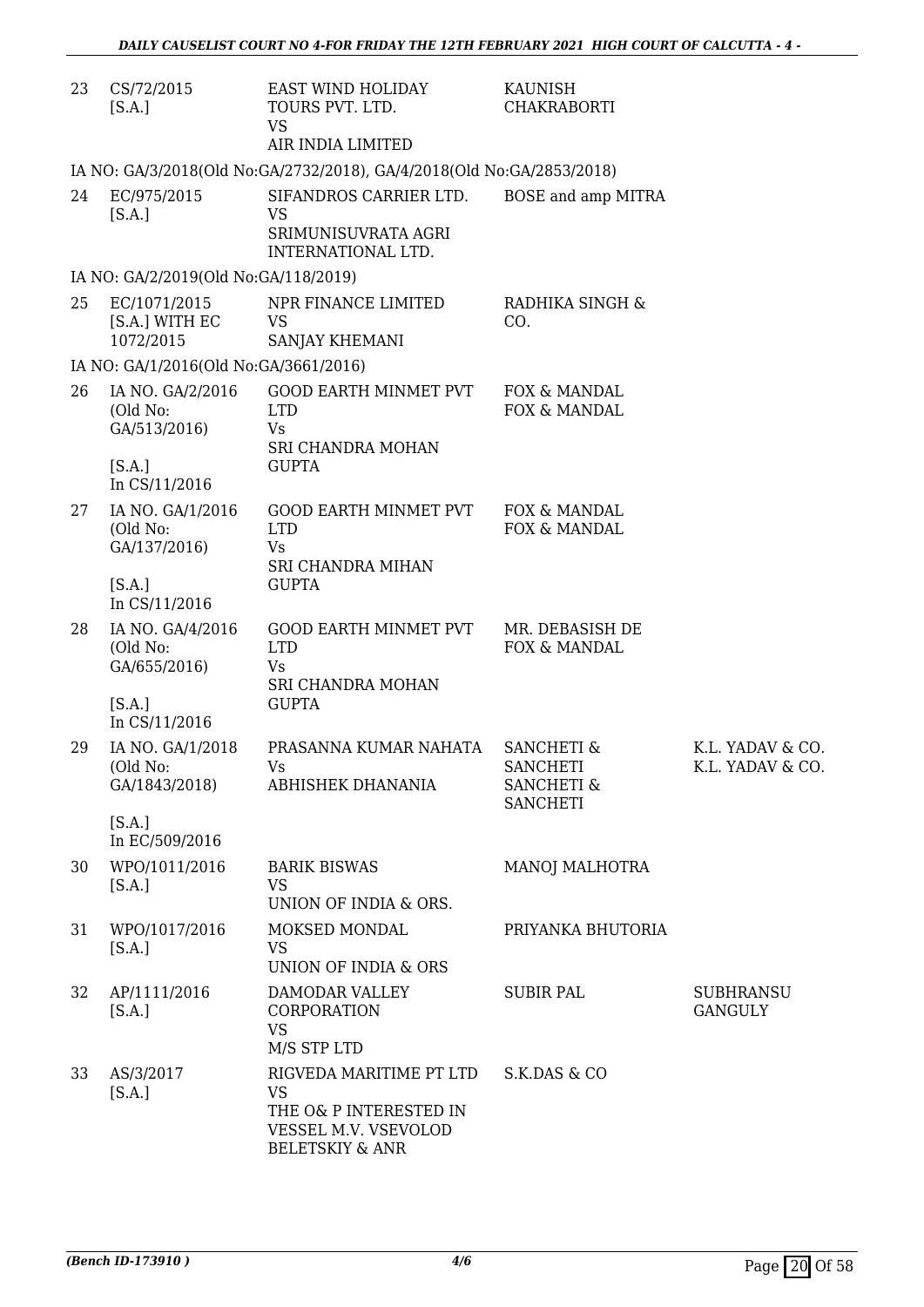| 34 | EC/85/2017<br>[S.A.]                          | ASHOK KUMAR PAUL<br><b>VS</b><br><b>UCO BANK</b>                                                        | S.P. BRAHMACHARI                           |                                                        |
|----|-----------------------------------------------|---------------------------------------------------------------------------------------------------------|--------------------------------------------|--------------------------------------------------------|
|    | IA NO: GA/1/2019                              |                                                                                                         |                                            |                                                        |
| 35 | CS/119/2017<br>[S.A.]                         | TORSA MACHINES LTD<br><b>VS</b><br>SURABHI INTERNATIONAL<br>& ORS                                       | <b>GANESH N. JAJODIA</b>                   |                                                        |
|    | IA NO: GA/1/2017(Old No:GA/2041/2017)         |                                                                                                         |                                            |                                                        |
| 36 | IA NO. GA/9/2019<br>(Old No:<br>GA/491/2019)  | PAWAN KUMAR DHOOT<br>Vs.<br>DEO KUMAR SARAF & ORS.                                                      | <b>NAMRATA BASU</b><br><b>NAMRATA BASU</b> |                                                        |
|    | [S.A.]<br>In CS/168/2017                      |                                                                                                         |                                            |                                                        |
| 37 | WPO/486/2017<br>[S.A.]                        | MD. HUSSAIN<br><b>VS</b>                                                                                | <b>RAVI KUMAR DUBEY</b>                    |                                                        |
| 38 | IA NO. GA/2/2018<br>(Old No:<br>GA/3078/2018) | UNION OF INDIA & ANR<br>SUDIP DAKSHY & ANR.<br><b>Vs</b><br>RT. REVD. ASHOKE BISWAS<br>& ORS.           | SANJAY KUMAR BAID<br><b>SUBHRA DAS</b>     | <b>SUBHRANSU</b><br><b>GANGULY</b><br>(DEF.NO.3) SINHA |
|    | [S.A.]<br>In CS/180/2018                      |                                                                                                         |                                            | CO (DEF NO 2                                           |
| 39 | IA NO. GA/1/2018<br>(Old No:<br>GA/3003/2018) | <b>SUDIP DAKSHY &amp; ANR.</b><br><b>Vs</b><br>RT. REVD. ASHOKE BISWAS<br>& ORS.                        | <b>SUBHRA DAS</b><br><b>SUBHRA DAS</b>     | <b>SUBHRANSU</b><br><b>GANGULY</b><br>(DEF.NO.3) SINHA |
|    | [S.A.]<br>In CS/180/2018                      |                                                                                                         |                                            | CO (DEF NO 2                                           |
| 40 | WPO/223/2018<br>[S.A.]                        | SHRI KAILASH KUMAR<br><b>TIBREWAL</b><br><b>VS</b><br>UNION OF INDIA & ANR.                             | L.P. MANOT & CO.                           |                                                        |
|    | IA NO: GA/1/2019(Old No:GA/800/2019)          |                                                                                                         |                                            |                                                        |
| 41 | WPO/224/2018<br>[S.A.]                        | SMT. SEEMA TIBREWAL<br><b>VS</b><br>UNION OF INDIA & ANR                                                | L.P. MANOT & CO.                           |                                                        |
|    | IA NO: GA/1/2019(Old No:GA/801/2019)          |                                                                                                         |                                            |                                                        |
| 42 | AP/339/2018<br>[S.A.]                         | DAMODAR VALLEY<br>CORPORATION<br><b>VS</b><br><b>SETH &amp; ASSOCIATES</b>                              | AMIT KUMAR NAG                             |                                                        |
| 43 | EC/460/2018<br>[S.A.]                         | AI CHAMPADANY<br><b>INDUSTRIES LIMITED</b><br><b>VS</b><br>ORIENTAL INSURANCE<br><b>COMPANY LIMITED</b> | <b>ABHIJIT GUHA RAY</b>                    |                                                        |
| 44 | AP/485/2018<br>[S.A.]                         | M/S TIMBOCOM<br><b>VS</b><br>KOLKATA PORT TRUST                                                         | <b>SOUMEN DAS</b>                          |                                                        |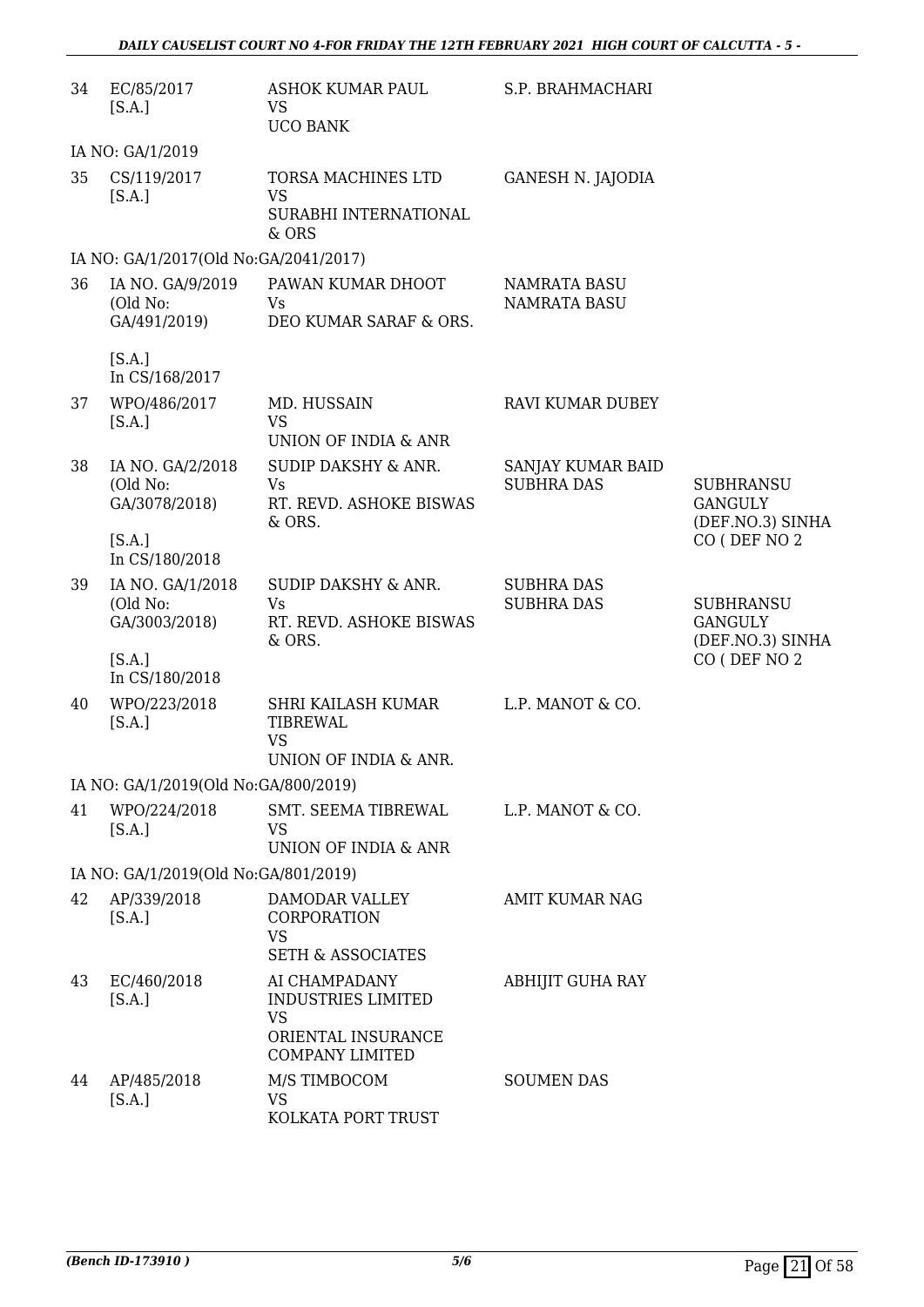| 45 | IA NO. GA/2/2019<br>(Old No:<br>GA/1349/2019)<br>[S.A.]<br>In CS/2/2019 | <b>SATISH KUMAR</b><br>JHUNJHUNWALA & ORS<br><b>Vs</b><br><b>AVANI TOWERS PRIVATE</b><br><b>LIMITED &amp; ANR</b>                                                    | S.K. BAJORIA<br>S.K. BAJORIA                             | SANKET SARAOGI<br>SANKET SARAOGI                   |
|----|-------------------------------------------------------------------------|----------------------------------------------------------------------------------------------------------------------------------------------------------------------|----------------------------------------------------------|----------------------------------------------------|
| 46 | CS/111/2019<br>[S.A.]                                                   | ANIL RAJKUMAR MUKERJI<br><b>AND 3 OTHERS</b><br><b>VS</b><br>RT REV PARITOSH<br><b>CANNING AND 9 OTHERS</b>                                                          | AISHWARYA KUMAR<br><b>AWASTHI</b>                        | SINHA AND CO.<br>(RES.1,2 IN G.A 1532)<br>OF 2019) |
|    |                                                                         | IA NO: GA/1/2019(Old No:GA/1517/2019), GA/2/2019(Old No:GA/1523/2019), GA/3/2019(Old<br>No:GA/1532/2019), GA/4/2020(Old No:GA/7/2020), GA/5/2020(Old No:GA/828/2020) |                                                          |                                                    |
| 47 | WPO/122/2019<br>[S.A.]                                                  | DIPAK JAMNADAS POPAT<br><b>AND ORS</b><br><b>VS</b><br>THE STATE OF WEST<br><b>BENGAL AND ORS</b>                                                                    | <b>ANJAN</b><br><b>BHATTACHARYA (DAS</b><br>AND COMPANY) |                                                    |
| 48 | WPO/234/2019<br>[S.A.]                                                  | EMTA COAL LIMITED<br><b>VS</b><br>INCOME TAX SETTLEMENT<br>COMMISSION (INCOME TAX<br>AND WEALTH TAX),<br>ADDITIONAL BENCH AND<br>ORS.                                | JHUNJHUNWALA AND<br>CO.                                  |                                                    |
|    |                                                                         | <b>COURT APPLICATION</b>                                                                                                                                             |                                                          |                                                    |
| 49 | IA NO. GA/18/2021<br>[S.A.]<br>In CS/159/2010                           | NAVIN CHANDRA OJHA<br>Vs<br><b>CALCUTTA SAFE DEPOSIT</b><br>CO. LTD. & ORS.                                                                                          | <b>ANIRBAN GHOSH</b><br><b>ANIRBAN GHOSH</b>             |                                                    |
| 50 | IA NO. GA/13/2019<br>(Old No:<br>GA/2234/2019)<br>[S.A.]                | NAVIN CHANDRA OJHA<br>Vs<br>CALCUTTA SAFE DEPOSIT<br>CO. LTD. & ORS.                                                                                                 | <b>ANIRBAN GHOSH</b><br><b>ANIRBAN GHOSH</b>             |                                                    |
| 51 | In CS/159/2010<br>IA NO. GA/17/2020                                     | NAVIN CHANDRA OJHA                                                                                                                                                   | ANIRBAN GHOSH                                            |                                                    |
|    |                                                                         |                                                                                                                                                                      | $\lambda$                                                |                                                    |

[S.A.] In CS/159/2010 Vs CALCUTTA SAFE DEPOSIT CO. LTD. & ORS. ANIRBAN GHOSH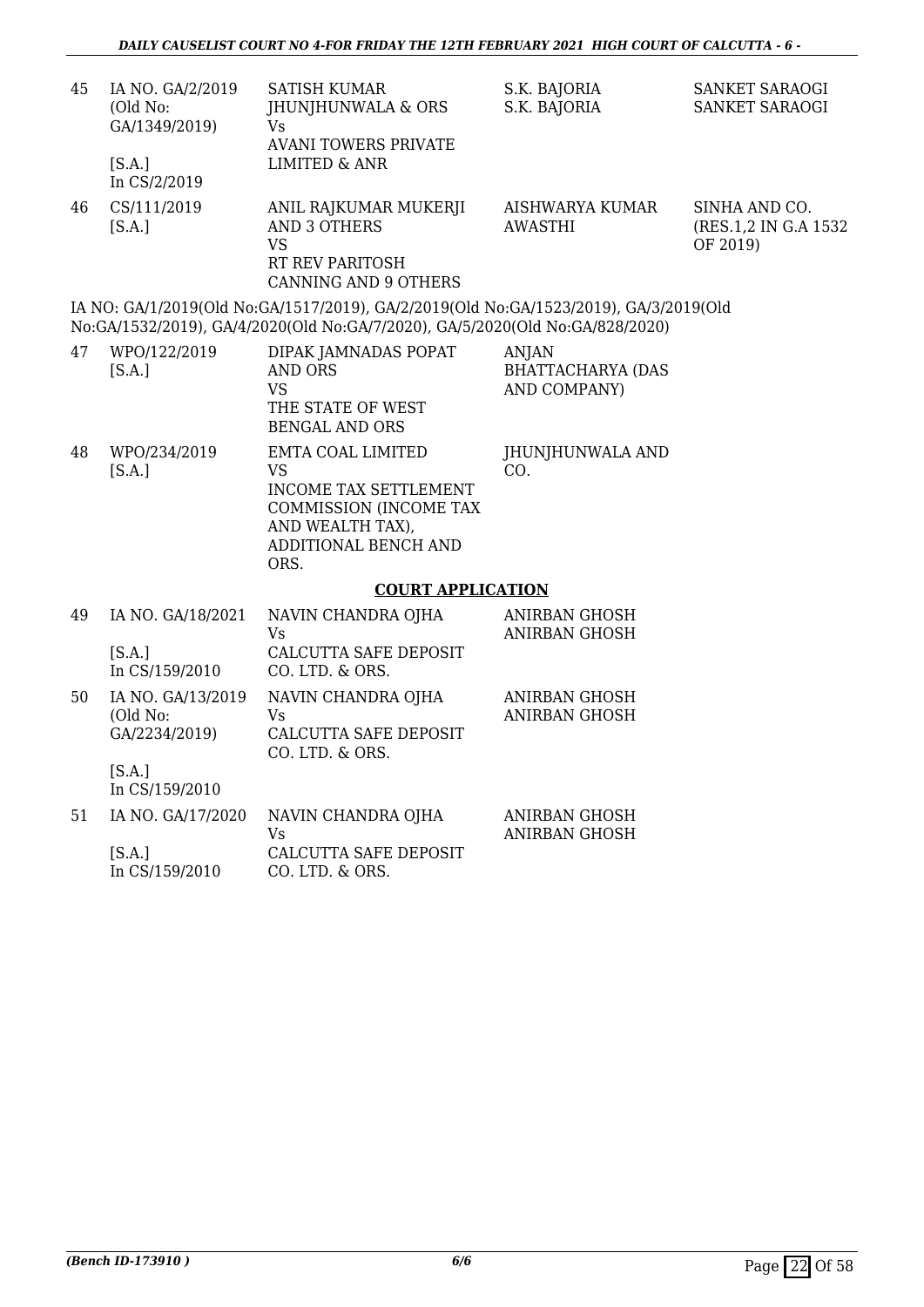

### **Original Side**

**DAILY CAUSELIST For Friday The 12th February 2021**

**COURT NO. 38**

**SINGLE BENCH (COMMERCIAL BENCH)**

**AT 12:30 PM**

**HON'BLE JUSTICE ARIJIT BANERJEE**

#### **ON AND FROM MONDAY, 1ST FEBRUARY, 2021, AS LONG AS THE DIVISION BENCH COMPRISING HON'BLE THE CHIEF JUSTICE THOTTATHIL B. RADHAKRISHNAN AND HON'BLE JUSTICE ARIJIT** BANERIEE DOES NOT SIT - WILL SIT SINGLY AND TAKE UP THE **LIST AND DETERMINATION OF HON'BLE JUSTICE ASHIS KUMAR CHAKRABORTY.**

#### **(VIA VIDEO CONFERENCE)**

#### **NOTE:MATTERS WILL BE TAKEN UP THROUGH PHYSICAL HEARING ONLY WHEN BOTH THE PARTIES ARE AGREED.**

**NOTE : ORIGINAL SIDE MATTERS WILL BE TAKEN UP AT 12:30 P.M.**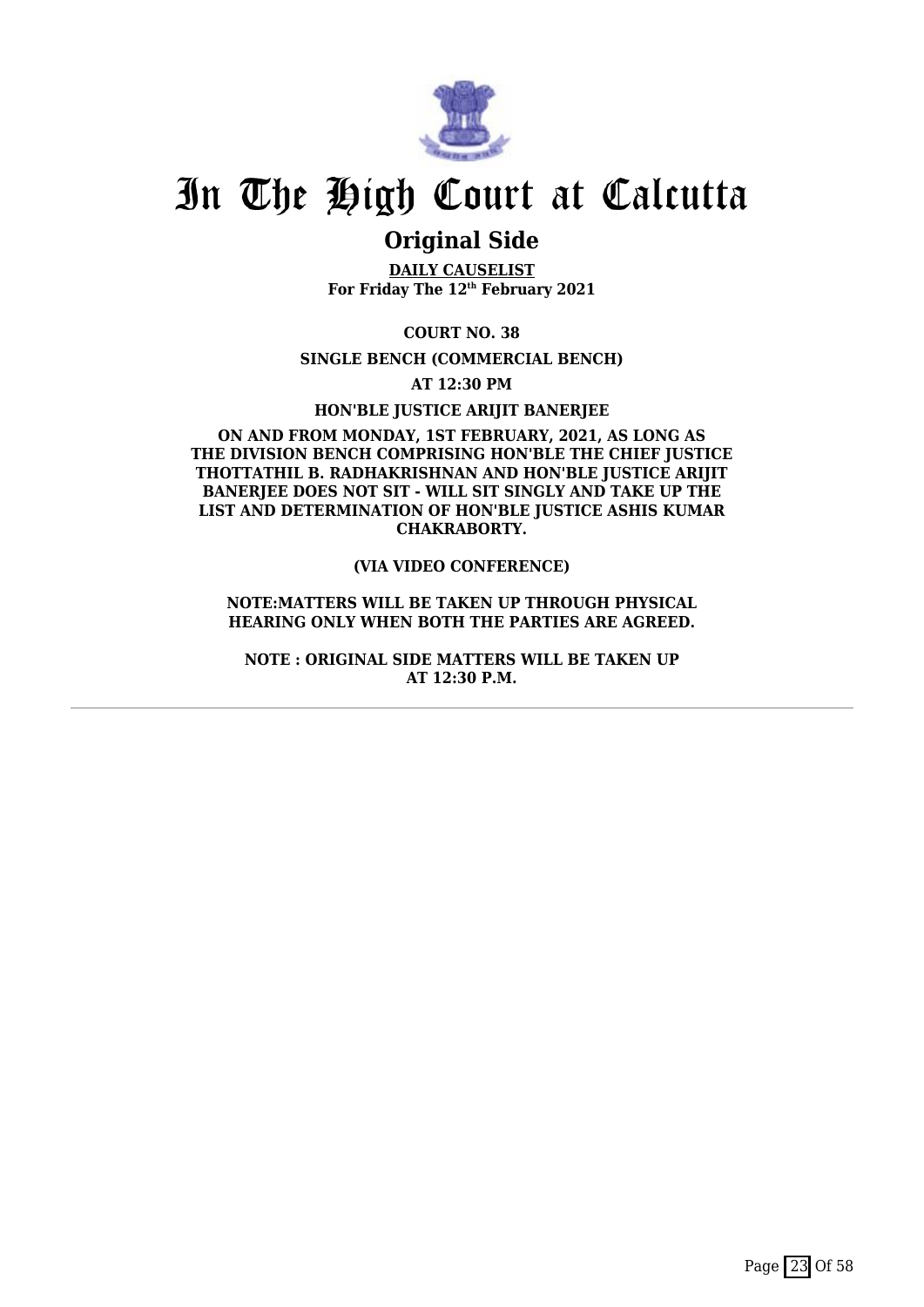

### **Original Side**

**DAILY CAUSELIST For Friday The 12th February 2021**

#### **COURT NO. 38**

**SINGLE BENCH ()**

**AT 12:30 PM**

#### **HON'BLE JUSTICE ARIJIT BANERJEE**

#### **ON AND FROM MONDAY, 1ST FEBRUARY, 2021, AS LONG AS THE DIVISION BENCH COMPRISING HON'BLE THE CHIEF JUSTICE THOTTATHIL B. RADHAKRISHNAN AND HON'BLE JUSTICE ARIJIT BANERJEE DOES NOT SIT - WILL SIT SINGLY AND TAKE UP THE LIST AND DETERMINATION OF HON'BLE JUSTICE ASHIS KUMAR CHAKRABORTY.**

#### **(VIA VIDEO CONFERENCE) NOTE:MATTERS WILL BE TAKEN UP THROUGH PHYSICAL HEARING ONLY WHEN BOTH THE PARTIES ARE AGREED.**

**NOTE : ORIGINAL SIDE MATTERS WILL BE TAKEN UP AT 12:30 P.M.**

**-----------------------------------------------------------------------------------------------**

#### 1 IA NO. CA/18/2013 (Old No: CA/401/2013) In CP/90/1983 RE: ANGELO BROTHERS (IN LIQN) -AND-Vs RE : NAWDEEP SINGH -VS- O. L . , AND ANR **TRIPTIMOY TALUKDER** VICTOR MOSES & CO. O/L,D.K.SINGH 2 IA NO. CA/1/2019 (Old No: CA/162/2019) In CP/139/1975 TRACO CARBIDE LTD. (IN LIQN) Vs GOUTAM KUMAR BISWAS -VS-THE O/L, HIGH COURT, CALCUTTA 3 IA NO. CA/14/2021 In CP/420/2016 IN THE MATTER OF: VRAJRAJ ISPAT LTD. -AND- $V<sub>c</sub>$ KOHINOOR STEEL PVT. LTD. SANJIB DAWN 4 AP/279/2020 UNIVERSAL CONSORTIUM OF ENGINEERS PVT LTD VS SRI KANAK MITRA AND ANR MAHESWARI SHARMA **FOR DISMISSAL**

**TO BE MENTIONED**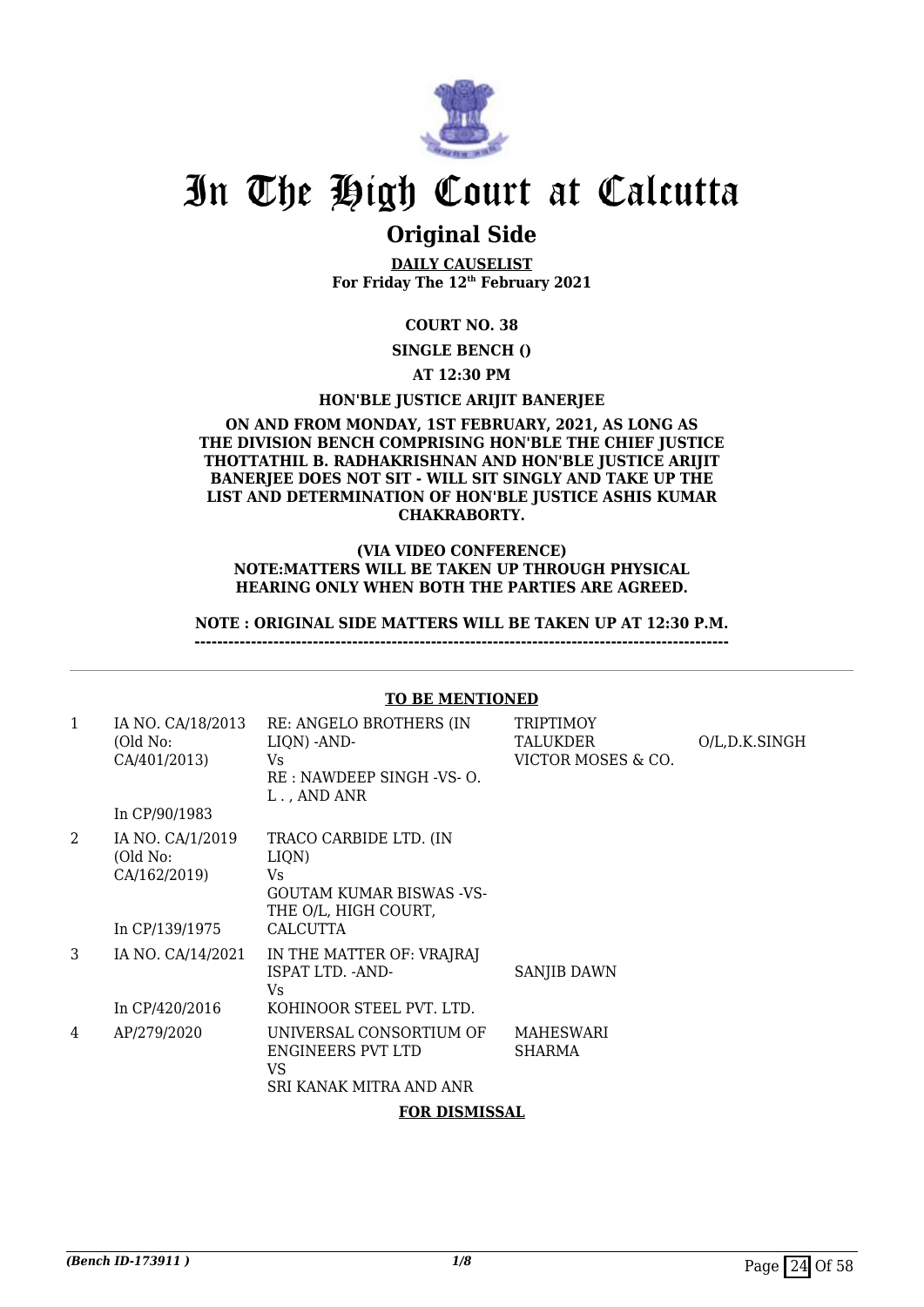| 5  | AP/304/2020      | KAUSHIK MUKHERJEE<br>VS<br>THE STEEL AUTHORITY OF<br><b>INDIA LIMITED AND ANR</b>                       | SATRAJIT SINHA ROY               |
|----|------------------|---------------------------------------------------------------------------------------------------------|----------------------------------|
|    |                  | <b>COMPLAINT MATTER</b>                                                                                 |                                  |
| 6  | IA NO. CA/7/2021 | IN THE MATTER OF : IAG<br>COMPANY LTD -AND-<br>Vs                                                       | NILAY SENGUPTA<br>NILAY SENGUPTA |
|    | In CP/202/2013   | THE O/L -VS- MR. VIJAY JOSHI                                                                            |                                  |
|    |                  | <b>COMPANY MATTER (NEW)</b>                                                                             |                                  |
| 7  | IA NO. CA/8/2020 | RE : AJANTA LEATHER<br>FASHIONS PVT LTD(IN LIQN)<br>AND PRABHADEEP                                      | DEBASISH DE                      |
|    | In CP/1/2014     | CONSTRUCTION PVT LTD<br>Vs                                                                              |                                  |
|    |                  | <b>AUTHORISED OFFICER,</b><br><b>CANARA BANK AND ORS</b>                                                |                                  |
|    |                  | <b>NEW MOTIONS (SECTION 11)</b>                                                                         |                                  |
| 8  | AP/319/2020      | <b>TARUN KANTI DAS</b><br><b>VS</b><br>UNION OF INDIA AND ANR.                                          | <b>SOURAV CHATTERJEE</b>         |
| 9  | AP/326/2020      | M/S. BALAJEE EDUCATION<br>PRIVATE LIMITED<br><b>VS</b>                                                  | <b>SOUMA SIL</b>                 |
|    |                  | <b>BISHWAJIT BARNWAL</b>                                                                                |                                  |
| 10 | AP/345/2020      | <b>GYANESHWAR PRASAD</b><br><b>AGARWAL</b><br><b>VS</b><br>DISHNET WIRELESS LIMITED                     | <b>FARHAN GHAFFAR</b>            |
| 11 | AP/348/2020      | DOLLY CHAKRAVORTY<br><b>VS</b><br><b>SHYAMAL RAY</b>                                                    | <b>SHABANA HASIN</b>             |
| 12 | AP/349/2020      | <b>BHARAT PETROLEUM</b><br><b>CORPORATION LTD</b><br>VS<br>MAHESH SHAH                                  | <b>SUMAN DEY</b>                 |
| 13 | AP/356/2020      | <b>GOURI SARKAR</b>                                                                                     | CHIRANJIB SINHA                  |
|    |                  | VS.<br>INDIAN OIL CORPORATION<br>LIMITED                                                                |                                  |
| 14 | AP/363/2020      | MCNROE CONSUMER<br>PRODUCTS PRIVATE LIMITED<br>VS<br><b>ALLURE CONSUMER</b><br>PRODUCTS PRIVATE LIMITED | SOBHAN KUMAR<br><b>PATHAK</b>    |
| 15 | AP/365/2020      | NAUSHAD ALAM<br>VS.<br>PARTHA CHAKRABORTY                                                               | <b>MAINAK SWARNOKAR</b>          |
| 16 | AP/366/2020      | NAUSHAD ALAM<br><b>VS</b><br>PARTHA CHAKRABORTY                                                         | MAINAK SWARNOKAR                 |
| 17 | AP/370/2020      | BRAITHWAITE AND COMPANY<br><b>LTD</b><br><b>VS</b><br>LUCKY EXPORTS AND ORS                             | AJY GAGGGAR                      |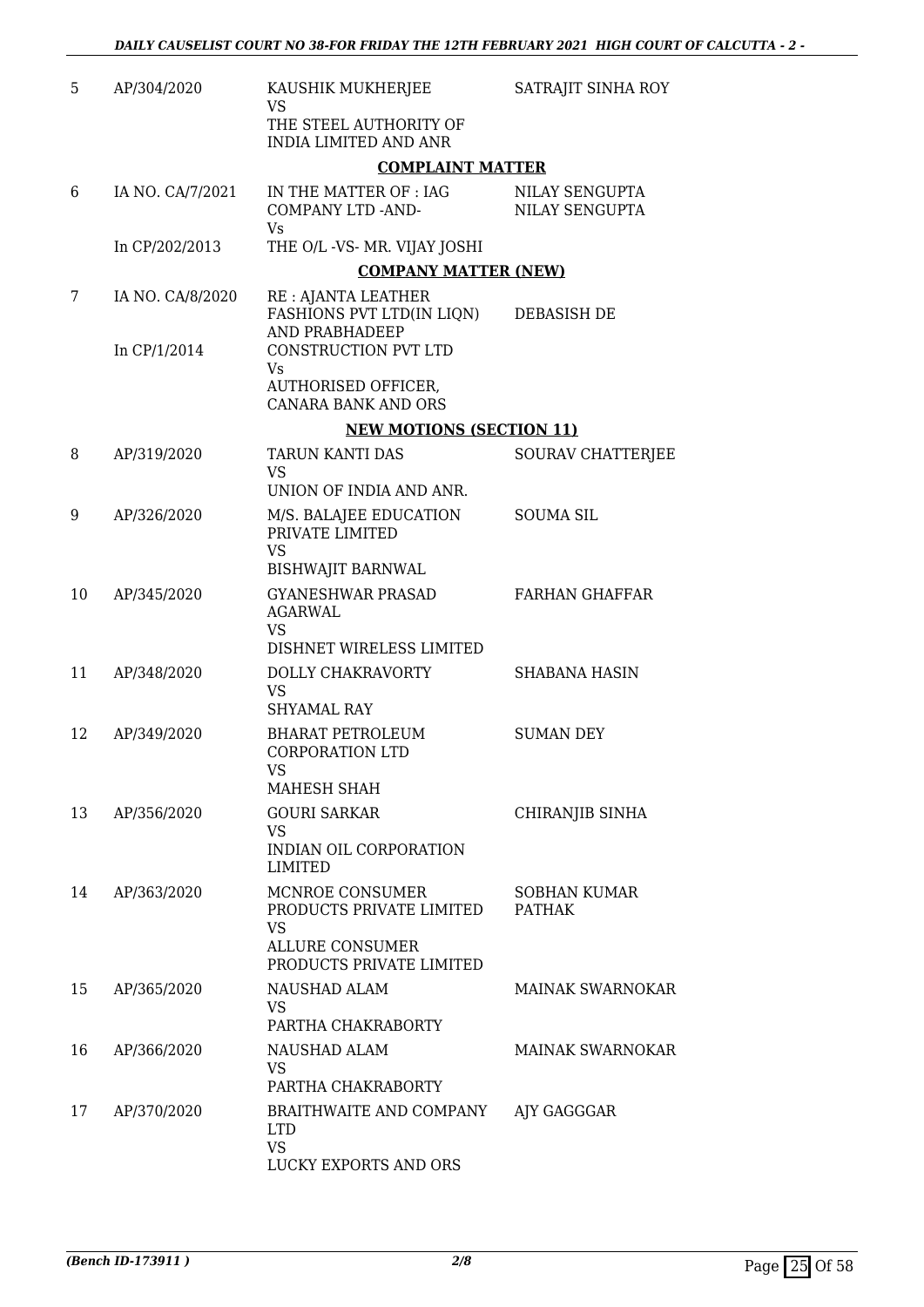| 18 | AP/371/2020 | RREPL-KIPL (JV)<br><b>VS</b>                                                                                         | RIJU GHOSH                      |
|----|-------------|----------------------------------------------------------------------------------------------------------------------|---------------------------------|
| 19 | AP/374/2020 | EASTERN COALFIELDS LTD<br>M/S HINDUSTHAN BUILDERS<br><b>VS</b>                                                       | SOMNATH SAHA                    |
|    |             | <b>IRCON INTERNATIONAL</b><br><b>LIMITED</b>                                                                         |                                 |
| 20 | AP/375/2020 | KRISHANU SAHA<br>VS<br><b>SUDIP SATYAPRIYA</b><br><b>CHAKRABORTY</b>                                                 | PRASANTA KUMAR<br><b>BAGCHI</b> |
| 21 | AP/376/2020 | M/S. ELGI EQUIPMENTS LTD.<br>VS<br>M/S. HIRANMAYE ENERGY<br>LTD.                                                     | DIPANJAN DATTA                  |
| 22 | AP/378/2020 | INDWELL CONSTRUCTIONS<br>PVT. LIMITED<br><b>VS</b><br><b>BHARAT HEAVY ELECTRICALS</b><br>LIMITED (BHEL)              | PAL CHOUDHURI<br>AND CO.        |
| 23 | AP/386/2020 | WELLSIDE INFRASTRUCTURE<br>PRIVATE LIMITED<br>VS<br>INOX LEISURE LIMITED AND<br><b>ORS</b>                           | <b>MAYANK KAKRANIA</b>          |
| 24 | AP/392/2020 | CIVCON CONSTRUCTION PVT.<br>LTD.<br><b>VS</b><br>THE WEST BENGAL SMALL<br>INDUSTRIES DEVELOPMENT<br>CORPORATION LTD. | PIYALI DUTTA                    |
| 25 | AP/398/2020 | RANJIT GHOSH<br>VS<br>SOMDEEP GHOSH AND ANR                                                                          | <b>FARHAN GHAFFAR</b>           |
| 26 | AP/403/2020 | <b>SMPL INFRA LIMITED</b><br><b>VS</b><br>EAST INDIA UDYOG LIMITED                                                   | S KAKRANIA AND CO               |
| 27 | AP/404/2020 | <b>SPML INFRA LTD</b><br>VS<br>EAST INDIA UDYOG LTD                                                                  | S KAKRANIA AND CO               |
| 28 | AP/406/2020 | <b>SPML INFRA LTD</b><br>VS<br>EAST INDIA UDYOG LTD                                                                  | S KAKRANIA AND CO               |
| 29 | AP/407/2020 | <b>SMPL INFRA LIMITED</b><br><b>VS</b><br>EAST INDIA LIMITED                                                         | S KAKRANIA AND CO               |
| 30 | AP/408/2020 | <b>SPML INFRA LTD</b><br><b>VS</b><br>EAST INDIA UDYOG LIMITED                                                       | S KAKRANIA AND CO               |
| 31 | AP/412/2020 | SRI HIMSEKHAR DUTTA<br>VS<br>SMT. MOUMITA SARKAR                                                                     | <b>DEBASISH</b><br>MUKHOPADHYAY |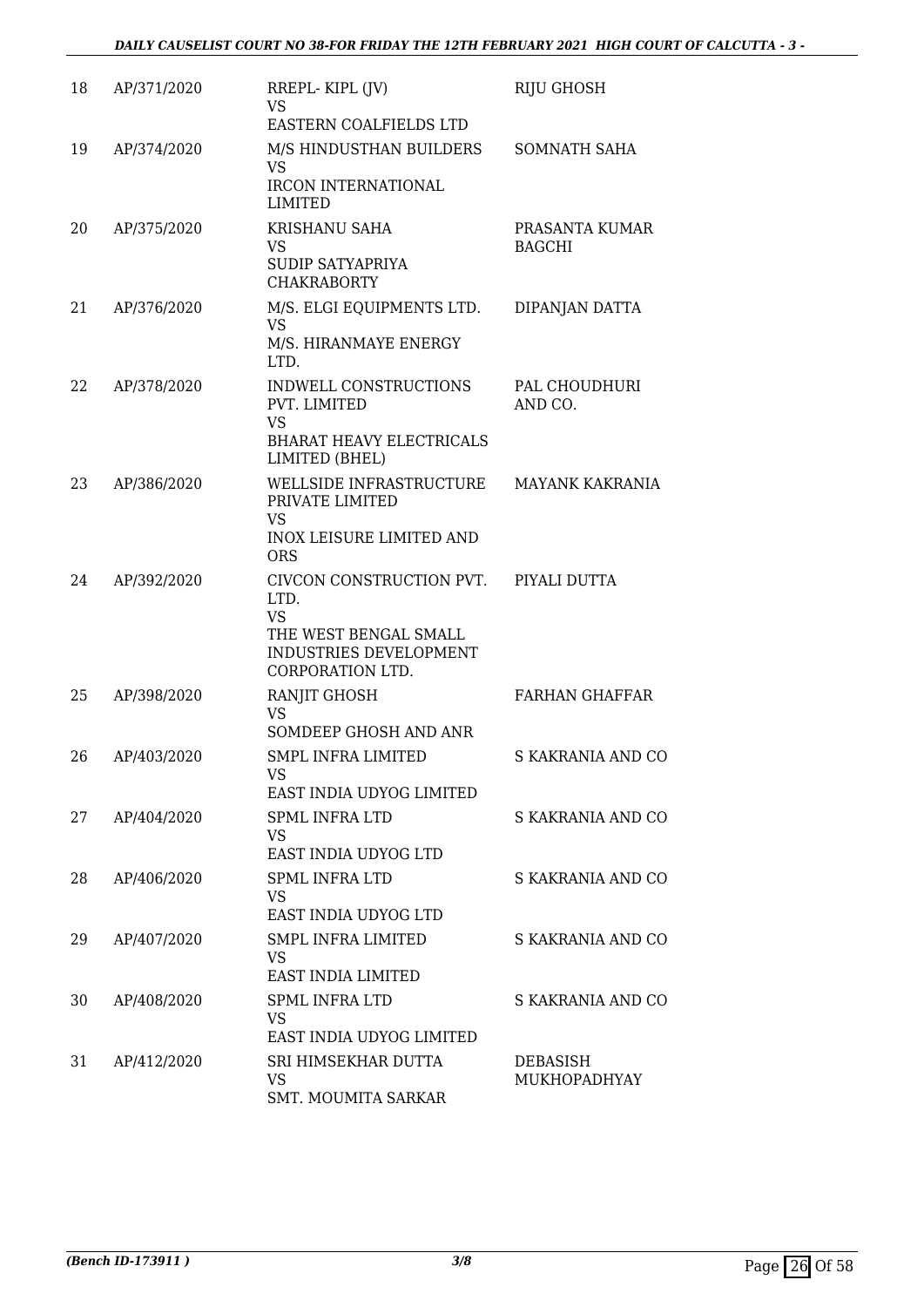| 32 | AP/413/2020 | CIVON CONSTRUCTION PVT<br><b>LTD</b><br><b>VS</b><br><b>IRCON INTERNATIONAL</b><br><b>LIMITED</b>                      | <b>TAPAS SINGHA ROY</b>                   |
|----|-------------|------------------------------------------------------------------------------------------------------------------------|-------------------------------------------|
| 33 | AP/414/2020 | JAYANTI CINEMA PRIVATE<br>LIMITED<br><b>VS</b><br><b>GSA RETAIL LIMITED</b><br>(FORMERLY RDB REGENT<br>RETAIL LIMITED) | <b>VICTOR MOSES AND</b><br>CO.            |
| 34 | AP/418/2020 | D.M.P. NIRMAN PRIVATE<br>LIMITED AND ANR.<br><b>VS</b><br>INDIAN INSTITUTE OF<br>MANAGEMENT AND ANR.                   | SOURAV CHATTERJEE                         |
| 35 | AP/424/2020 | SAKET INFRADEVELOPERS<br>PRIVATE LIMITED<br><b>VS</b><br>CENTARAL INSTITUTE OF<br><b>ROAD TRANSPORT</b>                | AMRITA PANJA<br><b>MOULICK</b>            |
| 36 | AP/1/2021   | <b>LABVANTAGE SOLUTIONS</b><br>PRIVATE LIMITED<br>VS<br><b>BWA SERVICES PRIVATE</b><br>LIMITED                         | <b>SHAKEEL</b><br>MOHAMMED AKHTER         |
| 37 | AP/3/2021   | M/S.PREM CHANDRA SINGH<br>VS<br>UNION OF INDIA                                                                         | <b>BIJON MAJUMDAR</b>                     |
| 38 | AP/4/2021   | M/S. PREM CHANDRA SINGH<br><b>VS</b><br>Union of India                                                                 | <b>BIJON MAJUMDAR</b>                     |
| 39 | AP/5/2021   | CKJ INVESTMENTS PVT LTD<br><b>VS</b><br>EMKAY GLOBAL FINANCIAL<br><b>SERVICES LTD</b>                                  | PRADIP KUMAR<br><b>SARAWAGI</b>           |
| 40 | AP/6/2021   | SRI KRISHNA AND CO.<br>VS<br>SIMPLEX INFRASTRUCTURE<br>LTD.                                                            | <b>MANDEEP KAUR</b>                       |
| 41 | AP/7/2021   | SRI NAWAL KISHORE GUPTA<br>VS.<br><b>SRI TILAK DEWAN</b>                                                               | <b>MISS PARNA ROY</b><br><b>CHOUDHURY</b> |
| 42 | AP/10/2021  | PECON SOFTWARE LIMITED<br>VS<br>WEST BENGAL STATE<br>ELECTRICITY DISTRIBUTION<br><b>COMPANY LIMITED</b>                | OM NARAYAN RAI                            |
| 43 | AP/11/2021  | M/S. B. B. M. ENTERPRISES<br>VS<br>THE STATE OF WEST BENGAL<br>AND ORS.                                                | <b>SUPRATIK BASU</b>                      |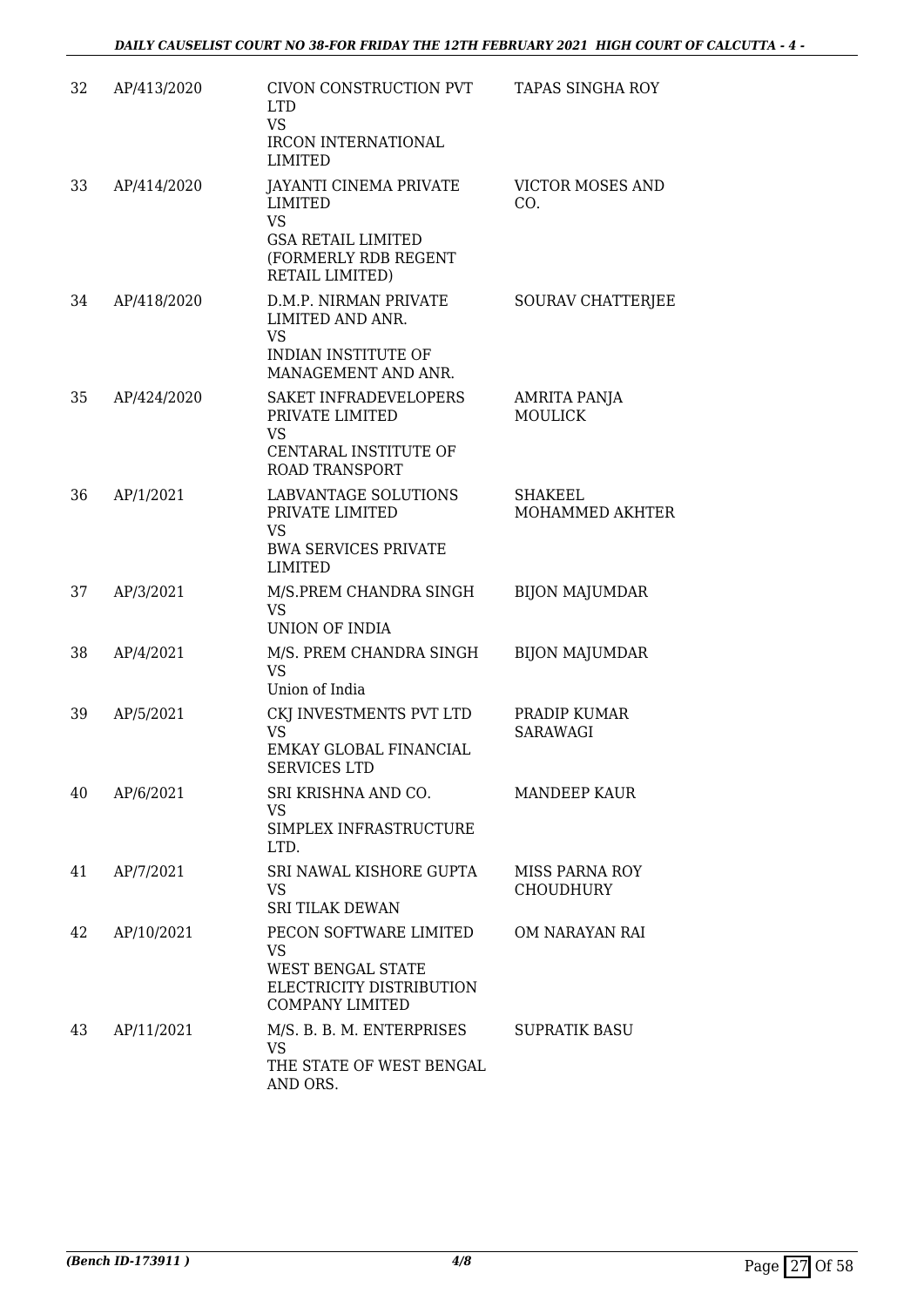| 44 | AP/14/2021       | PAHARPUR COOLING TOWERS<br><b>LTD</b><br><b>VS</b><br>BHARAT HEAVY ELECTRICALS<br><b>LTD</b>                  | S JALAN AND CO                                       |
|----|------------------|---------------------------------------------------------------------------------------------------------------|------------------------------------------------------|
| 45 | AP/19/2021       | NETAI MAITY<br><b>VS</b><br><b>NEMAI MAITY</b>                                                                | PARTHA PRATIM<br>MUKHOPADHYAY                        |
| 46 | AP/20/2021       | M/S. MAP MINES AND<br>MINERALS LIMITED<br>VS                                                                  | <b>VICTOR MOSES AND</b><br>CO                        |
| 47 | AP/31/2021       | CORE MINERAL AND ANR<br>JOY INFRAPROJECT PRIVATE<br><b>LIMITED</b><br><b>VS</b><br>DEBAPRASAD<br>MUKHOPADHYAY | SANKAR KUMAR<br><b>SAMANTA</b>                       |
| 48 | AP/39/2021       | M/S BBTA RCPL (JV)<br><b>VS</b><br>PRAKASH CHANDRA<br><b>MOHANTY</b>                                          | ANIRBAN MAJUMDAR                                     |
| 49 | AP/44/2021       | M/S. TIMBCON<br><b>VS</b><br>KOLKATA PORT TRUST                                                               | <b>SOUMEN DAS</b>                                    |
| 50 | AP/45/2021       | JADOB ELECTRIC COMPANY<br>VS<br>METRO RAILWAY, KOLKATA                                                        | MANISH SHUKLA                                        |
| 51 | AP/46/2021       | ADITYA KUMAR CHATTERJEE<br><b>VS</b><br>M/S. RAVI RANJAN<br>DEVELOPERS PVT LTD                                | <b>EMON</b><br><b>BHATTACHARYA</b>                   |
| 52 | AP/47/2021       | M/S. SHYAMAL<br>MUKHOPADHYAY<br><b>VS</b><br>UNION OF INDIA AND ORS.                                          | SOURAV CHATTERJEE                                    |
| 53 | AP/48/2021       | M/S ROYAL INFRACONSTRU<br><b>LTD</b><br><b>VS</b><br><b>BRAITHWAITE AND COMPANY</b><br>LIMITED                | PRAGYA BHOWMICK                                      |
| 54 | AP/53/2021       | C. S. CONSTRUCTION-GANGES<br>$($ [V $)$<br>VS<br><b>CHIEF</b><br>ENGINEER/CONSTRUCTION-III<br>OF EAST         | MANDEEP KAUR                                         |
| 55 | AP/60/2021       | CALCUTTA ENGINEERS AND<br><b>BUILDERS PVT LTD</b><br><b>VS</b><br><b>MOUNTHILL REALTY PVT LTD</b>             | <b>S JALAN AND CO</b>                                |
|    |                  | <b>NEW MOTIONS</b>                                                                                            |                                                      |
| 56 | IA NO. GA/1/2020 | DEEPAK MEHRA AND ORS.<br>Vs<br>SUJOY KUMAR NAG AND ORS.                                                       | <b>SYED NURUL AREFIN</b><br><b>SYED NURUL AREFIN</b> |
|    | In AP/549/2019   |                                                                                                               |                                                      |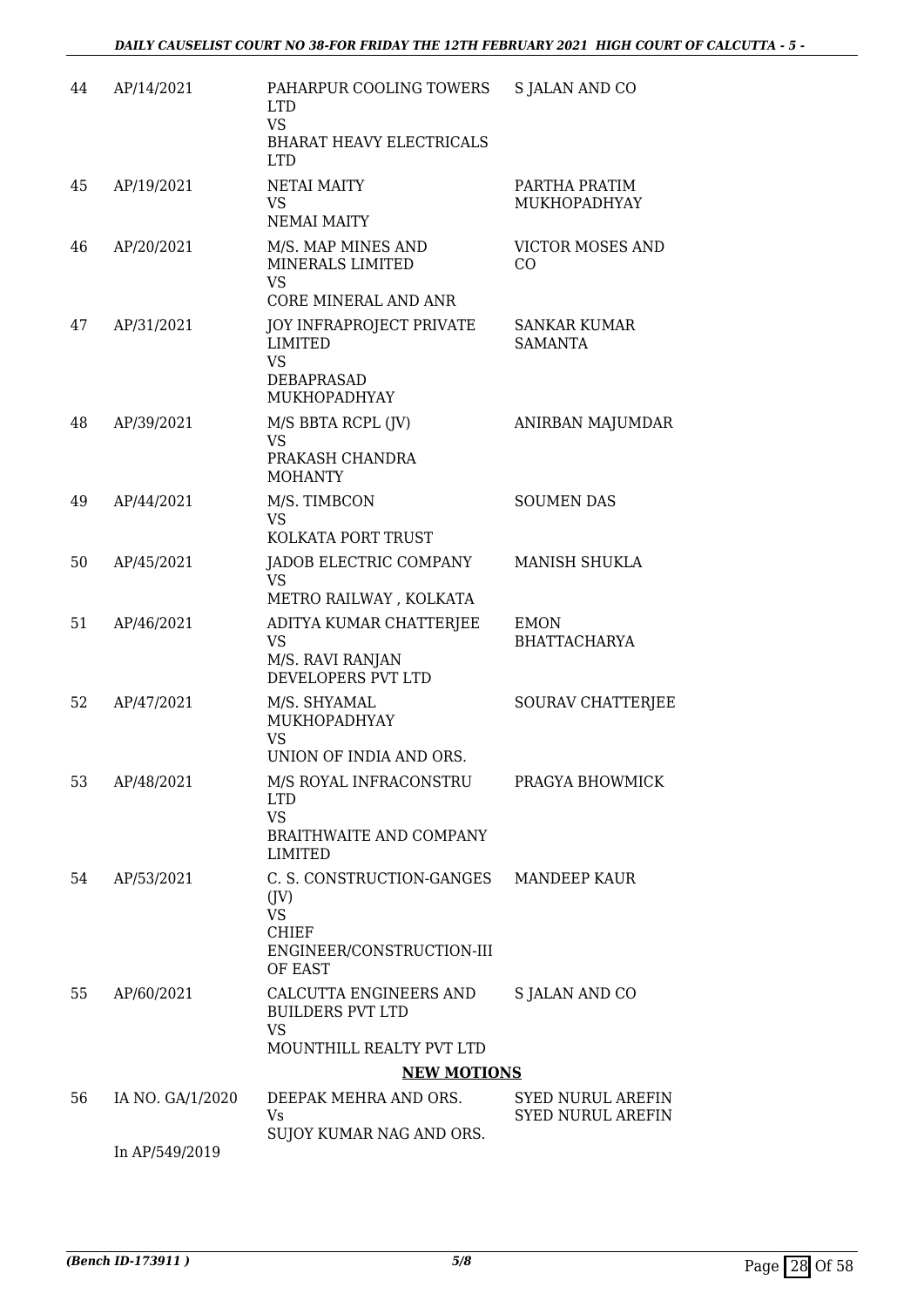| 57 | IA NO. GA/1/2020<br>(Old No:<br>GA/576/2020)  | DEBENDRA PRASAD GUPTA<br>AND ANR<br>Vs<br>THE NATIONAL SMALL<br>INDUSTRIES CORPORATION                          | MAYUKH GUPTA<br><b>MAYUKH GUPTA</b>           |                      |
|----|-----------------------------------------------|-----------------------------------------------------------------------------------------------------------------|-----------------------------------------------|----------------------|
|    | In AP/7/2020                                  | LTD.                                                                                                            |                                               |                      |
| 58 | IA NO. GA/1/2021<br>In AP/35/2020             | M/S. ROYAL INFRACONSTRU<br>LTD.<br><b>Vs</b><br><b>EASTERN RAILWAYS</b>                                         | PRAGYA BHOWMICK<br>PRAGYA BHOWMICK            |                      |
|    |                                               | REPRESENTED BY THE<br><b>GENERAL MANAGER</b>                                                                    |                                               |                      |
|    |                                               | <b>COMPANY MATTER ADJOURNED</b>                                                                                 |                                               |                      |
| 59 | IA NO. CA/36/2018<br>(Old No:<br>CA/238/2018) | IN THE MATTER OF M/S.<br>DUNLOP INDIA LIMITED (IN<br>LIQN)<br>Vs                                                | <b>I.C.SANCHETI &amp; CO</b><br>FOX & MANDAL  |                      |
|    | In CP/233/2008                                | -AND-FREIGHT CARRIERS OF<br>INDIA LTD -VS -THE O/L, HIGH<br><b>COUR</b>                                         |                                               |                      |
| 60 | CP/564/2014                                   | M/S. SHREE BASUKINATH<br>FOOD PROCESSORS LTD.<br><b>VS</b>                                                      | RAHUL KARMAKAR                                |                      |
|    |                                               | M/S. DHIRAJ AGENCIES PVT.<br>LTD.                                                                               |                                               |                      |
| 61 | CP/100/2015                                   | IN THE MATTER OF: BENGAL<br><b>SHELTER HOUSING</b><br>DEVELOPMENT LTD. -<br><b>VS</b><br>- AND- ARIHANT STEELS  | <b>AVIJIT DEY</b>                             |                      |
| 62 | CP/151/2016                                   | RE :M/S. ADITI AGRO OIL PVT<br>LTD AND<br><b>VS</b>                                                             | VIKRAM WADEHRA                                |                      |
|    |                                               | <b>ASSET RECONSTRUCTION</b><br>COMPANY (INDIA) LTD                                                              |                                               |                      |
| 63 | CP/152/2016                                   | RE : M/S ADITI OIL<br>EXTRACTION PVT LTD AND<br><b>VS</b><br><b>ASSET RECONSTRUCTION</b><br>COMPANY (INDIA) LTD | VIKRAM WADEHRA                                |                      |
| 64 | CP/1069/2016                                  | RE: MCNALLY BHARAT<br>ENGINEERING COMPANY<br>LIMITED - AND-<br><b>VS</b><br>AASRA MARTECH PRIVATE<br>LIMITED    | <b>CHAKRABORTY &amp;</b><br><b>ASSOCIATES</b> |                      |
|    |                                               | <b>ADJOURNED MOTION (SECTION-11)</b>                                                                            |                                               |                      |
| 65 | AP/361/2019                                   | RELIANCE COMMERCIAL<br>FINANCE LIMITED<br><b>VS</b>                                                             | <b>ABM ASSOCIATES</b>                         | <b>AMRIN KHATOON</b> |
|    |                                               | <b>AXIS BANK LIMITED</b>                                                                                        |                                               |                      |
| 66 | AP/499/2019                                   | DEBABRATA MAJUMDER<br><b>VS</b><br>DEY ENTERPRISE AND ANR.                                                      | <b>SUTANU</b><br><b>CHAKRABARTI</b>           | <b>SWARVANU SAHA</b> |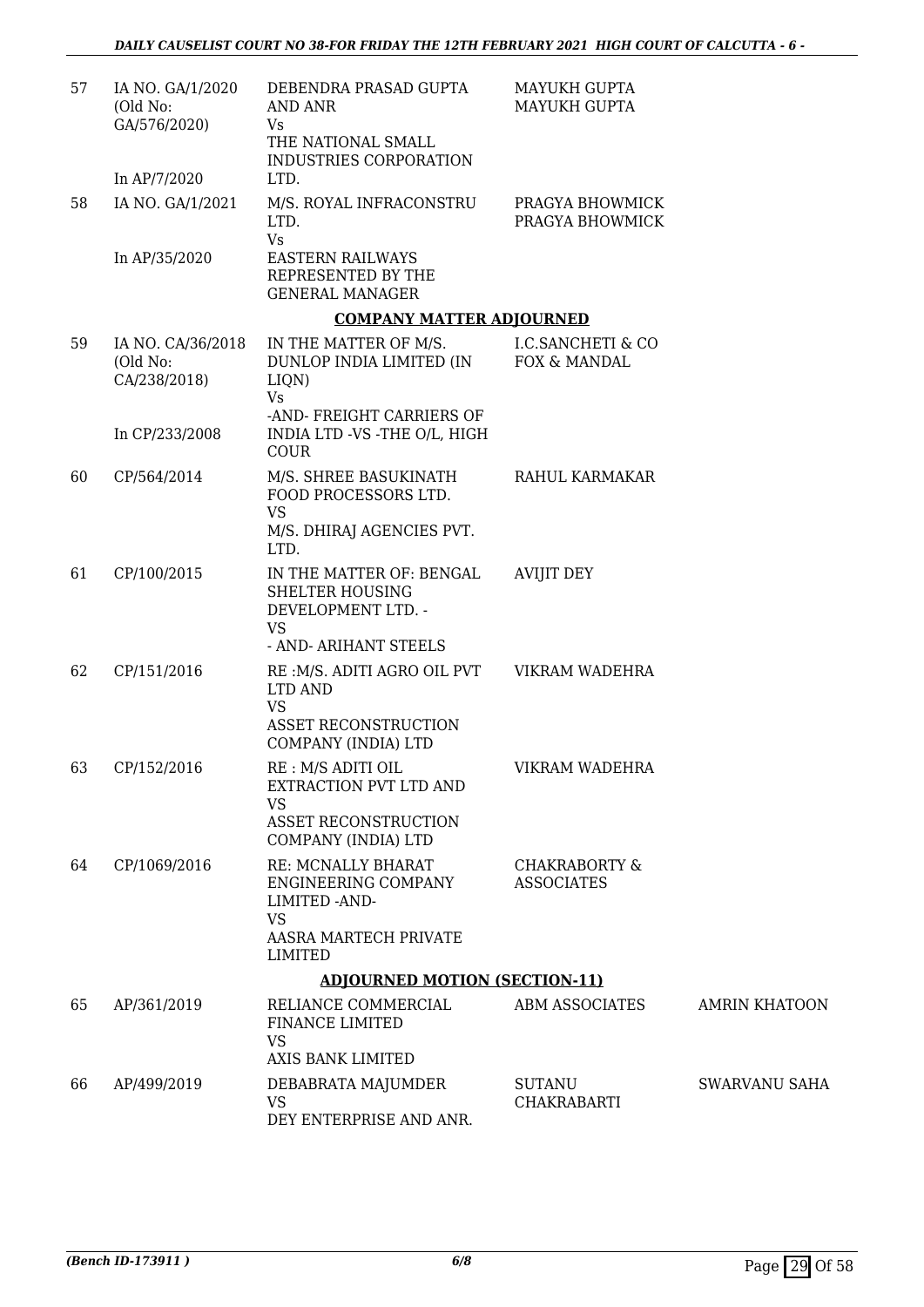| 67 | AP/251/2020                                   | <b>BLA PROJECTS PRIVATE</b><br>LIMITED<br><b>VS</b><br>WEST BENGAL POWER<br>DEVELOPMENT<br>CORPORATION LIMITED | DEBDEEP SINHA                          |                                |
|----|-----------------------------------------------|----------------------------------------------------------------------------------------------------------------|----------------------------------------|--------------------------------|
| 68 | AP/283/2020                                   | INDWELL CONSTRUCTIONS<br>PVT. LIMITED<br><b>VS</b>                                                             | PAL CHOUDHURI<br>AND CO.               |                                |
|    |                                               | <b>BHARAT HEAVY ELECTRICALS</b><br>LIMITED (BHEL)                                                              |                                        |                                |
| 69 | AP/318/2020                                   | LAXMI PAT SURANA<br><b>VS</b><br><b>FUTURE ENTERPRISES</b><br><b>LIMITED AND ANR</b>                           | ARINDAM PAUL                           |                                |
|    |                                               | <b>CONTEMPT MATTERS</b>                                                                                        |                                        |                                |
| 70 | IA NO. GA/2/2019<br>(Old No:<br>GA/2526/2019) | KALPANA MAITY & ORS.<br>Vs<br>STATE OF WEST BENGAL                                                             | ROBIUL ISLAM                           |                                |
|    | In WPO/864/2004                               |                                                                                                                |                                        |                                |
| 71 | CC/135/2008                                   | KALPANA MAITY & ORS.<br><b>VS</b>                                                                              | <b>TAPAN KUMAR</b><br><b>MAHAPATRA</b> |                                |
|    |                                               | DILIP KUMAR GHATAK & ANR.                                                                                      |                                        |                                |
| 72 | CC/21/2016                                    | KARNANI PROPERTIES<br><b>LIMITED</b><br><b>VS</b>                                                              | MS. ANURADHA<br><b>PODDAR</b>          | PRADYOT KR.<br>NANDI(RES.1,2)  |
|    |                                               | MR. ABHISHEK KEJRIWAL &<br>ANR                                                                                 |                                        |                                |
| 73 | CC/102/2017                                   | MIHIR CHOREY<br><b>VS</b><br><b>SUJIT KUMAR MAITY</b>                                                          | <b>SYED SHAMSUL</b><br><b>AREFIN</b>   |                                |
|    | wt74 WPO/952/2016                             | MIHIR CHOREY<br><b>VS</b><br>THE STATE OF WEST BENGAL<br>& ORS.                                                | <b>SYED SHAMSUL</b><br><b>AREFIN</b>   |                                |
| 75 | CC/31/2020                                    | <b>SOUMITRA KUNDU</b><br><b>CHOUDHURY</b><br>VS                                                                | <b>SUBIR SABUD</b>                     |                                |
|    |                                               | KUNAL AGARWAL AND ANR                                                                                          |                                        |                                |
| 76 | CC/32/2020                                    | SOUMITRA KUNDU<br><b>CHOUDHURY</b><br><b>VS</b>                                                                | <b>SUBIR SABUD</b>                     |                                |
|    |                                               | KUNAL AGARWAL AND ANR                                                                                          |                                        |                                |
|    |                                               | <b>NEW MOTIONS(2)</b>                                                                                          |                                        |                                |
| 77 | IA NO. GA/6/2021                              | AJAY KUMAR AGARWAL<br>Vs                                                                                       | I.C. SANCHETI AND<br>CO.               | DWIP RAJ BASU<br>DWIP RAJ BASU |
|    | In CS/286/2013                                | GREEN CONCRETEX GLOBAL<br><b>LTD</b>                                                                           | I.C. SANCHETI AND<br>CO.               |                                |

#### **RECALLING APPLICATION**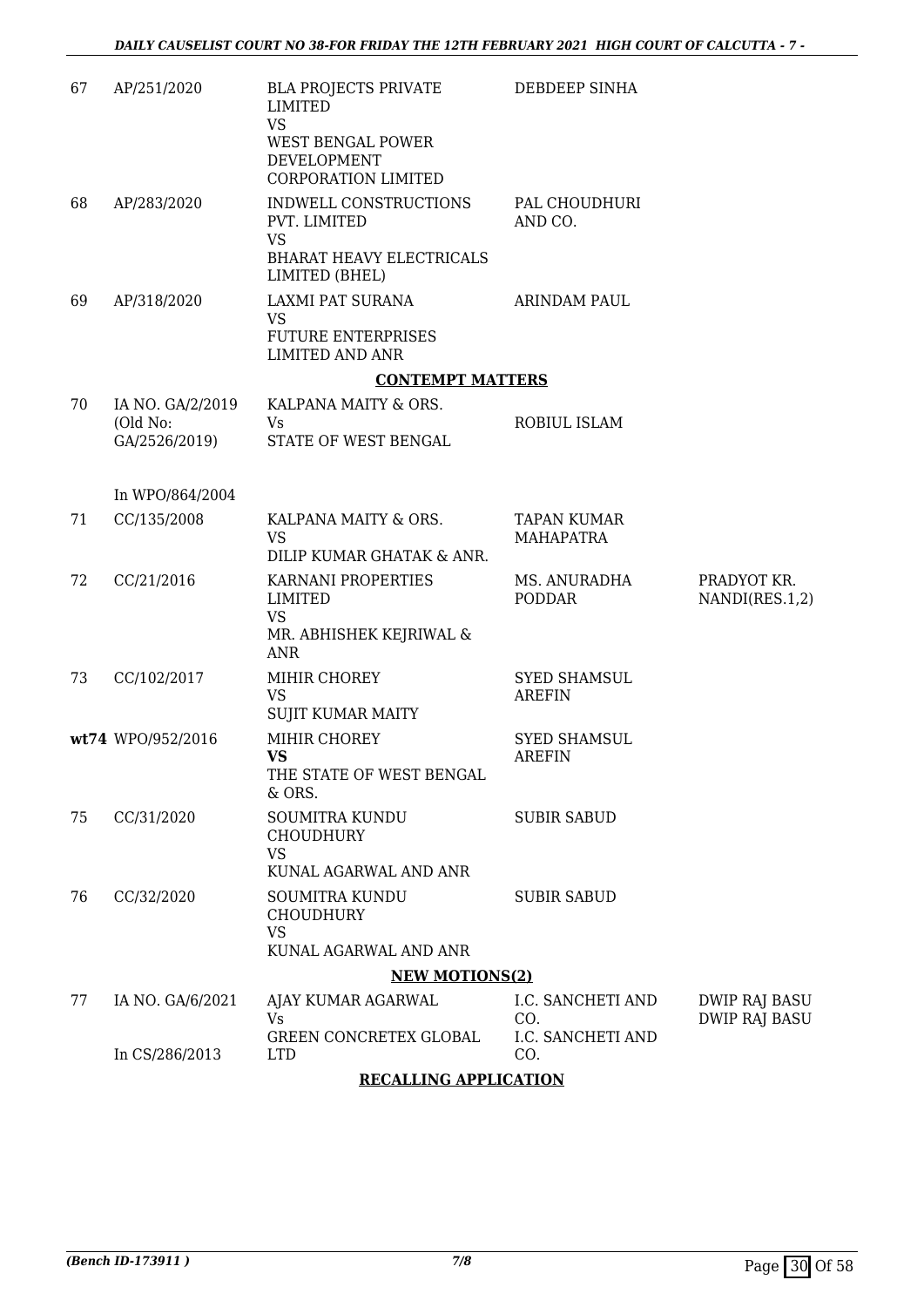| 78 | IA NO. GA/2/2019<br>(Old No:<br>GA/1919/2019)<br>In EC/135/2019 | SREI EQUIPMENT FINANCE<br>LIMITED<br><b>Vs</b><br>AMBAY COKE INDUSTRIES<br>PRIVATE LIMITED                                 | <b>SKR AND</b><br><b>ASSOCIATES</b><br><b>SKR AND</b><br><b>ASSOCIATES</b> |                                     |
|----|-----------------------------------------------------------------|----------------------------------------------------------------------------------------------------------------------------|----------------------------------------------------------------------------|-------------------------------------|
| 79 | IA NO. GA/1/2019<br>(Old No:<br>GA/1604/2019)                   | SREI EQUIPMENT FINANCE<br><b>LIMITED</b><br>Vs<br>AMBAY COKE INDUSTRIES<br>PRIVATE LIMITED                                 | <b>SKR AND</b><br><b>ASSOCIATES</b><br><b>SKR AND</b><br><b>ASSOCIATES</b> |                                     |
|    | In EC/135/2019                                                  |                                                                                                                            |                                                                            |                                     |
|    |                                                                 | <b>PART HEARD MATTERS</b>                                                                                                  |                                                                            |                                     |
| 80 | TS/13/2006<br>[PT. HD.]                                         | IN THE GOODS OF KALAP<br>NATH JAISWAL (DECEASED) -<br>AND-<br><b>VS</b><br>PRADIP KR. JAISWAL -VS-<br>NIRMALA DEVI JAISWAL | KAUSHIK MONDAL                                                             | <b>JAYANTA KUMAR</b><br><b>PINE</b> |
|    |                                                                 | IA NO: GA/10/2017(Old No:GA/363/2017), GA/11/2020(Old No:GA/181/2020)                                                      |                                                                            |                                     |
| 81 | TS/14/2006<br>[Pt.Hd.]                                          | IN THE GOODS OF SAROJ KR.<br>CHATTERJEE (DEC) -AND-<br><b>VS</b>                                                           | PARTHA PRATIM<br><b>MUKHERJEE</b>                                          |                                     |
|    |                                                                 | IA NO: GA/5/2006(Old No:GA/3120/2006), GA/8/2009(Old No:GA/3002/2009), GA/13/2019(Old No:GA/2478/2019)                     |                                                                            |                                     |
| 82 | TS/6/2010<br>[PT. HD.]                                          | IN THE GOODS OF SMT.<br><b>BELARANI GHOSH (DEC)</b><br><b>VS</b><br>AVA DUTTA - VS- ALO DEY                                | J. N. MANNA $\&$<br><b>AMLAN JYOTI</b><br><b>SENGUPTA</b>                  | <b>SUVASREE GHOSE</b>               |
|    | IA NO: GA/2/2013(Old No:GA/2302/2013)                           |                                                                                                                            |                                                                            |                                     |
|    |                                                                 | <b>ADJOURNED MOTION</b>                                                                                                    |                                                                            |                                     |
| 83 | AP/143/2020                                                     | MAHENDRA KUMAR AGARWAL<br>AND SONS, HUF<br><b>VS</b><br>OARSMAN CREDIT PVT LTD.                                            | CHAKRABORTY AND<br><b>ASSOCIATES</b>                                       | ADITYA KANODIA<br>(FOR RES.1)       |

AND ANR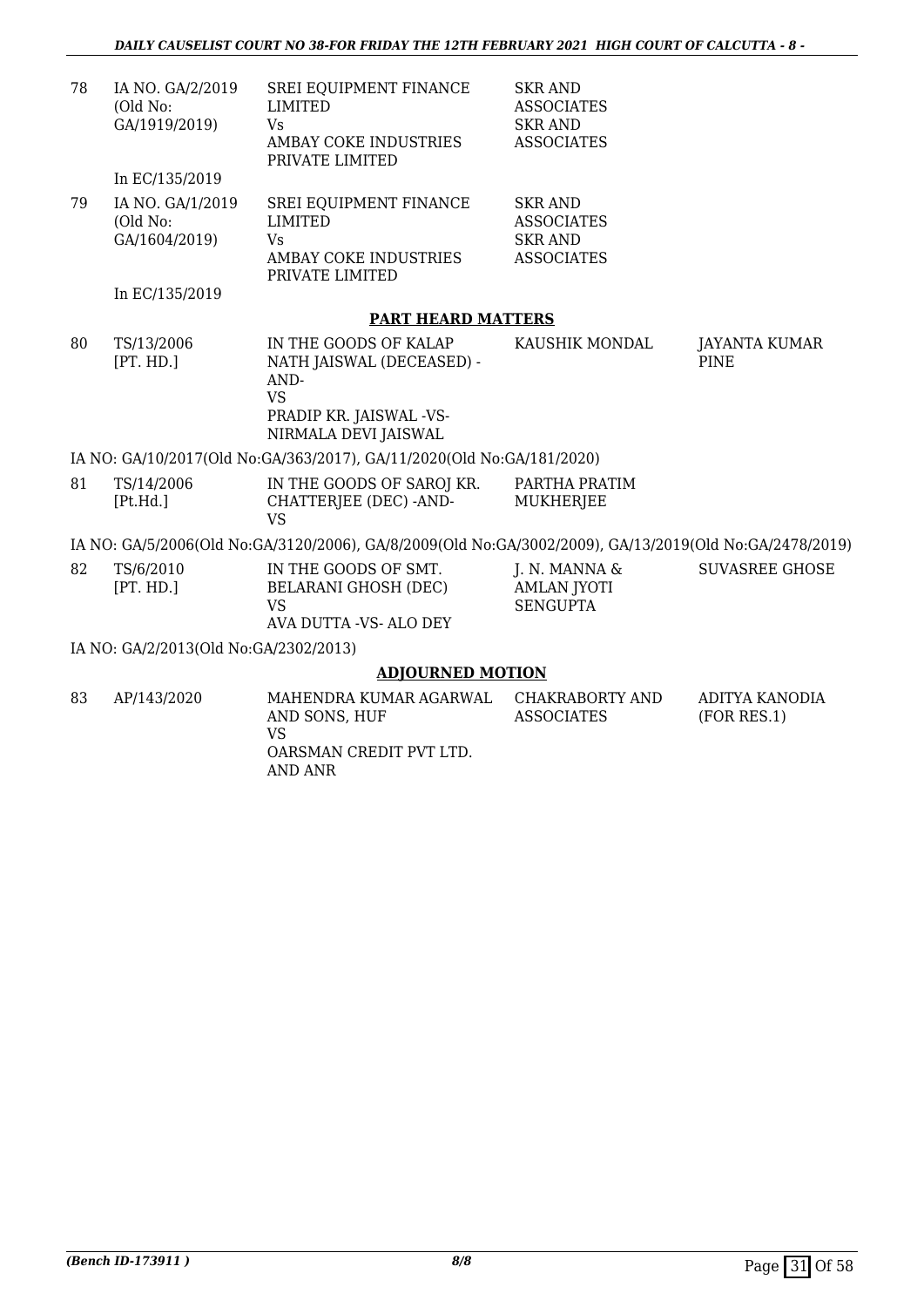

### **Original Side**

**DAILY CAUSELIST For Friday The 12th February 2021**

**COURT NO. 36 SINGLE BENCH (SB-I,COMMERCIAL BENCH) AT 10:45 AM HON'BLE JUSTICE DEBANGSU BASAK (VIA VIDEO CONFERENCE)**

**NOTE:MATTERS WILL BE TAKEN UP THROUGH PHYSICAL HEARING ONLY WHEN BOTH THE PARTIES ARE AGREED.**

#### **ADJOURNED MOTION (UNDER COMMERCIAL DIVISION)**

| $\mathbf{1}$   | IA NO. GA/1/2020 | DILIP KUMAR JAIN ALIAS<br>DILIP KUMAR RANAWAT<br>Vs                                                                                       | <b>AYUSH JAIN</b><br><b>AYUSH JAIN</b> |                                         |
|----------------|------------------|-------------------------------------------------------------------------------------------------------------------------------------------|----------------------------------------|-----------------------------------------|
|                | In CS/40/2020    | VIKAS D. JAIN AND ORS                                                                                                                     |                                        |                                         |
| $\overline{2}$ | IA NO. GA/1/2020 | <b>SALT LAKE SOCIETY FOR</b><br>HOTEL MANAGEMENT AND<br><b>ANR</b>                                                                        | ARUNABHA DEB<br><b>ARUNABHA DEB</b>    |                                         |
|                | In CS/50/2020    | Vs<br>GAZI MURSHIDUL AREFIN<br><b>AND ORS</b>                                                                                             |                                        |                                         |
|                |                  | (FROM 2:00 P.M.)                                                                                                                          |                                        |                                         |
|                |                  | PRESENTATION OF PLAINT                                                                                                                    |                                        |                                         |
| 3              | CS/33/2021       | RASANDIK ENGINEERING<br>INDUSTRIES INDIA LIMITED<br>VS<br>WEST BENGAL INDUSTRIAL<br>DEVELOPMENT<br><b>CORPORATION LIMITED</b><br>AND ANR. | <b>SOUMITRA DATTA</b>                  |                                         |
|                |                  | <b>NEW MOTION (UNDER COMMERCIAL DIVISION)</b>                                                                                             |                                        |                                         |
| 4              | IA NO. GA/2/2021 | PAM DEVELOPMENTS PVT AMRITAM MANDAL<br>LTD AND ORS<br>Vs                                                                                  | AMRITAM MANDAL                         | S <sub>C</sub><br>1/2<br>S <sub>C</sub> |
|                | In CS/170/2020   | HDFC BANK LTD                                                                                                                             |                                        | 1/2                                     |

ONI OJHA (IN GA  $(2020)$ ONI OJHA (IN GA 1/2020)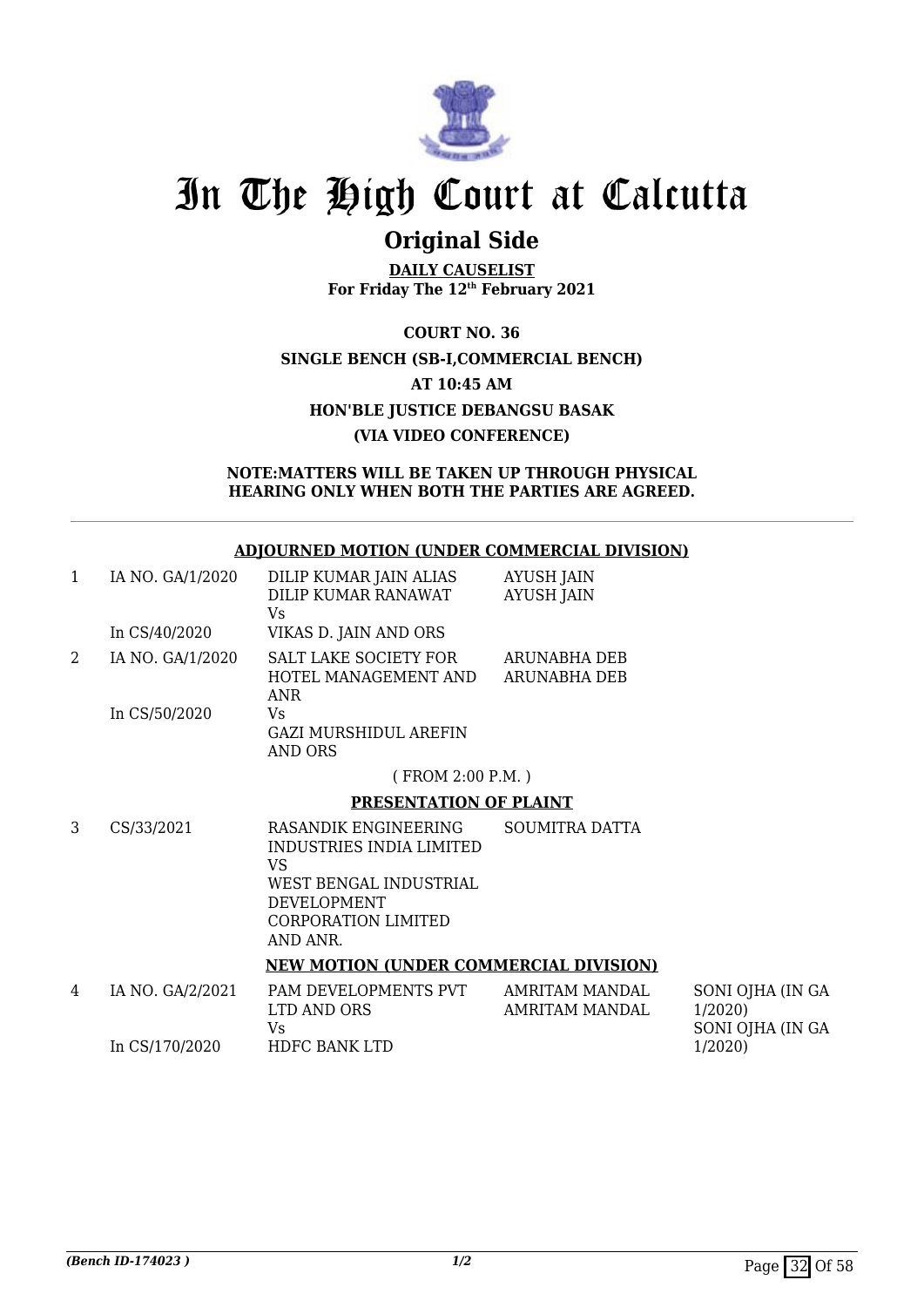| 5 | IA NO. GA/1/2021 | RANJIT KUMAR MONDAL    |
|---|------------------|------------------------|
|   |                  | Vs                     |
|   |                  | M/S. CHOLAMANDALAM     |
|   | In APO/21/2021   | <b>INVESTMENT AND</b>  |
|   |                  | <b>FINANCE COMPANY</b> |
|   |                  | LIMITED                |

MUKHERJE ASSOCIATES MUKHERJE ASSOCIATES

#### **NEW CHAMBER APPLICATION(UNDER COMMERCIAL DIVISION)**

6 EC/543/2019 SOURAV CHANDIDAS GANGULY VS PERCEPT TALENT MANAGEMENT LTD. AND ANR. SINHA AND CO.

#### **SPECIALLY FIXED MATTERS**

| IA NO. GA/3/2019          | LAXMI POLYFAB PVT LTD       | ABHIRUP                |
|---------------------------|-----------------------------|------------------------|
| (Old No:<br>GA/1179/2019) | Vs.<br>EDEN REALTY VENTURES | CHAKRABORTY<br>ABHIRUP |
|                           | PVT LTD AND ANR             | <b>CHAKRABORTY</b>     |

In CS/213/2018

| 8 | IA NO. GA/4/2019<br>(Old No:<br>GA/1490/2019) | LAXMI POLYFAB PVT LTD<br>Vs<br>EDEN REALTY VENTURES<br>PVT LTD AND ANR | ABHIRUP<br><b>CHAKRABORTY</b><br><b>ABHIRUP</b><br><b>CHAKRABORTY</b> |
|---|-----------------------------------------------|------------------------------------------------------------------------|-----------------------------------------------------------------------|
|   | In CS/213/2018                                |                                                                        |                                                                       |
| 9 | IA NO. GA/4/2021                              | AMITA DANI AND ORS<br>Vs                                               | CHOUDHURY AND CO<br>CHOUDHURY AND CO                                  |

SUDHA KANKARIA

In CS/116/2019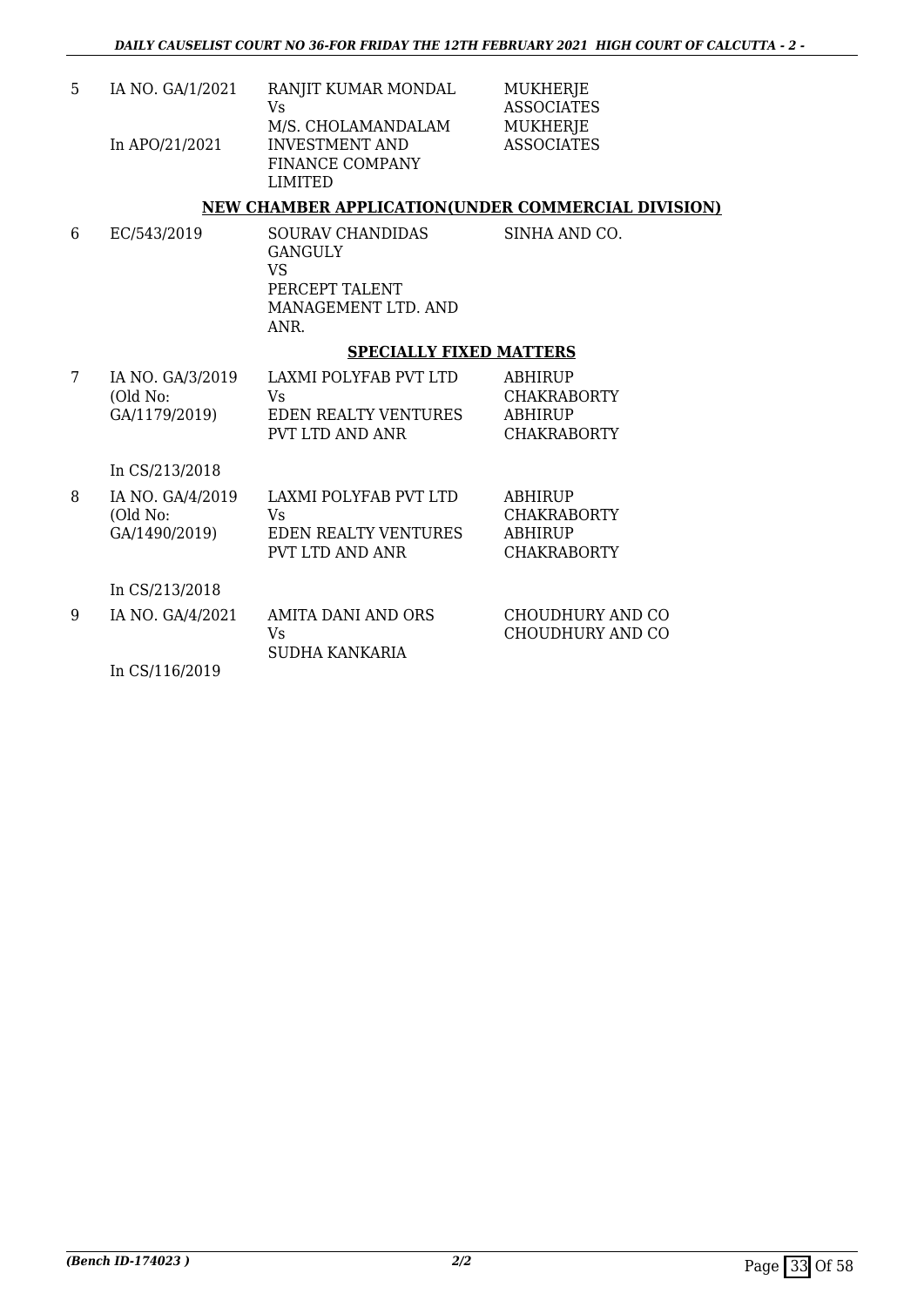

## **Original Side**

**DAILY CAUSELIST For Friday The 12th February 2021**

### **COURT NO. 36 SINGLE BENCH (SB-I) AT 10:45 AM HON'BLE JUSTICE DEBANGSU BASAK (VIA VIDEO CONFERENCE)**

#### **NOTE:MATTERS WILL BE TAKEN UP THROUGH PHYSICAL HEARING ONLY WHEN BOTH THE PARTIES ARE AGREED.**

#### **ADJOURNED MOTION**

| $\mathbf{1}$   | IA NO. GA/7/2019<br>(Old No:<br>GA/2035/2019)  | <b>SMT.SANDHYA BASU</b><br>MALLICK & ANR<br>Vs<br>MR.PRAMATHA NATH SEN              | <b>MR.ASOKE KUMAR</b><br><b>BASU</b>                                             | J.MITRA                                                 |
|----------------|------------------------------------------------|-------------------------------------------------------------------------------------|----------------------------------------------------------------------------------|---------------------------------------------------------|
|                | In CS/540/1988                                 |                                                                                     |                                                                                  |                                                         |
| $\overline{2}$ | IA NO. GA/5/2018<br>(Old No:<br>GA/3055/2018)  | SMT.SANDHYA BASU<br><b>MALLICK &amp; ANR</b><br>Vs<br>MR.PRAMATHA NATH SEN<br>& ANR | <b>SUNIL KUMAR</b><br><b>CHAKRABORTY</b><br><b>MR.ASOKE KUMAR</b><br><b>BASU</b> | J.MITRA                                                 |
|                | In CS/540/1988                                 |                                                                                     |                                                                                  |                                                         |
| 3              | IA NO. GA/16/2018<br>(Old No:<br>GA/3209/2018) | RADHESHYAM BHARTIA<br>Vs<br>MANJU BHARTIA & ORS.                                    | SANJAY KUMAR BAID<br>M/S JALAN & CO.                                             | JHARNA GHOSH, D.<br>MITRA, PRAMOD<br><b>KUMAR KEDIA</b> |
|                | In CS/100038/1995                              |                                                                                     |                                                                                  |                                                         |
| 4              | IA NO. GA/29/2018<br>(Old No:<br>GA/3395/2018) | SMT. JYOTSNA MULLICK &<br><b>ORS</b><br>Vs<br>KAMALESH MALLICK AND                  | LALRATAN MONDAL<br>NIRMAL K. NANDI                                               | VICTOR MOSES &<br>CO.                                   |
|                | [S.A.]<br>In CS/222/2001                       | ORS.                                                                                |                                                                                  |                                                         |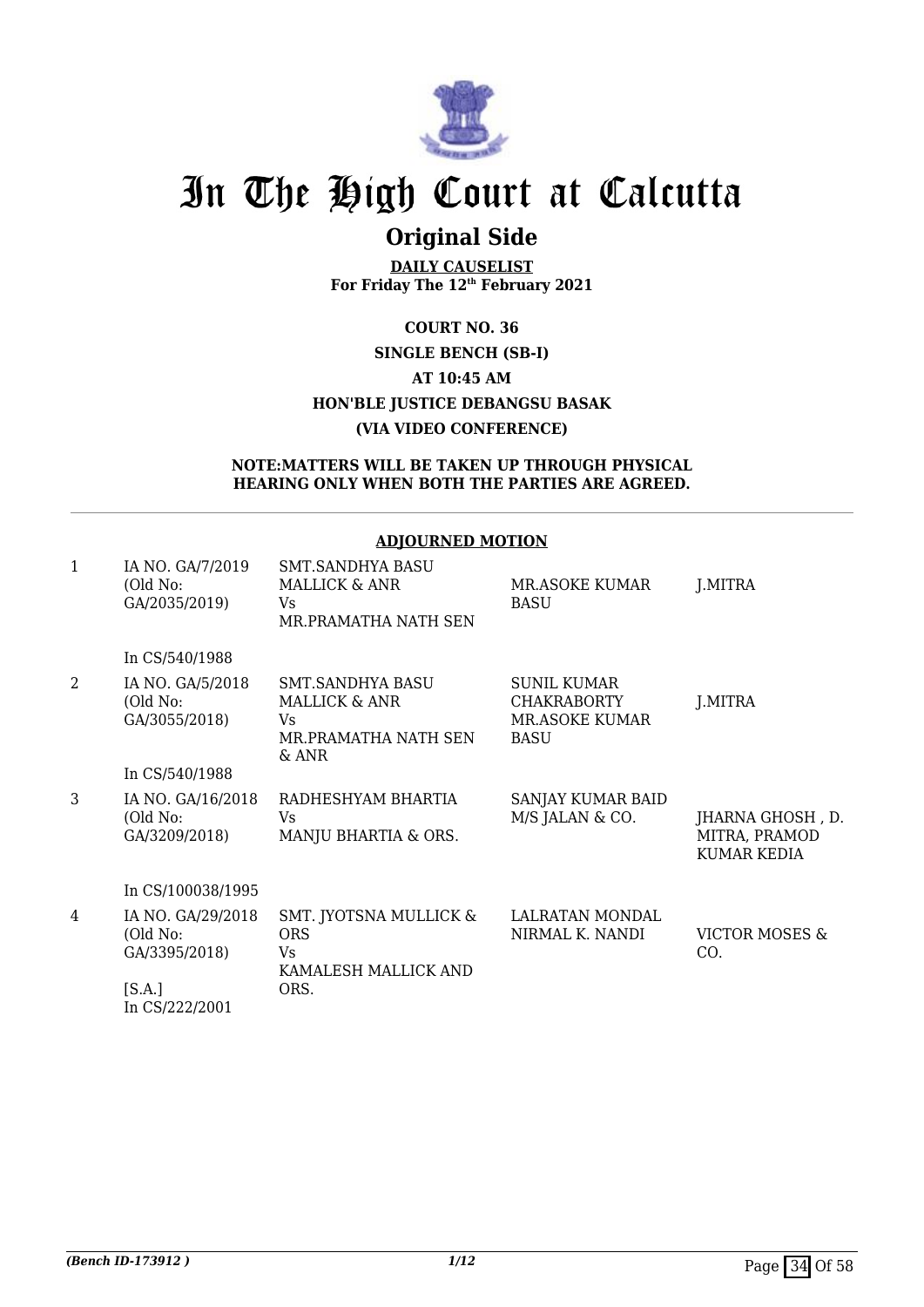| 5  | IA NO. GA/35/2021                              | PRADEEP KUMAR SARAFF<br>Vs<br>SMT.BINA DEVI SARAFF                                    | <b>TAPAN KUMAR</b><br>MUKHOPADHYAY<br><b>TAPAN KUMAR</b> | <b>SAYANTAN</b><br>BOSE, DEBRAJ<br>$DE(DEF. NO. 4)$ ,                                                      |
|----|------------------------------------------------|---------------------------------------------------------------------------------------|----------------------------------------------------------|------------------------------------------------------------------------------------------------------------|
|    | In CS/3/2010                                   | AND ORS.                                                                              | MUKHOPADHYAY                                             | PRADEEP KUMAR<br>(DEF. 8)<br><b>SAYANTAN</b><br>BOSE, DEBRAJ<br>DE(DEF.NO.4),<br>PRADEEP KUMAR<br>(DEF. 8) |
| 6  | IA NO. GA/2/2013<br>(Old No:<br>GA/3099/2013)  | ANIL KUMAR PATODIA &<br>ANR.<br>Vs<br>SUNIL KUMAR PATODIA &<br>ORS.                   | ASHISH<br>CHIRANEWALA<br>SHARMA KAJARIA &<br>CO.         | <b>ASOK BHAUMICK</b><br>(RES.9,40 IN GA)<br>3099/13)                                                       |
|    | In CS/338/2013                                 |                                                                                       |                                                          |                                                                                                            |
| 7  | IA NO. GA/7/2021                               | RE: PASHUPATI ROY & ORS<br><b>Vs</b>                                                  | DIBANATH DEY<br>DIBANATH DEY                             |                                                                                                            |
|    | In ACR/2/2014                                  |                                                                                       |                                                          |                                                                                                            |
| 8  | IA NO. GA/10/2020<br>(Old No:<br>GA/468/2020)  | M/S. SPOXY<br>CONSTRUCTIONS PVT LTD<br>Vs<br>ARUNA ASOPA AND ORS                      | NILAY SENGUPTA<br><b>NILAY SENGUPTA</b>                  |                                                                                                            |
|    | In CS/197/2014                                 |                                                                                       |                                                          |                                                                                                            |
| 9  | IA NO. GA/5/2015<br>(Old No:<br>GA/3799/2015)  | M/S. SPOXY<br>CONSTRUCTIONS PVT LTD<br>Vs<br>ARUNA ASOPA AND ORS                      | PRADEEP KUMAR<br><b>NILAY SENGUPTA</b>                   |                                                                                                            |
|    | In CS/197/2014                                 |                                                                                       |                                                          |                                                                                                            |
| 10 | IA NO. GA/4/2015<br>(Old No:<br>GA/2028/2015)  | M/S. SPOXY<br>CONSTRUCTIONS PVT LTD<br>Vs<br>ARUNA ASOPA AND ORS                      | NILAY SENGUPTA<br>NILAY SENGUPTA                         |                                                                                                            |
|    | In CS/197/2014                                 |                                                                                       |                                                          |                                                                                                            |
| 11 | IA NO. GA/39/2020                              | JASPER MOTORS PRIVATE<br><b>LIMITED AND ANR</b><br><b>Vs</b>                          | KANISHK SINHA<br><b>BHASKAR SENGUPTA</b>                 | SOUVIK MAZUMDAR<br>(134, 139)<br><b>SOUVIK MAZUMDAR</b>                                                    |
|    | In CS/388/2014                                 | <b>BASANTEE ECODRIVE</b><br>PRIVATE LIMITED & ORS.                                    |                                                          | $(134, 139 \& 145)$                                                                                        |
| 12 | IA NO. GA/17/2020<br>(Old No:<br>GA/1194/2020) | <b>BALARAM DEVELOPERS</b><br>PVT. LTD. & ANR.<br>Vs<br>MANIKLAL CHOWDHURY<br>AND ORS. | <b>DWIP RAJ BASU</b><br><b>DWIP RAJ BASU</b>             | SINTHIA BALA (For<br>12 to 18 AND 23 to<br>24)<br>SINTHIA BALA (For<br>12 to 18 AND 23 to                  |
|    | In CS/199/2015                                 |                                                                                       |                                                          | 24)                                                                                                        |
| 13 | IA NO. GA/1/2019<br>(Old No:<br>GA/519/2019)   | CIC SOCIETY<br>Vs<br>SUJATA GUPTA WINFIELD<br>AND ORS.                                | A K GANDHI<br>A K GANDHI                                 | AWANI KR. RAY(FOR<br>RES.2,3,5,7                                                                           |

In EC/1016/2015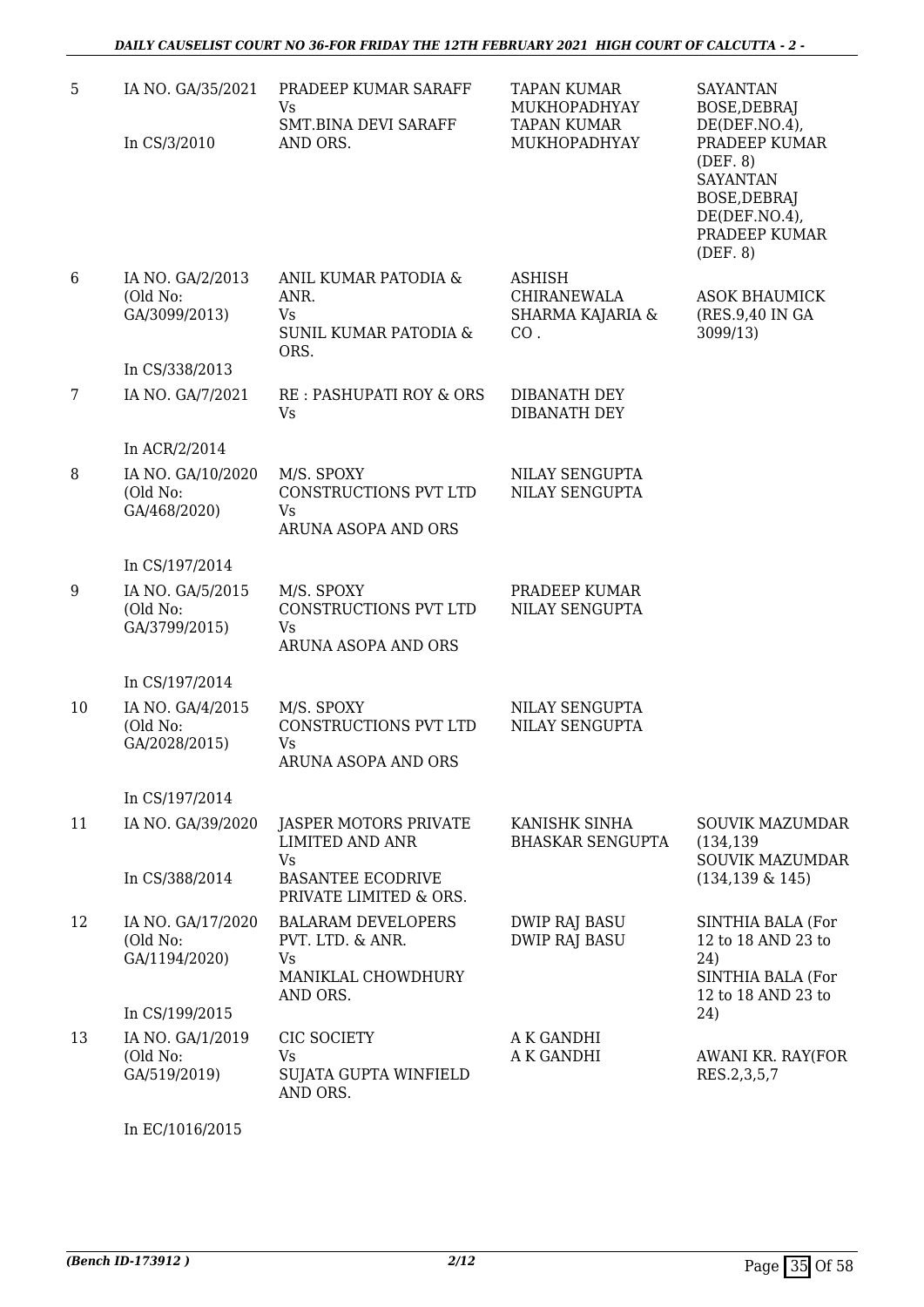| 14 | IA NO. GA/4/2018<br>(Old No:<br>GA/1746/2018) | GOPI DAS MIMANI & ORS.<br>Vs.<br>MONIKA DAW & ORS.                                  | T. C. RAY & CO.<br>T. C. RAY & CO.                  | AMIT KR.<br>RAIDANI(DEF.7)                                                                                   |
|----|-----------------------------------------------|-------------------------------------------------------------------------------------|-----------------------------------------------------|--------------------------------------------------------------------------------------------------------------|
|    | In CS/244/2016                                |                                                                                     |                                                     |                                                                                                              |
| 15 | IA NO. GA/6/2018<br>(Old No:<br>GA/1271/2018) | IN THE GOODS OF:<br>PRANATI GHOSAL,<br><b>DECEASED -AND-</b>                        | SINHA & CO.<br>RANJIT KUMAR BASU                    |                                                                                                              |
|    | [S.A.]<br>In TS/22/2017                       | Vs<br>NIRMALYA KUMAR GHOSAL<br>-VS- PRAKRITI MALHOTRA                               |                                                     |                                                                                                              |
| 16 | IA NO. GA/3/2017<br>(Old No:<br>GA/3759/2017) | IN THE GOODS OF:<br>PRANATI GHOSAL,<br>DECEASED -AND-<br>Vs.                        | VICTOR MOSES & CO.<br>RANJIT KUMAR BASU             |                                                                                                              |
|    | [S.A.]<br>In TS/22/2017                       | NIRMALYA KUMAR GHOSAL<br>-VS- PRAKRITI MALHOTRA                                     |                                                     |                                                                                                              |
| 17 | ATA/7/2018<br>[S.A.]                          | DIPAK KORURI & ANR.<br><b>VS</b><br>ARABINDA PRASAD KARURI<br>& ORS.                | SUNITI CHATTERJEE                                   | ANUP<br>MUKHOPADHYAY<br>(RES.1)                                                                              |
|    |                                               | IA NO: GA/1/2019, GA/2/2019, GA/3/2019, GA/4/2019(Old No:GA/2430/2019)              |                                                     |                                                                                                              |
| 18 | IA NO. GA/1/2018<br>(Old No:<br>GA/2940/2018) | SPX FLOW TECHNOLOGY<br>SINGAPORE PTE LTD<br>Vs<br>SANJAY JAIN                       | FOX & MANDAL<br>FOX & MANDAL                        |                                                                                                              |
|    | In RVWO/33/2018                               |                                                                                     |                                                     |                                                                                                              |
| 19 | IA NO. GA/1/2018<br>(Old No:<br>GA/1518/2018) | <b>SHAMBHU NATH &amp;</b><br><b>BROTHERS &amp; ORS.</b><br>Vs<br>PARAS NATH SHARRAF | SOURAV JANA<br><b>SOURAV JANA</b>                   | PARASHAR BAIDYA                                                                                              |
|    | In CS/114/2018                                |                                                                                     |                                                     |                                                                                                              |
| 20 | IA NO. GA/1/2018<br>(Old No:<br>GA/3286/2018) | <b>ABHISHEK BANERJEE</b><br>Vs<br>KAILASH VIJAYVARGIYA                              | <b>SANJAY BASU</b><br><b>SANJAY BASU</b>            | <b>NIKUNJ BERLIA</b>                                                                                         |
|    | In CS/243/2018                                |                                                                                     |                                                     |                                                                                                              |
| 21 | IA NO. GA/4/2020<br>(Old No:<br>GA/273/2020)  | MANMATHA NAH GHOSH &<br>ANR<br><b>Vs</b><br>RAMKRISHNA DAS AND amp<br><b>ORS</b>    | <b>VICTOR MOSES</b><br><b>VICTOR MOSES &amp; CO</b> | <b>SOUMITRA</b><br><b>GANGULY FOR RES 4</b><br>IN GA 3520 OF 2018,<br>KOUSHIK BHATTA<br><b>FOR DEF 1,2,3</b> |
|    | In CS/252/2018                                |                                                                                     |                                                     | <b>SOUMITRA</b><br><b>GANGULY FOR RES 4</b><br>IN GA 3520 OF 2018,<br>KOUSHIK BHATTA<br>FOR DEF 1,2,3        |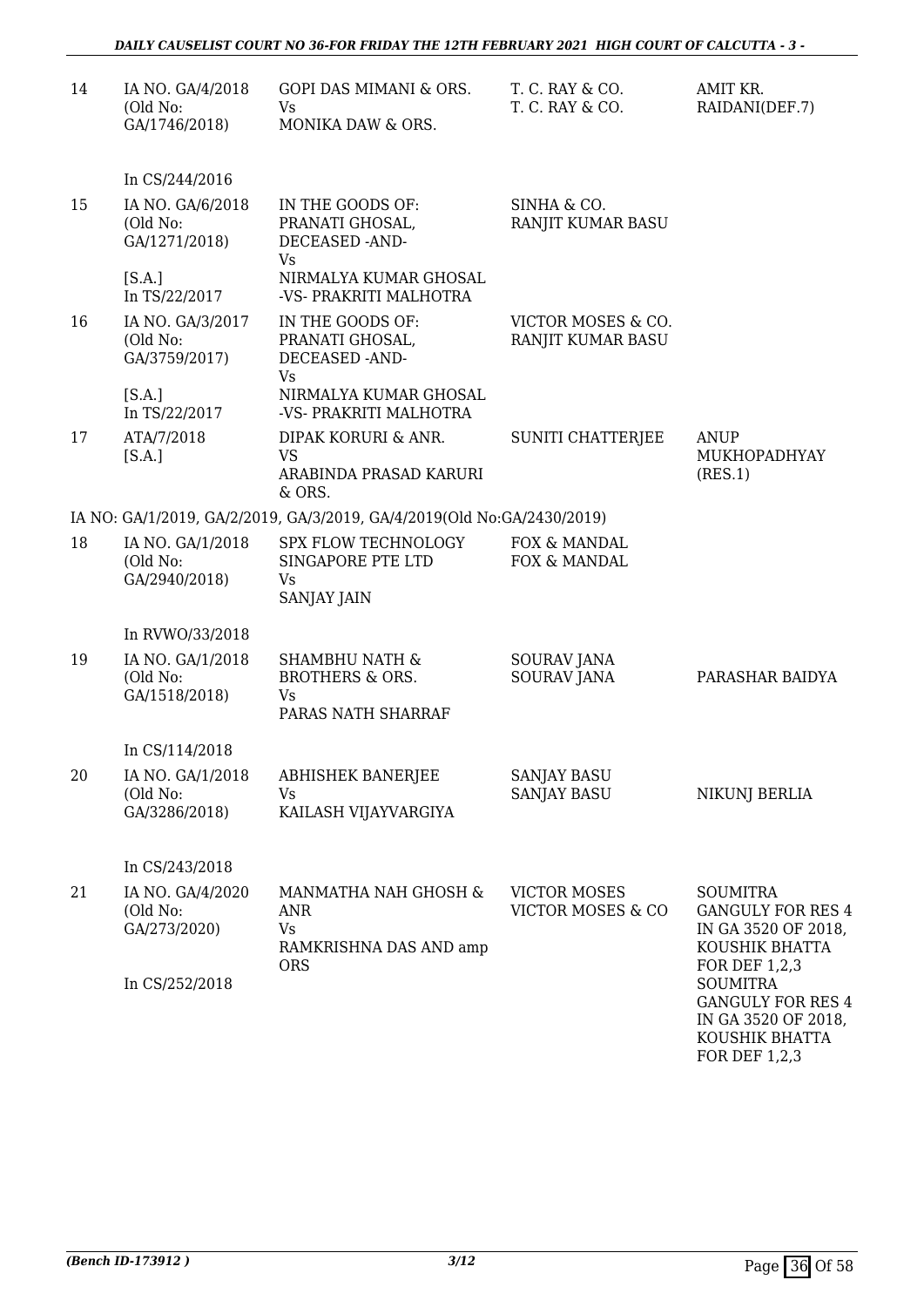| 22 | IA NO. GA/1/2018<br>(Old No:<br>GA/3520/2018)<br>In CS/252/2018 | MANMATHA NATH GHOSH<br>$&$ ANR<br>Vs.<br>RAMKRISHNA DAS & ORS                                                | VICTOR MOSES & CO<br>VICTOR MOSES & CO                                     | <b>SOUMITRA</b><br><b>GANGULY FOR RES 4</b><br>IN GA 3520 OF 2018,<br>KOUSHIK BHATTA<br><b>FOR DEF 1,2,3</b> |
|----|-----------------------------------------------------------------|--------------------------------------------------------------------------------------------------------------|----------------------------------------------------------------------------|--------------------------------------------------------------------------------------------------------------|
| 23 | AID/1/2019                                                      | CROCS INC.<br><b>VS</b><br>THE CONTROLLER OF<br>PATENTS AND DESIGNS<br><b>AND ORS</b>                        | <b>TANMOY ROY</b>                                                          | <b>HARSH SHUKLA</b><br>(FOR RES.3)                                                                           |
| 24 | AID/2/2019                                                      | UST GLOBAL (SINGAPORE)<br>PTE LTD<br><b>VS</b><br>THE CONTROLLER OF<br>PATENTS AND DESIGNS<br><b>AND ANR</b> | YASH VARDHAN<br><b>DEORA</b>                                               |                                                                                                              |
| 25 | IA NO. GA/2/2020<br>(Old No:<br>GA/585/2020)                    | BINA DAS @ BINA HALDER<br><b>Vs</b><br>KAKDWIP COURT BAR<br><b>ASSOCIATION AND ORS</b>                       | <b>SANTANU</b><br><b>CHATTERJEE</b><br><b>SANTANU</b><br><b>CHATTERJEE</b> | <b>ANINDYA HALDER</b><br>ANINDYA HALDER                                                                      |
|    | In ALP/9/2019                                                   |                                                                                                              |                                                                            |                                                                                                              |
| 26 | IA NO. GA/4/2020<br>(Old No:<br>GA/91/2020)                     | <b>JAI BALAJI INDUSTRIES</b><br><b>LIMITED</b><br><b>Vs</b><br><b>CALDERYS INDIA</b><br>REFRACTORIES LTD     | SHARMA KAJARIA<br>AND CO<br>SHARMA KAJARIA<br>AND CO                       | RAHUL AUDDY AND<br>CO.<br>RAHUL AUDDY AND<br>CO.                                                             |
|    | In CS/19/2019                                                   |                                                                                                              |                                                                            |                                                                                                              |
| 27 | IA NO. GA/2/2019<br>(Old No:<br>GA/1258/2019)                   | <b>JAI BALAJI INDUSTRIES</b><br><b>LIMITED</b><br><b>Vs</b><br><b>CALDERYS INDIA</b><br>REFRACTORIES LTD     | SHARMA KAJARIA<br>AND CO<br><b>SHARMA KAJARIA</b><br>AND CO                | <b>RAHUL AUDDY AND</b><br>CO.                                                                                |
|    | In CS/19/2019                                                   |                                                                                                              |                                                                            |                                                                                                              |
| 28 | IA NO. GA/3/2019<br>(Old No:<br>GA/2117/2019)                   | JAI BALAJI INDUSTRIES<br><b>LIMITED</b><br>Vs.<br><b>CALDERYS INDIA</b><br>REFRACTORIES LTD                  | SHARMA KAJARIA<br>AND CO<br>SHARMA KAJARIA<br>AND CO                       | RAHUL AUDDY AND<br>CO.<br>RAHUL AUDDY AND<br>CO.                                                             |
|    | In CS/19/2019                                                   |                                                                                                              |                                                                            |                                                                                                              |
| 29 | IA NO. GA/1/2020<br>(Old No:<br>GA/511/2020)                    | KRISHNA LAL SHARMA<br>Vs<br>EMILY SINGHA BRISHOBHA<br><b>AND ANR</b>                                         | KUSHAGRA SHAH<br>KUSHAGRA SHAH                                             |                                                                                                              |
|    | In CC/51/2019                                                   |                                                                                                              |                                                                            |                                                                                                              |
| 30 | IA NO. GA/3/2020<br>(Old No:<br>GA/156/2020)                    | <b>MERAJ RASHID</b><br>Vs.<br>MD. NASIM                                                                      | <b>SWARVANU SAHA</b><br>SWARVANU SAHA                                      | PANKAJ LADIA                                                                                                 |

In CS/53/2019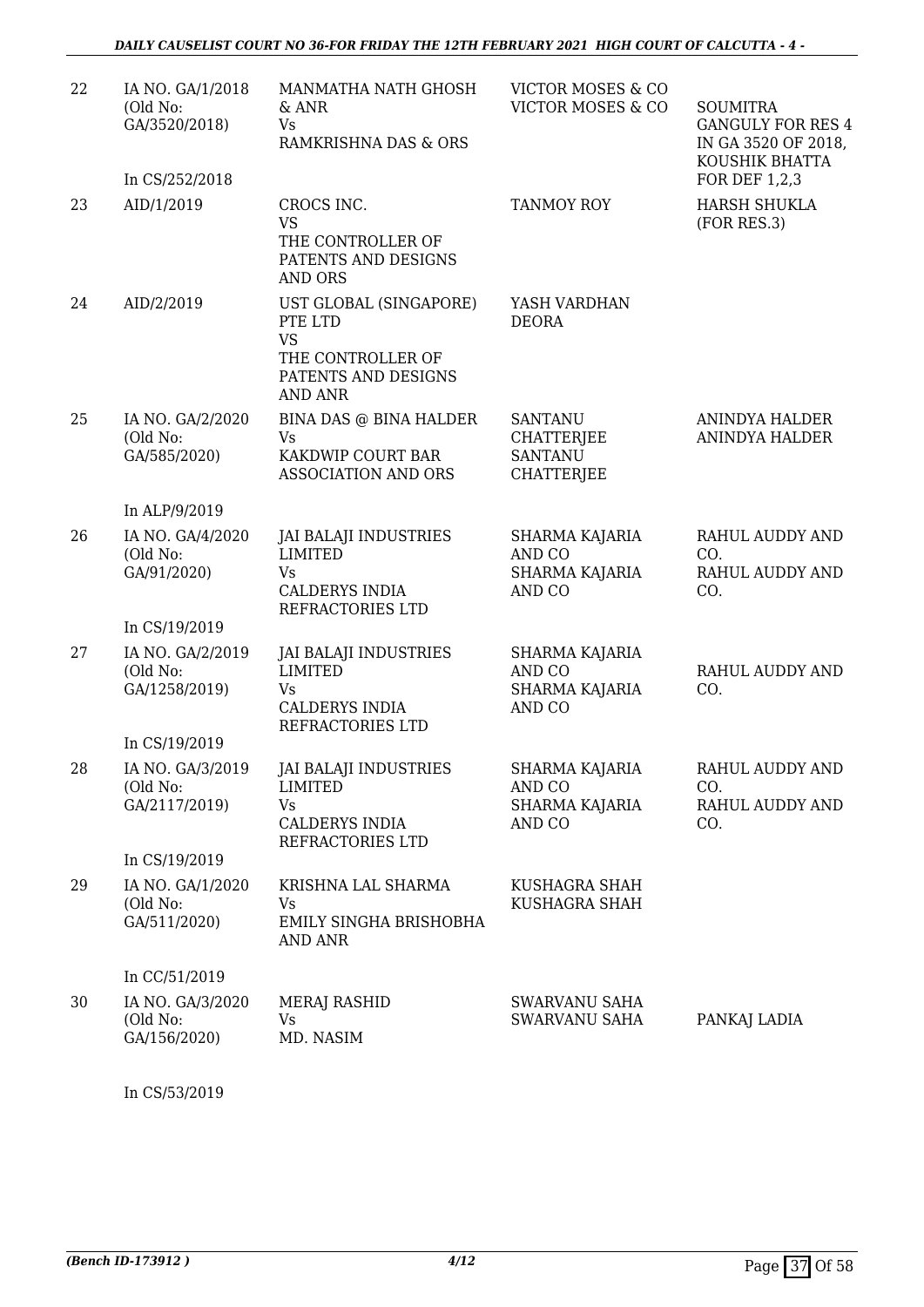#### *DAILY CAUSELIST COURT NO 36-FOR FRIDAY THE 12TH FEBRUARY 2021 HIGH COURT OF CALCUTTA - 5 -*

| 31 | IA NO. GA/2/2020<br>(Old No:<br>GA/584/2020)  | HARISH CHANDRA JAISWAL<br>Vs<br>RAM CHANDRA SHAW AND<br>ORS.                                                | <b>AMRIN KHATOON</b><br><b>AMRIN KHATOON</b>                                       | <b>ARHAT BISWAS(FOR</b><br>PROFORMA DEF.<br>NO.5)<br><b>ARHAT BISWAS(FOR</b><br>PROFORMA DEF. |
|----|-----------------------------------------------|-------------------------------------------------------------------------------------------------------------|------------------------------------------------------------------------------------|-----------------------------------------------------------------------------------------------|
|    | In CS/123/2019                                |                                                                                                             |                                                                                    | NO.5)                                                                                         |
| 32 | IA NO. GA/1/2019<br>(Old No:<br>GA/2521/2019) | <b>ERA BANTHIA</b><br>Vs<br>M/S. SHIVSONS AND ORS.                                                          | SANWAL TIBREWAL<br>SANWAL TIBREWAL                                                 | <b>SUDIP BANERJEE</b><br>(FOR RES.4 IN GA<br>2521/19                                          |
|    | In CS/193/2019                                |                                                                                                             |                                                                                    |                                                                                               |
| 33 | IA NO. GA/1/2019<br>(Old No:<br>GA/2358/2019) | KAILASH KUMAR TIBREWAL<br><b>Vs</b><br>AJAY JAIN AND ORS                                                    | L.P. AGARWALLA AND<br>CO.<br>L.P. AGARWALLA AND<br>CO.                             | C.K. JAIN & CO. (FOR<br>RES.3, IN GA<br>2358/2019)                                            |
|    | In CS/210/2019                                |                                                                                                             |                                                                                    |                                                                                               |
| 34 | IA NO. GA/1/2019<br>(Old No:<br>GA/2583/2019) | <b>GYAN TRADERS LIMITED</b><br>Vs<br>MAHENDRA KUMAR<br><b>AGARWAL</b>                                       | <b>CHOUDHURYS LAW</b><br><b>OFFICES</b><br><b>CHOUDHURYS LAW</b><br><b>OFFICES</b> | <b>ABHIJIT SARKAR (IN</b><br>GA 2583/19)                                                      |
|    | In CS/233/2019                                |                                                                                                             |                                                                                    |                                                                                               |
| 35 | IA NO. GA/1/2019<br>(Old No:<br>GA/2525/2019) | RAHUL SHARMA<br>Vs<br>RAVI SHARMA AND ORS                                                                   | RAJESH UPADHYAY<br>RAJESH UPADHYAY                                                 | <b>ASHOK SHARMA (IN</b><br>GA 2525/19)                                                        |
|    | In CS/239/2019                                |                                                                                                             |                                                                                    |                                                                                               |
| 36 | IA NO. GA/1/2019                              | FIS PAYMENT SOLUTIONS                                                                                       | KHAITAN AND CO.                                                                    |                                                                                               |
|    | (Old No:<br>GA/2536/2019)                     | AND SERVICES INDIA PVT<br><b>LTD</b><br><b>Vs</b>                                                           | KHAITAN AND CO.                                                                    | <b>SUPREEM NASKAR</b><br>(FOR RES.5 IN GA<br>2536/19)                                         |
|    | In CS/250/2019                                | ALL BENGAL CONTRACT<br><b>SECURITY WORKMEN S</b><br><b>UNION AND ORS</b>                                    |                                                                                    |                                                                                               |
| 37 | AP/262/2019                                   | ALEXY VANIJYA PRIVATE<br>LIMITED AND ORS.<br><b>VS</b><br>ARCH INFRA PROPERTIES<br>PRIVATE LIMITED AND ORS. | DSP LAW<br><b>ASSOCIATES</b>                                                       |                                                                                               |
|    |                                               | IA NO: GA/1/2019(Old No:GA/1473/2019), GA/2/2019(Old No:GA/1710/2019)                                       |                                                                                    |                                                                                               |
| 38 | IA NO. GA/7/2020                              | SHANKAR LAL BAGRI AND<br>ANR.<br><b>Vs</b>                                                                  | <b>MEGHAJIT</b><br><b>MUKHERJEE</b><br>MEGHAJIT                                    |                                                                                               |
|    | In CS/276/2019                                | SRI AVANI BALLYGUNJ<br><b>OWNERS ASSOCIATION</b><br><b>AND ORS</b>                                          | <b>MUKHERJEE</b>                                                                   |                                                                                               |
| 39 | IA NO. GA/1/2021                              | NUVOCO VISTAS<br>CORPORATION LIMITED<br>Vs                                                                  | SRIVASTAVA AND CO.<br>SRIVASTAVA AND CO.                                           |                                                                                               |
|    | In AP/278/2019                                | UNION OF INDIA                                                                                              |                                                                                    |                                                                                               |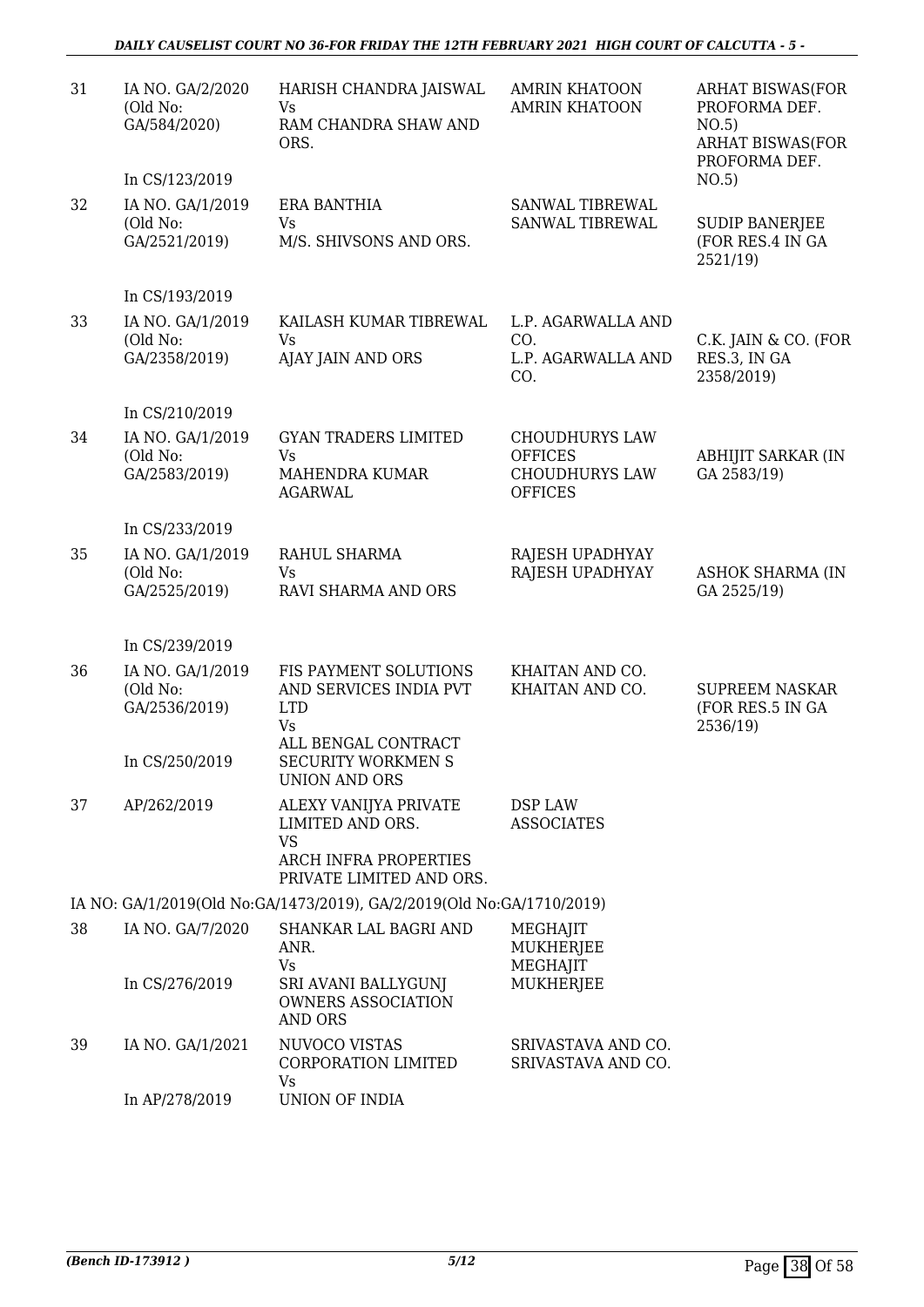| 40 | IA NO. GA/1/2019<br>(Old No:<br>GA/2896/2019) | KALYAN KUMAR MAHAJAN<br>Vs<br>TAPATI MAHAJAN AND ORS                                                     | A N BHATTACHARYYA<br>AND CO<br>A N BHATTACHARYYA<br>AND CO                   |                                  |
|----|-----------------------------------------------|----------------------------------------------------------------------------------------------------------|------------------------------------------------------------------------------|----------------------------------|
|    | In CS/282/2019                                |                                                                                                          |                                                                              |                                  |
| 41 | IA NO. GA/1/2019<br>(Old No:<br>GA/2548/2019) | SPX FLOW TECHNOLOGY<br>SINGAPORE PTE LTD<br>Vs<br>SANJAY JAIN                                            | RAJASHREE<br><b>KUNDALIA</b><br>RAJASHREE<br><b>KUNDALIA</b>                 |                                  |
|    | In EC/324/2019                                |                                                                                                          |                                                                              |                                  |
| 42 | AID/1/2020                                    | SHRISTHI ELECTROMECH<br>PRIVATE LIMITED<br><b>VS</b>                                                     | ABHIRUP<br><b>CHAKRABORTY</b>                                                |                                  |
|    |                                               | <b>CONTROLLER OF PATENTS</b><br>AND DESIGNS AND ORS.                                                     |                                                                              |                                  |
| 43 | AID/3/2020                                    | ERBE ELEKTROMEDIZIN<br><b>GMBH</b><br><b>VS</b><br>THE CONTROLLER OF<br>PATENTS AND DESIGNS              | <b>UDITA SARAF</b>                                                           |                                  |
| 44 | ALP/10/2020                                   | E D ENTERPRISES PVT LTD<br><b>VS</b><br>KAISER BEGUM AND ANR                                             | <b>SHIVANGI THARD</b>                                                        | C.K. SAHA (FOR<br>RES.2)         |
| 45 | IA NO. GA/1/2020<br>(Old No:<br>GA/512/2020)  | RAM NATH SINGH AND ORS<br>Vs<br>JASPAL SINGH CHANDHOK<br><b>AND ORS</b>                                  | <b>DALIA</b><br><b>BHATTACHERJEE</b><br><b>DALIA</b><br><b>BHATTACHERJEE</b> |                                  |
|    | In CS/12/2020                                 |                                                                                                          |                                                                              |                                  |
| 46 | AP/16/2020                                    | CRESCENT CONSTRUCTION<br><b>VS</b><br>MOSAMMAT NUR AUNGREJ<br>BIBI AND ORS.                              | <b>SUMAN BANERJEE</b>                                                        | <b>VICTOR MOSES &amp;</b><br>CO. |
| 47 | IA NO. GA/1/2020<br>(Old No:<br>GA/523/2020)  | <b>BALARAM DEVELOPERS</b><br>PRIVATE LIMITED AND<br>ANR.<br>Vs<br>RAJESH SONKAR AND ORS.                 | <b>DWIP RAJ BASU</b><br><b>DWIP RAJ BASU</b>                                 |                                  |
|    | In CS/31/2020                                 |                                                                                                          |                                                                              |                                  |
| 48 | CC/45/2020                                    | RINGTONG TEA CO PVT LTD<br><b>AND ORS</b><br><b>VS</b><br>THE RESERVE BANK OF<br><b>INDIA AND OTHERS</b> | <b>BIMALENDU DAS</b>                                                         |                                  |
| 49 | IA NO. GA/1/2020                              | ANJAN KUMAR ROY<br><b>Vs</b><br>CHAITALI ROY AND ANR                                                     | VICTOR MOSES AND<br>CO<br><b>VICTOR MOSES AND</b>                            |                                  |
|    | In CS/88/2020                                 |                                                                                                          | CO                                                                           |                                  |
| 50 | IA NO. GA/3/2020                              | ANJAN KUMAR ROY<br>Vs<br>CHAITALI ROY AND ANR                                                            | <b>VICTOR MOSES AND</b><br>CO<br><b>VICTOR MOSES AND</b>                     |                                  |
|    | In CS/88/2020                                 |                                                                                                          | CO                                                                           |                                  |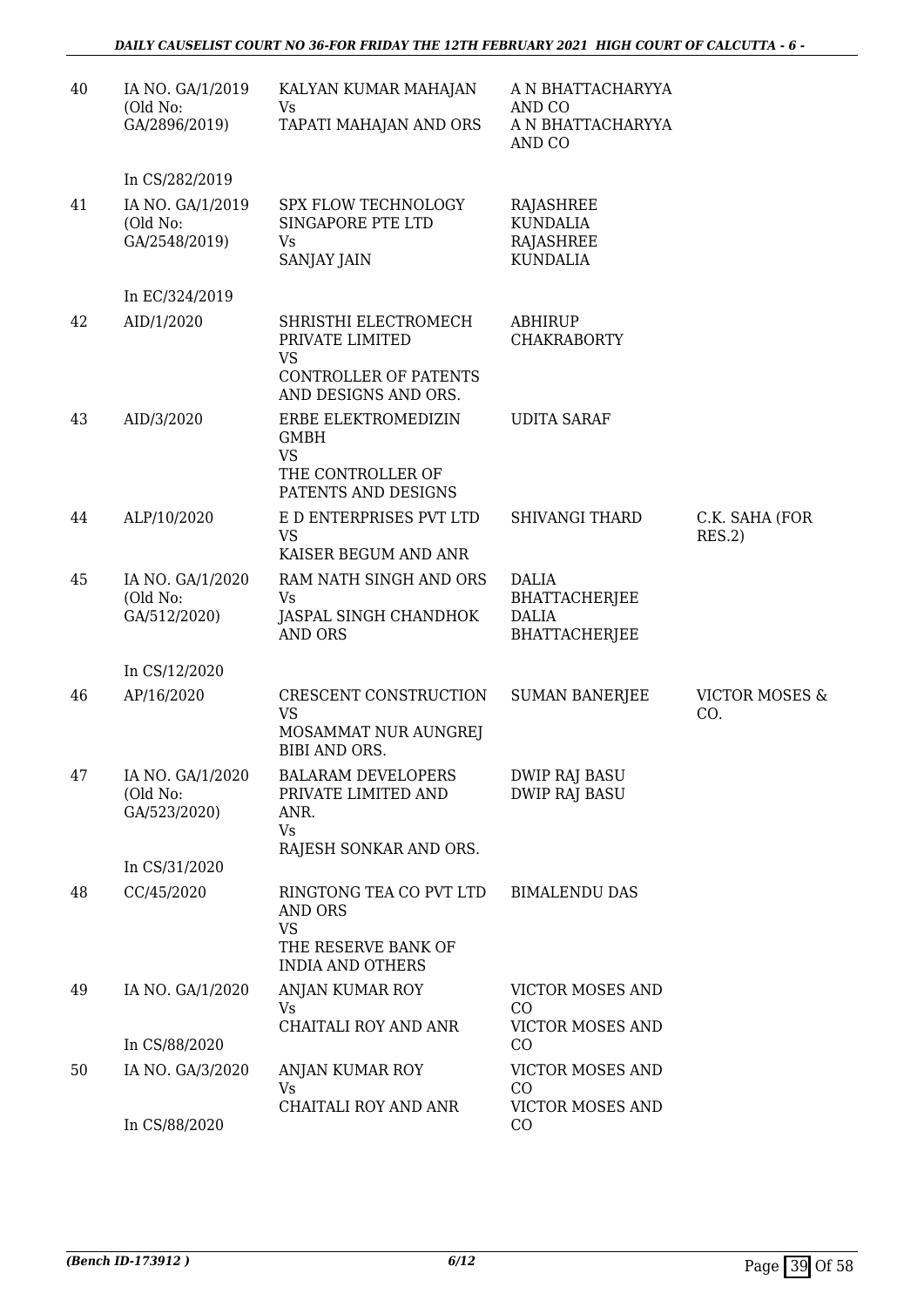| 51 | IA NO. GA/2/2020      | IN THE GOODS OF-<br>MAHESH KUMAR AGARWAL<br>(DEC.)                                       | YASH VARDHAN<br><b>DEORA</b><br>YASH VARDHAN   |                             |
|----|-----------------------|------------------------------------------------------------------------------------------|------------------------------------------------|-----------------------------|
|    | In PLA/101/2020       | Vs<br>NA                                                                                 | <b>DEORA</b>                                   |                             |
| 52 | IA NO. GA/1/2020      | NAGENDRA KUMAR RATHI<br><b>AND ORS</b>                                                   | <b>VICTOR MOSES AND</b><br>CO                  |                             |
|    | In CS/120/2020        | Vs<br>RAJENDRA KUMAR RATHI<br><b>AND ORS</b>                                             | <b>VICTOR MOSES AND</b><br>CO                  |                             |
| 53 | IA NO. GA/1/2020      | E. D. ENTERPRISES<br>PRIVATE LIMITED<br><b>Vs</b>                                        | <b>SHIVANGI THARD</b><br><b>SHIVANGI THARD</b> |                             |
|    | In CS/136/2020        | KAISER BEGUM AND ANR.                                                                    |                                                |                             |
| 54 | IA NO. GA/1/2021      | MD. HUMAYUN KABIR<br><b>Vs</b><br>SK. ARIF ALI AND ANR                                   | ANIRUDDHA SINHA<br>ANIRUDDHA SINHA             |                             |
|    | In CS/166/2020        |                                                                                          |                                                |                             |
| 55 | AP/185/2020           | SREI EQUIPMENT FINANCE<br><b>LIMITED</b><br><b>VS</b>                                    | SINHA AND CO.                                  |                             |
|    |                       | SEIRRA INFRAVENTURE<br>PRIVATE LIMITED                                                   |                                                |                             |
| 56 | AP/215/2020           | PAPILLON DEVELOPERS<br><b>LLP</b><br><b>VS</b><br>DEBJYOTI PAUL AND ANR                  | <b>DSP LAW</b><br><b>ASSOCIATES</b>            |                             |
|    | IA NO: GA/1/2020      |                                                                                          |                                                |                             |
| 57 | AP/231/2020           | SRI NAWALGARH<br>VIDYALAYA COMMITTEE                                                     | CHOUDHURY AND CO                               |                             |
|    |                       | <b>VS</b><br><b>JIVEM EDUCATION PVT LTD</b><br><b>AND ORS</b>                            |                                                |                             |
| 58 | AP/310/2020           | K. R. ASHOK KUMAR<br><b>VS</b><br><b>SKG PULP AND PAPER</b>                              | FOX AND MANDAL                                 | <b>SUTANU KARMAKAR</b>      |
|    |                       | MILLS PRIVATE LIMITED                                                                    |                                                |                             |
| 59 | AP/351/2020<br>[S.A.] | KOLKATA METROPOLITAN<br>DEVELOPMENT AUTHORITY<br><b>VS</b><br>SOUTH CITY PROJECTD        | <b>SANCHARI</b><br><b>CHAKRABORTY</b>          | SAPTARSHI<br>DATTA(RES.2,1) |
|    |                       | (KOLKATA) LTD AND ANR                                                                    |                                                |                             |
| 60 | AP/382/2020           | FERTILIZER CORPORATION<br>OF INDIA LIMITED<br><b>VS</b><br>BALMER LAWRIE AND CO.<br>LTD. | FOX AND MANDAL                                 |                             |
| 61 | AP/383/2020<br>[S.A.] | M/S SOUTH CITY PROJECTS<br>KOLKATA LIMITED AND<br><b>ANR</b><br><b>VS</b>                | SAPTARSHI DATTA                                |                             |
|    |                       | KOLKATA MUNICIPAL<br>DEVELOPMENT AUTHORITY                                               |                                                |                             |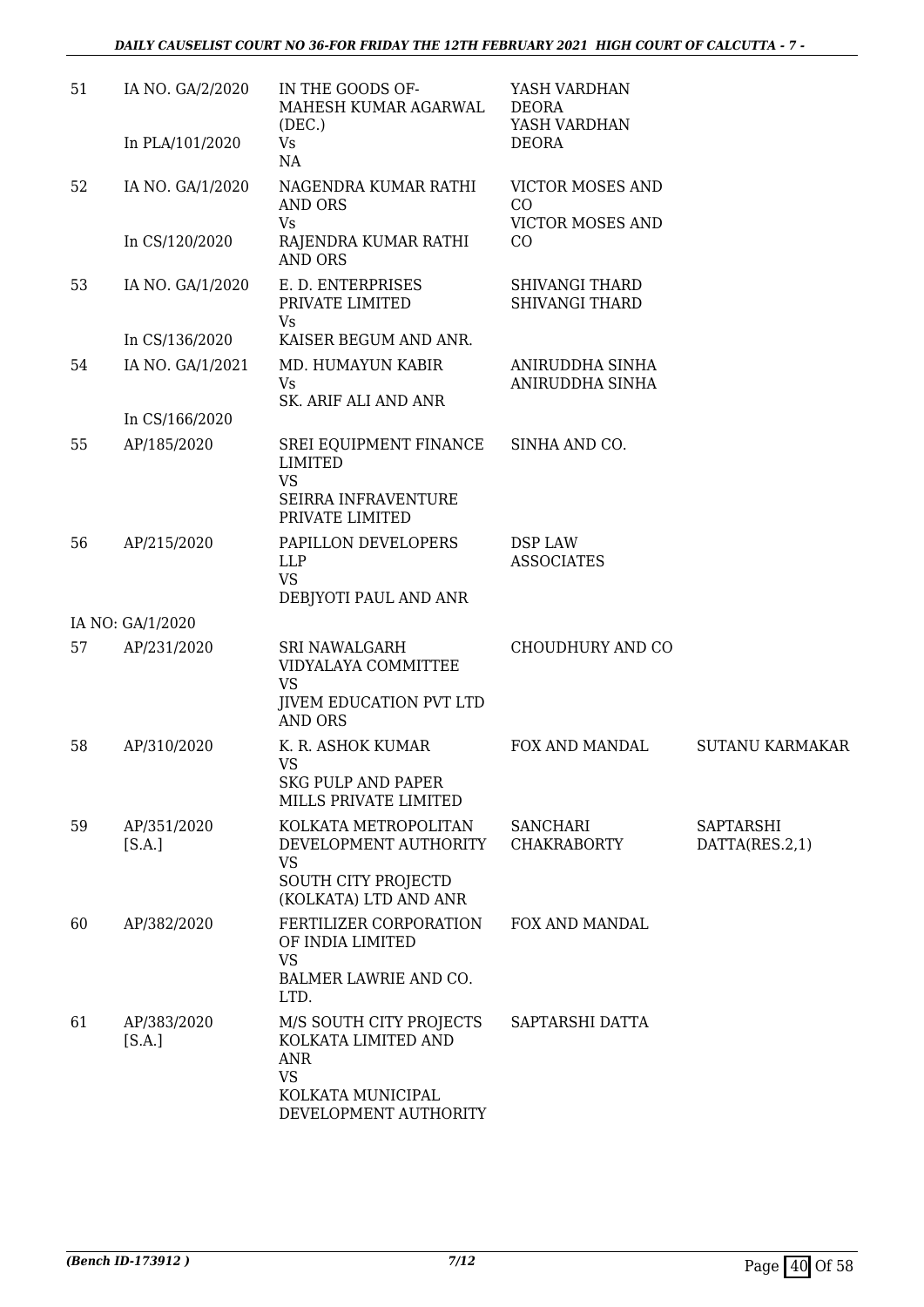| 62 | AP/421/2020                                   | LIEBHERR INDIA PRIVATE<br>LIMITED<br><b>VS</b><br><b>EMTA COAL LIMITED</b>         | <b>ANINDYA HALDER</b>                                                         |
|----|-----------------------------------------------|------------------------------------------------------------------------------------|-------------------------------------------------------------------------------|
| 63 | AP/26/2021                                    | <b>MAHADEB PAN</b><br><b>VS</b><br>SASANKA SEKHAR PAN AND<br><b>ORS</b>            | ARIJIT BHOWMICK                                                               |
|    |                                               | <b>CHAMBER APPLICATIONS FOR FINAL DISPOSAL</b>                                     |                                                                               |
| 64 | IA NO. GA/5/2020<br>(Old No:<br>GA/561/2020)  | MIHIRKUMAR SARKAR<br>(DECED.)<br>Vs<br>PRABIR KR. SIRKAR                           | <b>VICTOR</b><br>VICTOR & MOSES CO.                                           |
|    | In TS/7/2003                                  |                                                                                    |                                                                               |
| 65 | IA NO. GA/4/2019<br>(Old No:<br>GA/1709/2019) | MAHESH PROPERTIES<br>PRIVATE LIMITED<br>Vs.<br>PARTHA PRATIM MAZRA &<br>ANR.       | SHAILENDRA KUMAR<br><b>MISHRA</b><br><b>SHAILENDRA KUMAR</b><br><b>MISHRA</b> |
|    | In CS/265/2016                                |                                                                                    |                                                                               |
| 66 | IA NO. GA/1/2021                              | IN THE GOODS OF : RAMAN<br>SHARMA (DECED)<br>Vs                                    | <b>ASIF SOHAIL</b><br><b>TARAFDAR</b><br>AJAY GAGGAR                          |
|    | In PLA/108/2017                               |                                                                                    |                                                                               |
| 67 | IA NO. GA/2/2018<br>(Old No:<br>GA/3106/2018) | RELIABLE ROADWINGS PVT<br><b>LTD</b><br>Vs.<br>BEVCON WAYORS PVT LTD<br>& ORS      | <b>AVIJIT DEY</b><br><b>SUNITA AGARWAL</b>                                    |
|    | In CS/40/2018                                 |                                                                                    |                                                                               |
| 68 | IA NO. GA/1/2018<br>(Old No:<br>GA/2282/2018) | RELIABLE ROADWINGS PVT<br><b>LTD</b><br>Vs<br>BEVCON WAYORS PVT LTD<br>& ORS       | <b>SUNITA AGARWAL</b><br><b>SUNITA AGARWAL</b>                                |
|    | In CS/40/2018                                 |                                                                                    |                                                                               |
| 69 | EC/288/2019                                   | JAIN INFRAPROJECTS LTD<br><b>VS</b><br>THE KOLKATA MUNICIPAL<br><b>CORPORATION</b> | PUSHAN MAJUMDAR                                                               |
| 70 | EC/361/2019                                   | M/S. TECHMA<br>ENGINEERING ENTERPRISE<br>PRIVATE LIMITED<br>VS<br>UNION OF INDIA   | SURANA AND<br><b>CHOUDHURY</b>                                                |
| 71 | IA NO. GA/6/2020                              | IN THE GOODS OF :<br>CHANDRAKALA DEVI SARAF<br>(DEC)                               | M/S. CHATTERJEE,<br>SIL AND CO.<br>M/S. CHATTERJEE,                           |
|    | In TS/1/2021                                  | Vs                                                                                 | SIL AND CO.                                                                   |
|    |                                               | (FROM 2:00 P.M.)                                                                   |                                                                               |

#### **TO BE MENTIONED**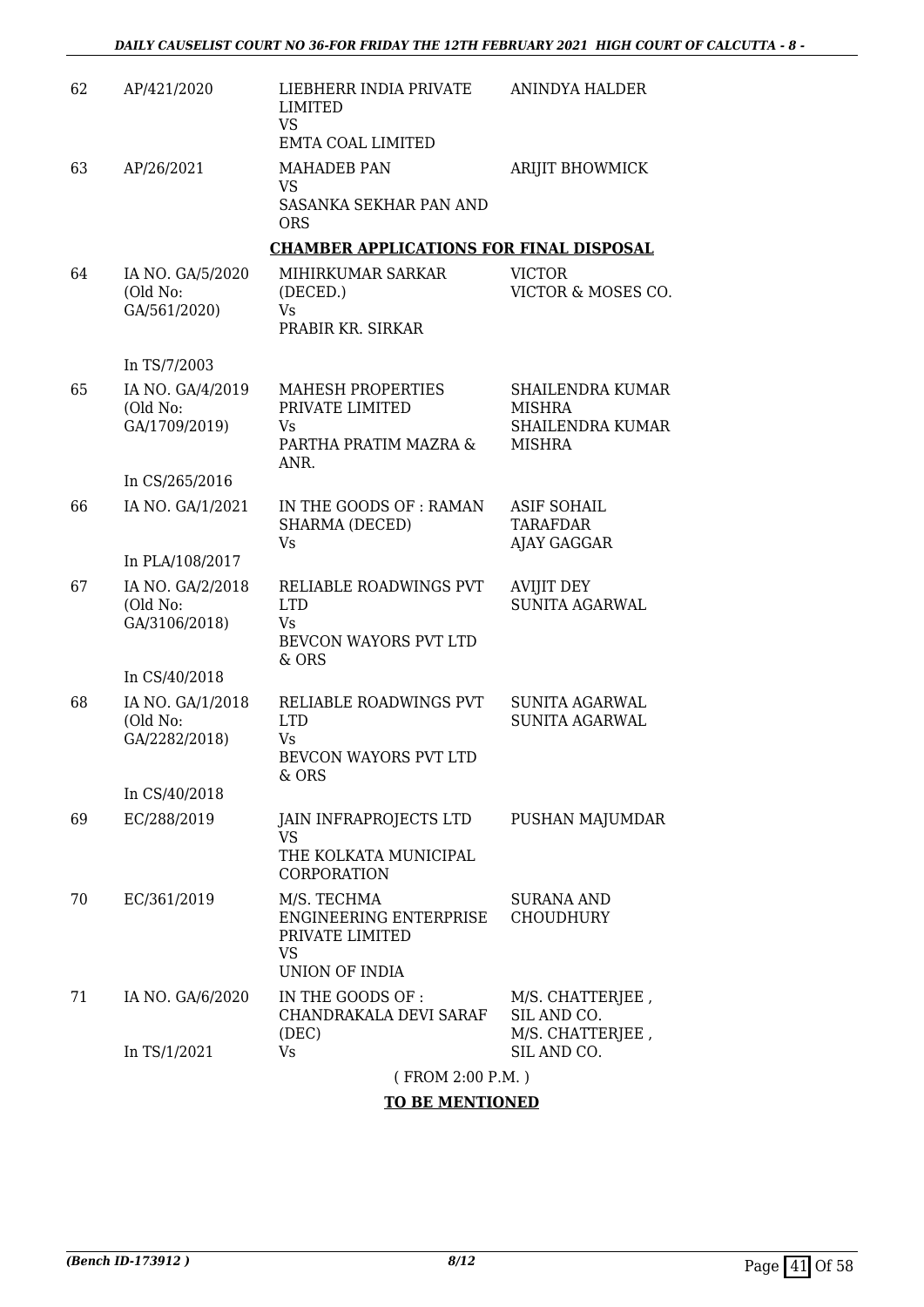| 72 | CS/214/2012<br>[FOR<br>WITHDRAWAL]               | BIMLA DEVI CHANDGOTHIA CHOUDHURY & CO.<br>& ORS.<br><b>VS</b><br>RAM NIRANJAN KEDIA &<br>ORS.                   |                                |
|----|--------------------------------------------------|-----------------------------------------------------------------------------------------------------------------|--------------------------------|
|    | IA NO: GA/1/2012(Old No:GA/1655/2012)            |                                                                                                                 |                                |
| 73 | WPO/359/2020<br>[FOR CORRECTION] PVT LTD AND ANR | SONAI FOOD MARKETING<br><b>VS</b>                                                                               | NIBEDITA PAL                   |
|    |                                                  | THE STATE OF WEST<br><b>BENGAL AND ORS</b>                                                                      |                                |
| 74 | WPO/360/2020<br>[FOR CORRECTION] PVT LTD AND ANR | SONAI FOOD MARKETING<br><b>VS</b><br>THE STATE OF WEST<br><b>BENGAL AND ORS</b>                                 | NIBEDITA PAL                   |
|    |                                                  | PRESENTATION OF PLAINT                                                                                          |                                |
| 75 | CS/129/2020                                      | <b>SANKAR KUMAR DAS</b><br><b>VS</b><br>EMAMI AGROTECH LIMITED<br>AND ORS.                                      | <b>RITA MALLICK</b>            |
|    |                                                  | NON CONTENTIOUS BUSINESS (FOR FINAL DISPOSAL)                                                                   |                                |
| 76 | PLA/294/2019                                     | IN THE GOODS OF SRI<br>CHANDRA NATH BANERJEE<br>(DEC)<br><b>VS</b><br>NA                                        | CHHANDAK DUTTA                 |
| 77 | PLA/42/2020                                      | IN THE GOODS OF SMT.<br>RITA PALIT (DEC)<br><b>VS</b><br>N/A                                                    | <b>VICTOR MOSES AND</b><br>CO. |
| 78 | PLA/97/2020                                      | IN THE GOODS OF SHREE<br>LAL BHATTER (DEC)<br><b>VS</b><br>N/A                                                  | RAJENDRA LAL DUTT<br>AND CO.   |
| 79 | PLA/102/2020                                     | IN THE GOODS OF DILIP<br>KUMAR BANERJEE ALIAS<br><b>DILIP KUMAR</b><br>BANDYOPADHAYAY (DEC.)<br><b>VS</b><br>NA | RAJENDRA LAL DUTT<br>AND CO.   |
| 80 | PLA/104/2020                                     | IN THE GOODS OF SMT.<br>RAMOLA MITRA (DEC)<br>VS<br>N/A                                                         | RANJIT KUMAR BASU              |
| 81 | PLA/139/2020                                     | IN THE GOODS OF SUNITA<br>AGARWAL, DECEASED<br><b>VS</b><br>NA                                                  | SINGHANIA AND CO.              |
| 82 | PLA/194/2020                                     | IN THE GOODS OF ANAND<br>PAREKH(DEC)<br><b>VS</b><br>NA                                                         | T C RAY AND CO                 |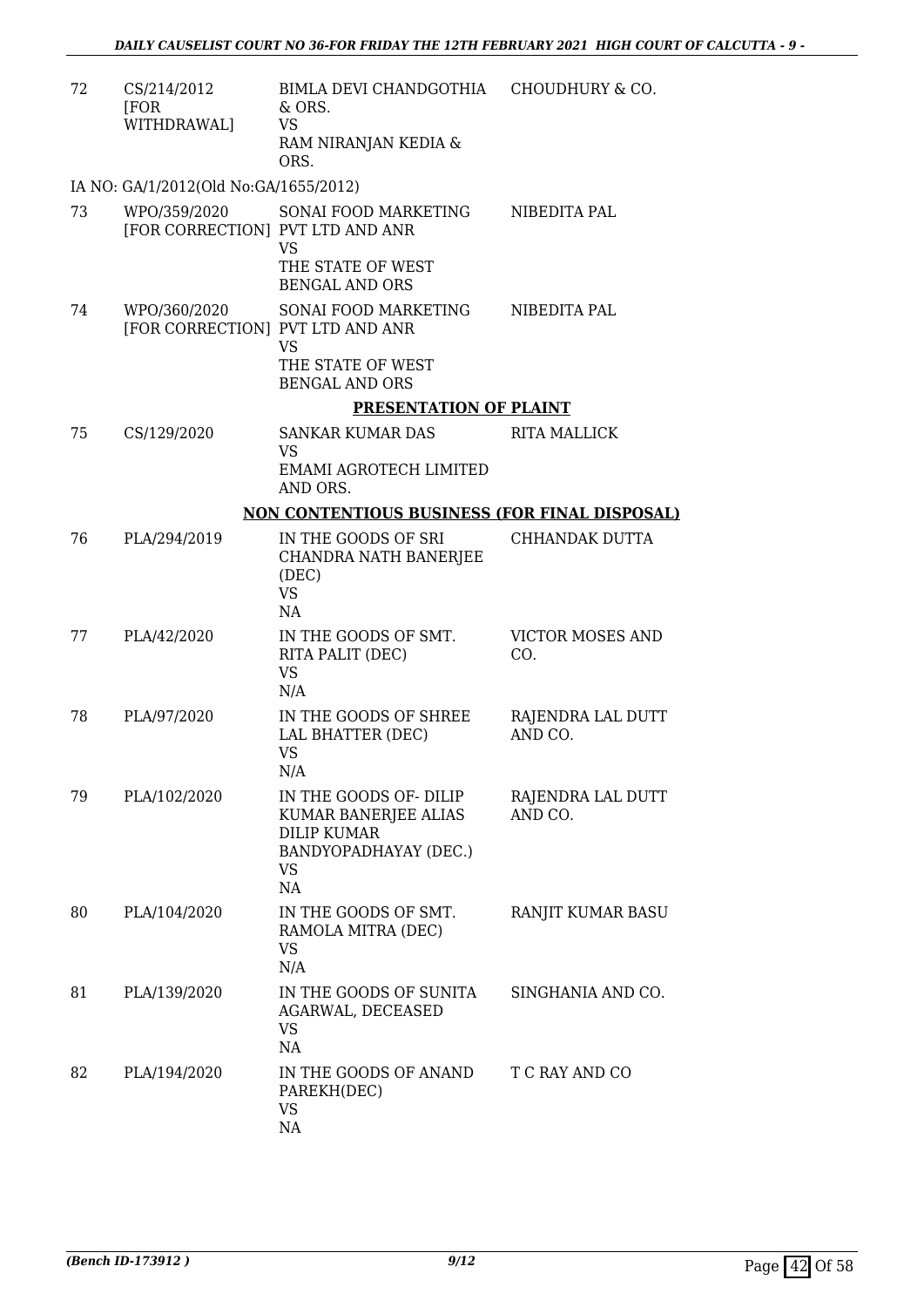| 83 | PLA/196/2020 | IN THE GOODS OF CHANDI<br>CHARAN NAG (DEC)<br><b>VS</b><br>N/A               | <b>SUDIP KUMAR DATTA</b>           |
|----|--------------|------------------------------------------------------------------------------|------------------------------------|
| 84 | PLA/206/2020 | IN THE GOODS OF<br>RABINDRA NATH DUTTA<br>GUPTA, DECEASED<br><b>VS</b><br>NA | DEBDEEP SINHA                      |
| 85 | PLA/220/2020 | IN THE GOODS OF DILIP<br>BURMAN (DEC.)<br><b>VS</b><br>NA                    | <b>SURENDRA DUBE</b>               |
| 86 | PLA/229/2020 | IN THE GOODS OF SRI<br><b>TARAPADA MAITY</b><br><b>VS</b><br>N/A             | <b>SIDHANT</b><br><b>CHOWDHARY</b> |
|    |              | <b>TESTAMENTARY MATTERS (FOR ISSUANCE OF CITATION)</b>                       |                                    |
| 87 | PLA/40/2020  | IN THE GOODS OF<br><b>GULJARILAL KANORIA</b><br>(DEC)<br><b>VS</b><br>N/A    | AJAY GAGGAR                        |
| 88 | PLA/188/2020 | IN THE GOODS OF- SMT.<br>DITI DEY (DEC.)<br><b>VS</b><br>NA                  | C. K. SAHA                         |
| 89 | PLA/201/2020 | IN THE GOODS OF MALAY<br>KUMAR BHATTACHARYYA<br>(DEC.)<br><b>VS</b><br>NA    | C. K. SAHA                         |
| 90 | PLA/221/2020 | IN THE GOODS OF SMT. ILA<br>GUHA (DEC)<br><b>VS</b><br>N/A                   | <b>UDAYNARAYAN</b><br><b>BETAL</b> |
|    |              | <b>TESTAMENTARY (SOLEMN FORM)</b>                                            |                                    |
| 91 | PLA/277/2018 | INH THE GOODS OF :<br>SHAMSHER SINGH BAWA<br>(DEC.)<br><b>VS</b>             | <b>ALAKANANDA DAS</b>              |
| 92 | PLA/77/2020  | IN THE GOODS OF SRI<br><b>ARUN KUMAR ROY</b><br>CHOWDHURY (DEC)<br>VS<br>N/A | K.N.JANA                           |
| 93 | PLA/213/2020 | IN THE GOODS OF<br>HARADHAN MAJUMDAR<br>(DEC.)<br><b>VS</b><br>NA            | KAUSHIK PRADHAN                    |
|    |              | <b>TESTAMENTARY MATTERS</b>                                                  |                                    |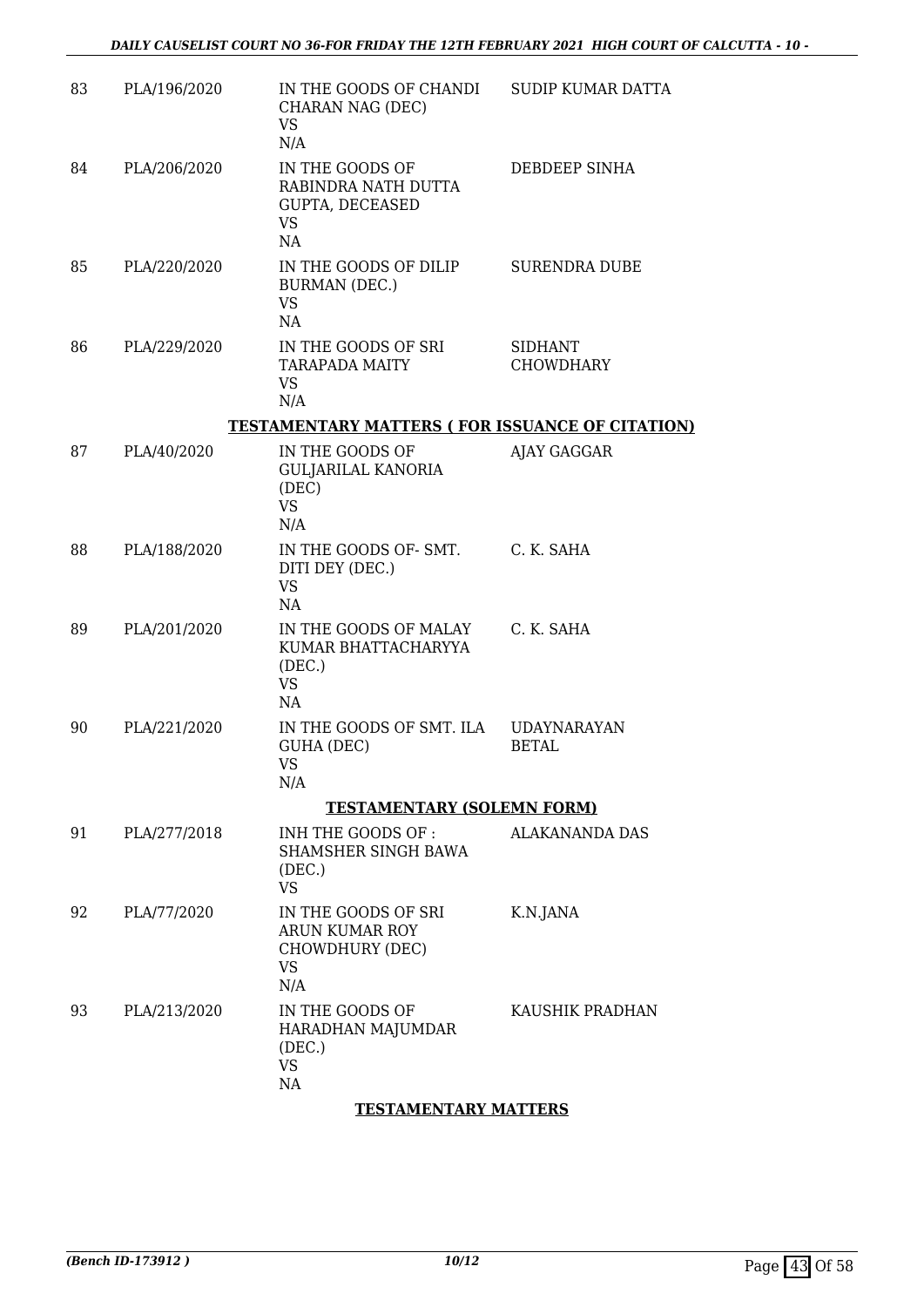| 94  | IA NO. GA/2/2019<br>(Old No:<br>GA/2545/2019) | IN THE GOODS OF -<br>HIMANSHU DEBSHARMA<br>(DEC.)<br>Vs<br>NA | RABI GHOSH<br><b>RABI GHOSH</b>                                    |                                     |
|-----|-----------------------------------------------|---------------------------------------------------------------|--------------------------------------------------------------------|-------------------------------------|
|     | In PLA/42/2019                                |                                                               |                                                                    |                                     |
|     |                                               | <b>NEW CHAMBER APPLICATIONS</b>                               |                                                                    |                                     |
| 95  | IA NO. GA/6/2021                              | MURARI MOHAN KEJRIWAL<br>AND ANR.<br>Vs                       | KAUSHIK BANERJEE<br>(PLAINTIFF NO.2)<br>KAUSHIK BANERJEE           |                                     |
|     | In CS/189/2009                                | RAMESH KUMAR KEJRIWAL<br>AND ORS                              | (PLAINTIFF NO.2)                                                   |                                     |
| 96  | IA NO. GA/1/2020<br>(Old No:<br>GA/784/2020)  | UTKARSH INDIA LIMITED<br>Vs<br>STATE OF MIZORAM               | <b>DWIP RAJ BASU</b><br><b>DWIP RAJ BASU</b>                       |                                     |
|     | In EC/39/2019                                 |                                                               |                                                                    |                                     |
| 97  | IA NO. GA/1/2021                              | IN THE GOODS OF SUSOMA<br>SHAW, DECEASED<br>Vs                | DILIP KUMAR SAHA<br>DILIP KUMAR SAHA                               |                                     |
|     | In PLA/364/2019                               | NA                                                            |                                                                    |                                     |
| 98  | IA NO. GA/4/2021                              | AMIT NEWAR AND ANR.<br>Vs<br>MD. ISLAM                        | <b>SUMAN MAJUMDER</b><br><b>SUMAN MAJUMDER</b>                     |                                     |
|     | In CS/51/2020                                 |                                                               |                                                                    |                                     |
| 99  | IA NO. GA/3/2021<br>In PLA/99/2020            | IN THE GOODS OF-<br><b>BASUDEV MUKHERJEE</b><br>(DEC.)<br>Vs  | DIPENDRA NATH<br><b>CHUNDER</b><br>DIPENDRA NATH<br><b>CHUNDER</b> |                                     |
| 100 | EC/304/2020                                   | RAJ SINGH CHOPRA                                              | MULLICK AND CO.                                                    |                                     |
|     |                                               | VS<br>JAGAT SINGH CHOPRA AND<br>ANR.                          |                                                                    |                                     |
|     | wt101 EC/145/2018                             | RAJ SINGH CHOPRA<br><b>VS</b><br>JAGAT SINGH CHOPRA &<br>ANR. | MULLICK & CO.                                                      | <b>ANIRBAN</b><br>PRAMANIK(RES.1,2) |
|     | IA NO: GA/1/2019                              |                                                               |                                                                    |                                     |
|     | wt102 EC/281/2017                             | SRI JAGAT SINGH CHOPRA<br>& ANR.<br><b>VS</b>                 | <b>ANIRBAN</b><br><b>PRAMANICK</b>                                 | MULLICK & CO.                       |
|     |                                               | RAJ SINGH CHOPRA                                              |                                                                    |                                     |
|     |                                               | IA NO: GA/1/2019, GA/2/2019, GA/3/2020(Old No:GA/226/2020)    |                                                                    |                                     |
| 103 | EC/7/2021                                     | M/S. LALJI SINGH<br><b>VS</b><br>HINDUSTAN CABLES             | MADHUSHRI DUTTA                                                    |                                     |
|     |                                               | <b>SPECIALLY FIXED MATTERS</b>                                |                                                                    |                                     |
| 104 | IA NO. GA/2/2020                              | <b>GODREJ PROJECTS</b>                                        | CHOUDHURY                                                          |                                     |
|     | (Old No:<br>GA/1013/2020)                     | DEVELOPMENT LTD<br><b>Vs</b><br><b>SIMOCO</b>                 | <b>CHOUDHURY'S LAW</b><br><b>OFFICES</b>                           |                                     |
|     | In AP/25/2016                                 | <b>TELECOMMUNICATIONS</b><br>(SOUTH ASIA) LTD AND ANR         |                                                                    |                                     |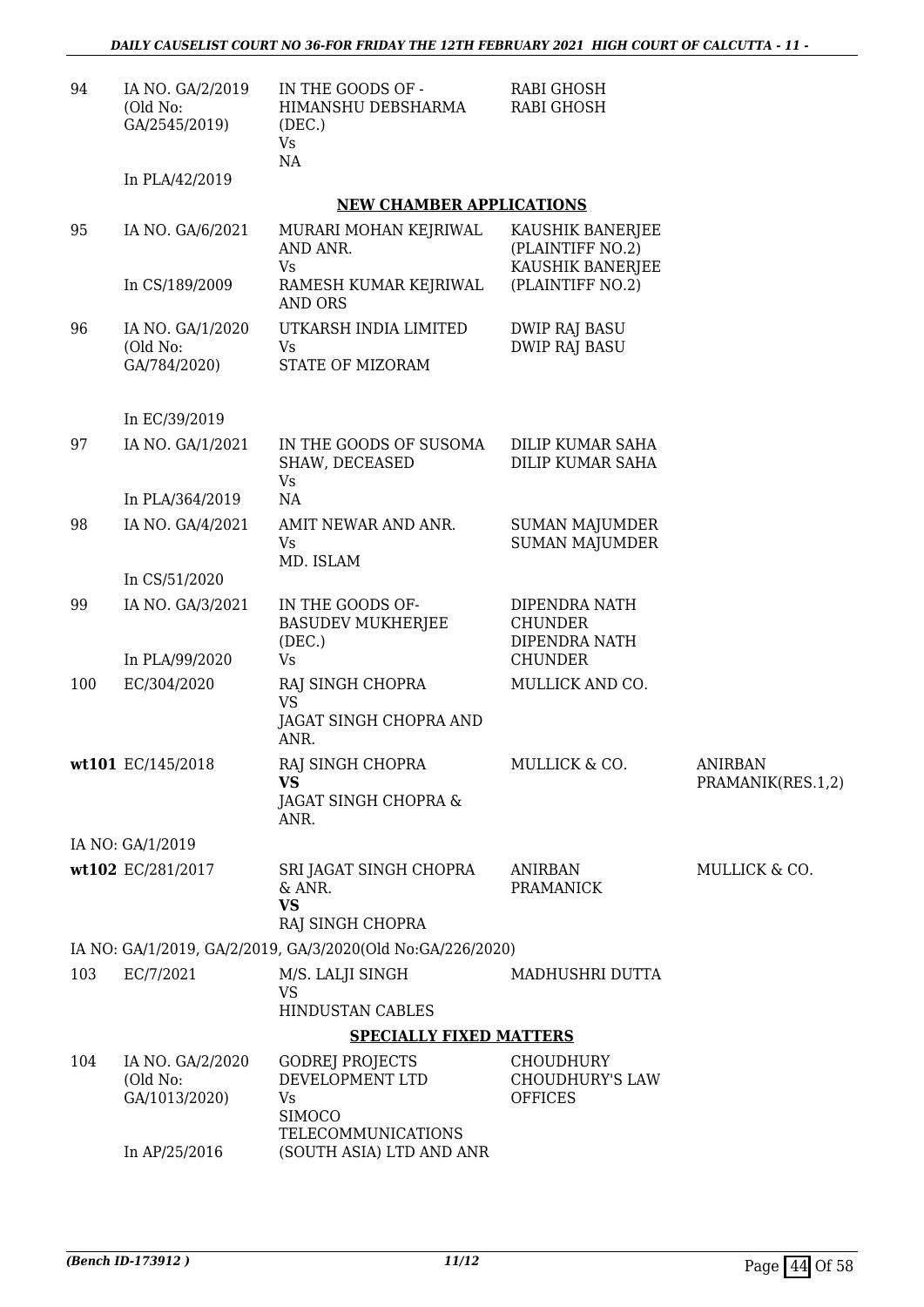#### *DAILY CAUSELIST COURT NO 36-FOR FRIDAY THE 12TH FEBRUARY 2021 HIGH COURT OF CALCUTTA - 12 -*

| 105 | IA NO. GA/2/2020 | TALAT AHMED & ORS.<br>Vs<br>PRABHADEEP                                               | <b>SINHA</b><br>SINHA & CO       | SANDIP KR.<br>DATTA(RES.4,5)<br>SANDIP KR. |
|-----|------------------|--------------------------------------------------------------------------------------|----------------------------------|--------------------------------------------|
|     | In EC/243/2017   | CONSTRUCTION PV T LTD &<br>ORS.                                                      |                                  | DATTA(RES.4,5)                             |
| 106 | IA NO. GA/2/2021 | E. D. ENTERPRISES<br>PRIVATE LIMITED<br>Vs.                                          | SHIVANGI THARD<br>SHIVANGI THARD |                                            |
|     | In CS/136/2020   | KAISER BEGUM AND ANR.                                                                |                                  |                                            |
| 107 | CS/150/2020      | KRISHNA KUMAR BHATTER<br>VS<br>SUDHA KANKARIA                                        | ASIF SOHAIL<br><b>TARAFDAR</b>   |                                            |
|     | IA NO: GA/1/2021 |                                                                                      |                                  |                                            |
| 108 | AP/223/2020      | <b>MOHAN MOTOR BUSINESS</b><br><b>PVT LTD AND ORS</b><br>VS<br>MAGMA FINCORP LIMITED | <b>SAYANTAN BOSE</b>             | SINHA AND CO.(FOR<br>RES.1)                |

IA NO: GA/1/2020(Old No:GA/1064/2020)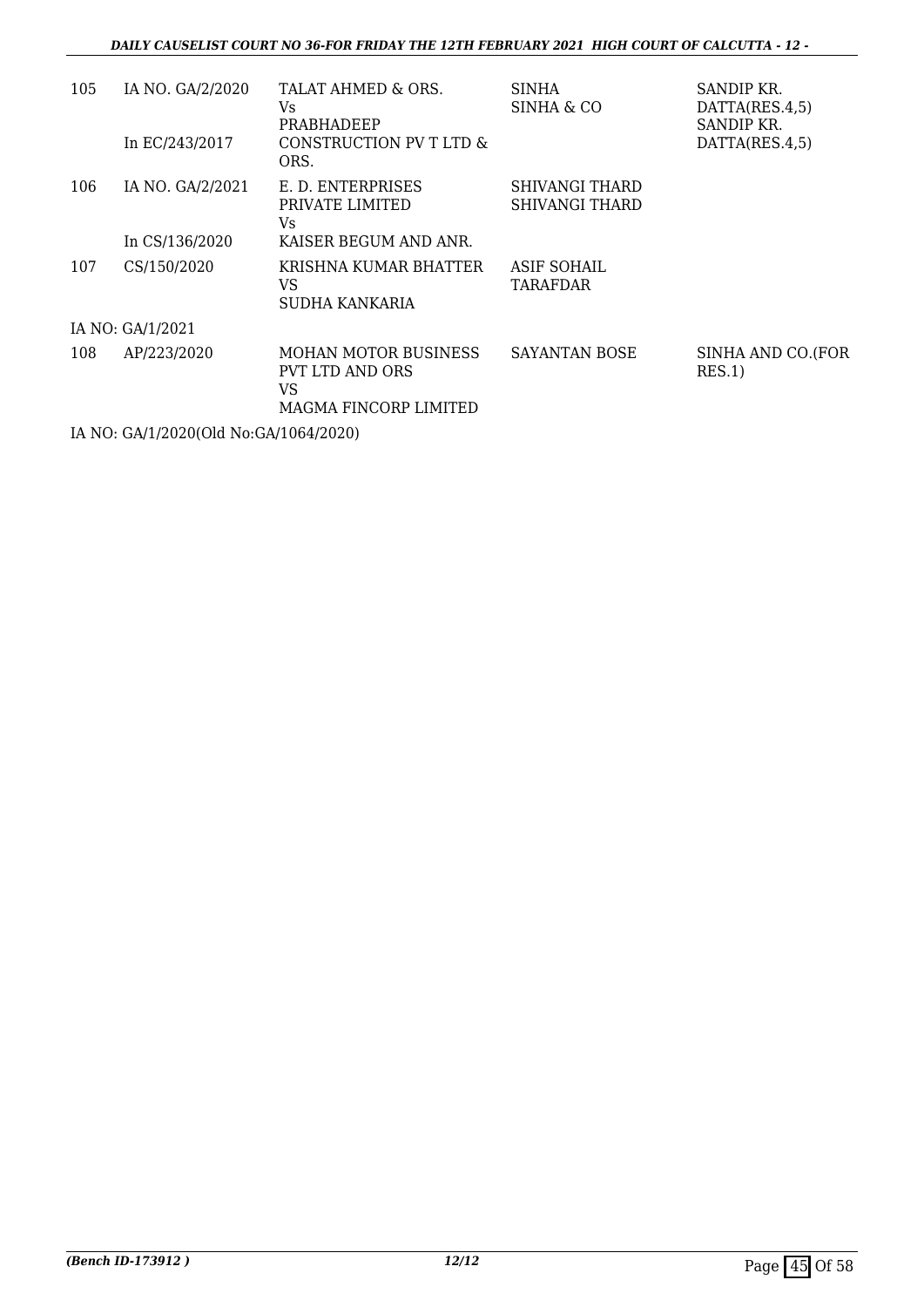

### **Original Side**

**DAILY CAUSELIST For Friday The 12th February 2021**

**COURT NO. 13 SINGLE BENCH (SB-III) AT 2:00 PM HON'BLE JUSTICE RAJASEKHAR MANTHA (VIA VIDEO CONFERENCE)**

#### **MATTERS WILL BE TAKEN UP THROUGH PHYSICAL HEARING ONLY WHEN BOTH THE PARTIES ARE AGREED.**

**ON TUESDAY AND FRIDAY ORIGINAL SIDE MATTERS WILL BE TAKEN UP FROM 2:00 P.M ------------------------------------------------------------------------------------------------------------------------------**

**ON AND FROM MONDAY, THE 11TH JANUARY, 2021 MATTERS (MOTION AND HEARING ) UNDER ARTICLE 226 OF THE CONSTITUTION RELATING TO SERVICE UNDER GROUP - VI AND APPLICATIONS CONNECTED THERETO;MATTERS(MOTION AND HEARING) UNDER ARTICLE 226 OF THE CONSTITUTION RELATING TO ALL SERVICE MATTERS RELATING TO PANCHAYATS AND CO-OPERATIVE SOCIETIES UNDER GROUP - V AND APPLICATIONS CONNECTED THERETO;HEARING OF WRIT PETITIONS IRRESPECTIVE OF CLASSIFICATIONS AND APPLICATIONS CONNECTED THERETO.**

**ORIGINAL SIDE MENTIONING WILL BE ALLOWED UPON BEING LISTED AS "TO BE MENTIONED" OF EVERY TUESDAY & FRIDAY AT 2:00 P.M. ONLY IN THE VIRTUAL MODE AS PER NOTIFICATION NO. 4286-RG, DATED 27.11.2020 FOLLOWING THE PRESCRIBED PROCEDURE.ALL THE LISTED MATTERS WILL BE TAKEN UP SERIALLY, UNLESS OTHERWISE FIXED.**

**------------------------------------------------------------------------------------------------------------------------------**

#### **COURT APPLICATIONS UNDER ART.226**

| 1 | IA NO. GA/2/2021<br>In WPO/52/2019 | AVIK KUMAR SINHARAY<br>Vs<br>UNITED BANK OF INDIA<br>AND ORS. | ATASI GHOSH<br>MD ZOHAIB RAUF |
|---|------------------------------------|---------------------------------------------------------------|-------------------------------|
| 2 | WPO/52/2021                        | KRISHNA BHUIYA<br>VS<br>EASTERN COAL FIELDS LTD<br>AND ORS    | AMAL KUMAR DATTA              |
| 3 | WPO/63/2021                        | KAJOL BADYAKAR<br>VS<br>EASTERN COAL FIELDS LTD<br>AND ORS    | AMAL KUMAR DUTTA              |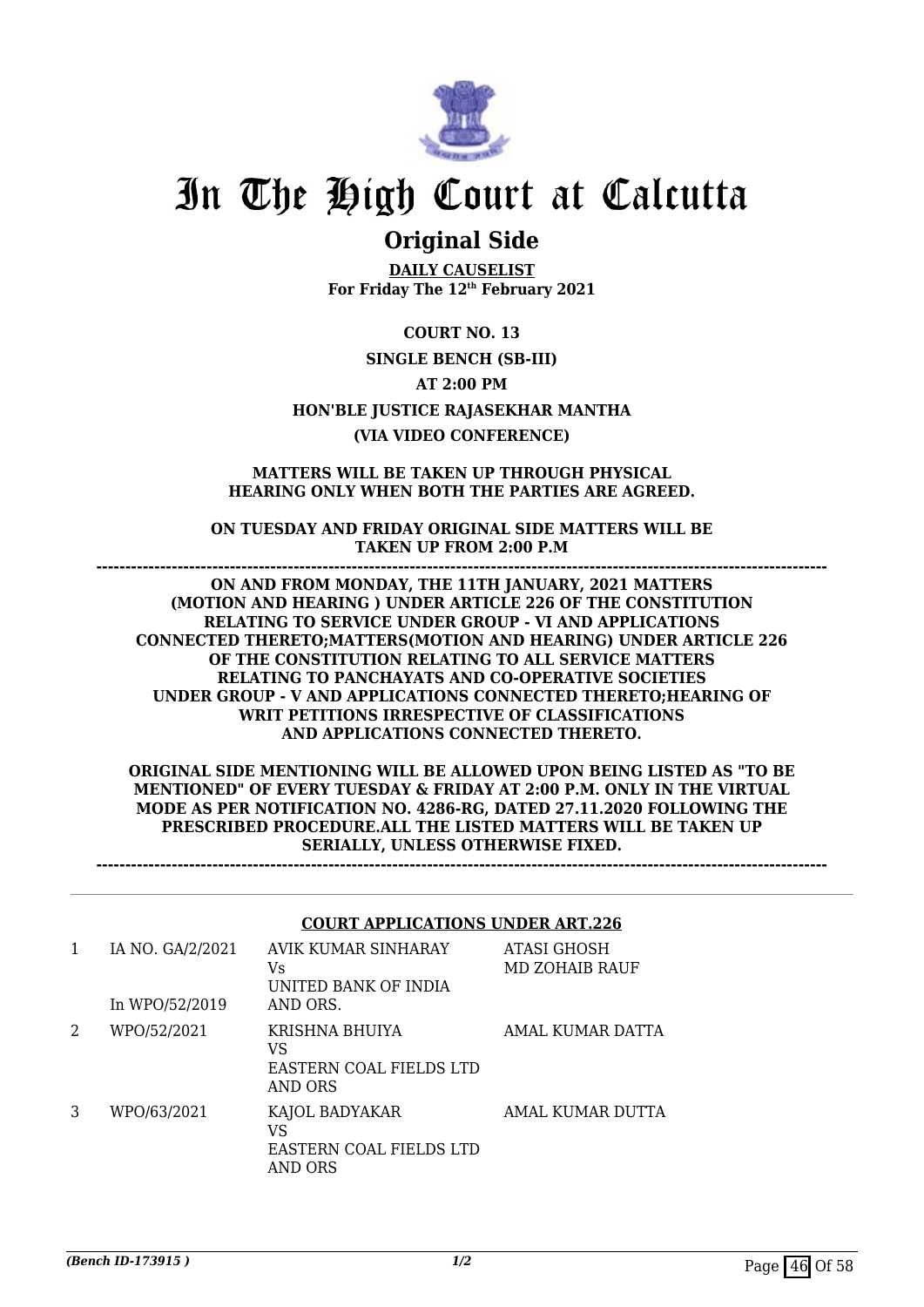4 WPO/64/2021 BIMAL KUMAR PATRA VS THE STATE OF WEST BENGAL AND ORS

ANJAN BHATTACHARYA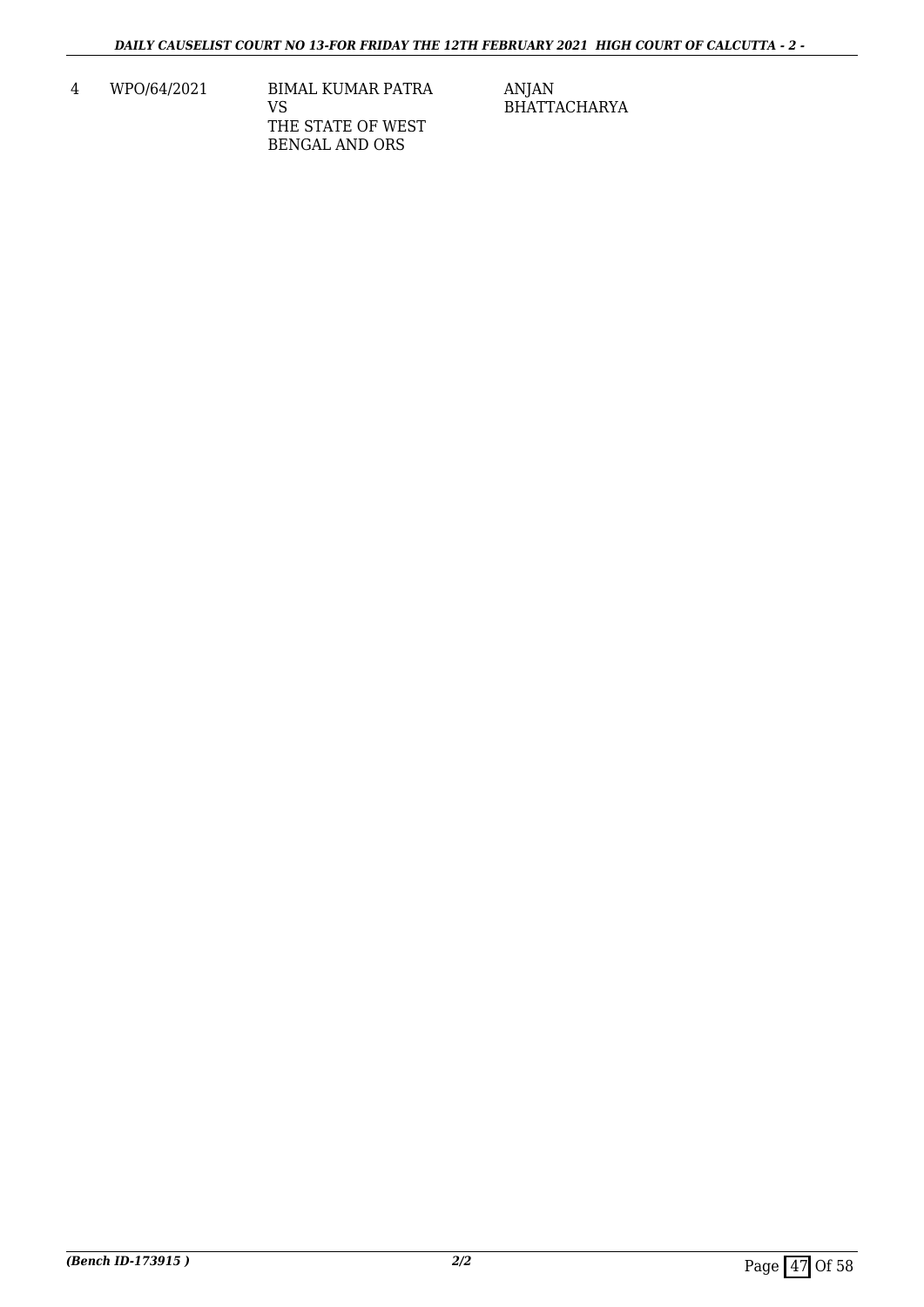

### **Original Side**

**DAILY CAUSELIST For Friday The 12th February 2021**

**COURT NO. 8 SINGLE BENCH (SB-IV ) AT 10:45 AM HON'BLE JUSTICE SABYASACHI BHATTACHARYYA (VIA VIDEO CONFERENCE)**

**NOTE:MATTERS WILL BE TAKEN UP THROUGH PHYSICAL HEARING ONLY WHEN BOTH THE PARTIES ARE AGREED;**

**NOTE: (I) ORIGINAL SIDE MATTERS WILL BE TAKEN UP FROM 10:45 A.M. UPTO RECESS ONLY ON TUESDAYS AND THURSDAYS;**

**(II) APPELLATE SIDE MATTERS WILL BE TAKEN UP FROM 2:00 P.M. ONWARD OR IMMEDIATELY AFTER COMPLETION OF ORIGINAL SIDE MATTERS, WHICHEVER IS EARLIER, ON TUESDAYS AND THURSDAYS;**

**(III) ON MONDAYS, WEDNESDAYS AND FRIDAYS, APPELLATE SIDE MATTERS WILL BE TAKEN UP THROUGHOUT THE DAY.**

**(IV) MENTIONING WILL BE ALLOWED ONLY AT THE FIRST SITTING OF COURT ON THE FIRST WORKING DAY OF EVERY WEEK. V) FROM MONDAY (18/01/2021) ---------------------------------------------**

**LEARNED ADVOCATES APPEARING IN MATTERS PERTAINING TO**

**----------------------------------------------------------------------------------------------- DIN (COMPANIES ACT, 2013) ARE REQUESTED TO HAND OVER**

**--------------------------------------------------------------------------------------------**

**THE DETAILS (NUMBER/ITEM NO. .... ETC.) TO THE COURT OFFICER**

**--------------------------------------------------------------------------------------------------- FOR BEING CLUBBED TOGETHER FOR HEARING.**

**-------------------------------------------------------------------**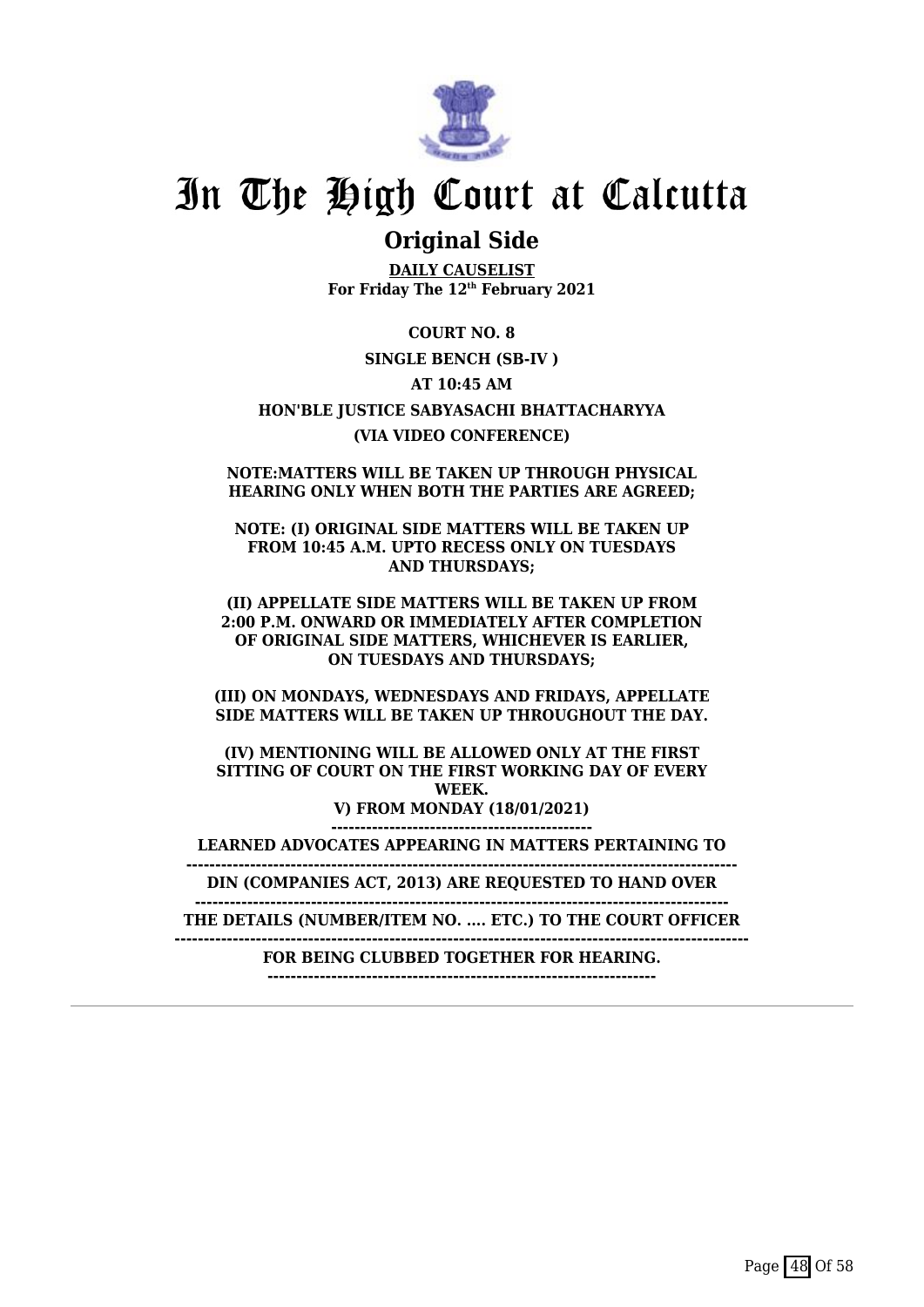

### **Original Side**

**DAILY CAUSELIST For Friday The 12th February 2021**

**COURT NO. 26 SINGLE BENCH (SB-VI) AT 3:00 PM HON'BLE JUSTICE SHEKHAR B. SARAF (VIA VIDEO CONFERENCE)**

#### **NOTE:MATTERS WILL BE TAKEN UP THROUGH PHYSICAL HEARING ONLY WHEN BOTH THE PARTIES ARE AGREED.**

#### **NOTE : 1) EVERYDAY ORIGINAL SIDE MATTERS WILL BE TAKEN UP IMMEDIATELY AFTER THE COMPLETION OF THE APPELLATE SIDE MATTERS OR AT 3:00 P.M. WHICHEVER IS EARLIER.**

#### **2) ORIGINAL SIDE MENTIONING WILL BE ALLOWED IMMEDIATELY BEFORE THE ORIGINAL SIDE MATTERS ARE TAKEN UP.**

**3) MENTIONING FOR INCLUSION IN THE LIST SHALL BE ENTERTAINED ONLY UPON PROPER NOTICE.**

#### **COURT APPLICATIONS UNDER ART.226**

| 1 | WPO/135/2020                                | KAMALA PRADHAN<br>VS<br>THE STATE OF WEST<br><b>BENGAL AND 5 OTHERS</b>             | <b>SYED SHAMSUL</b><br><b>AREFIN</b> |
|---|---------------------------------------------|-------------------------------------------------------------------------------------|--------------------------------------|
| 2 | WPO/136/2020                                | HARIPRIYA GIRI<br>VS<br>THE STATE OF WEST<br><b>BENGAL AND 5 OTHERS</b>             | <b>SYED SHAMSUL</b><br><b>AREFIN</b> |
|   |                                             | <b>APPLICATION FOR RULE IN CONTEMPT</b>                                             |                                      |
| 3 | CC/7/2021<br>WITH CP/985/2014<br>CA/12/2020 | <b>SHIVA SHAKTI SECURITY</b><br><b>SERVICES</b><br>VS<br>RAKESH SHARMA AND 2<br>ORS | <b>FASIUR RAHMAN</b><br>MOLLA        |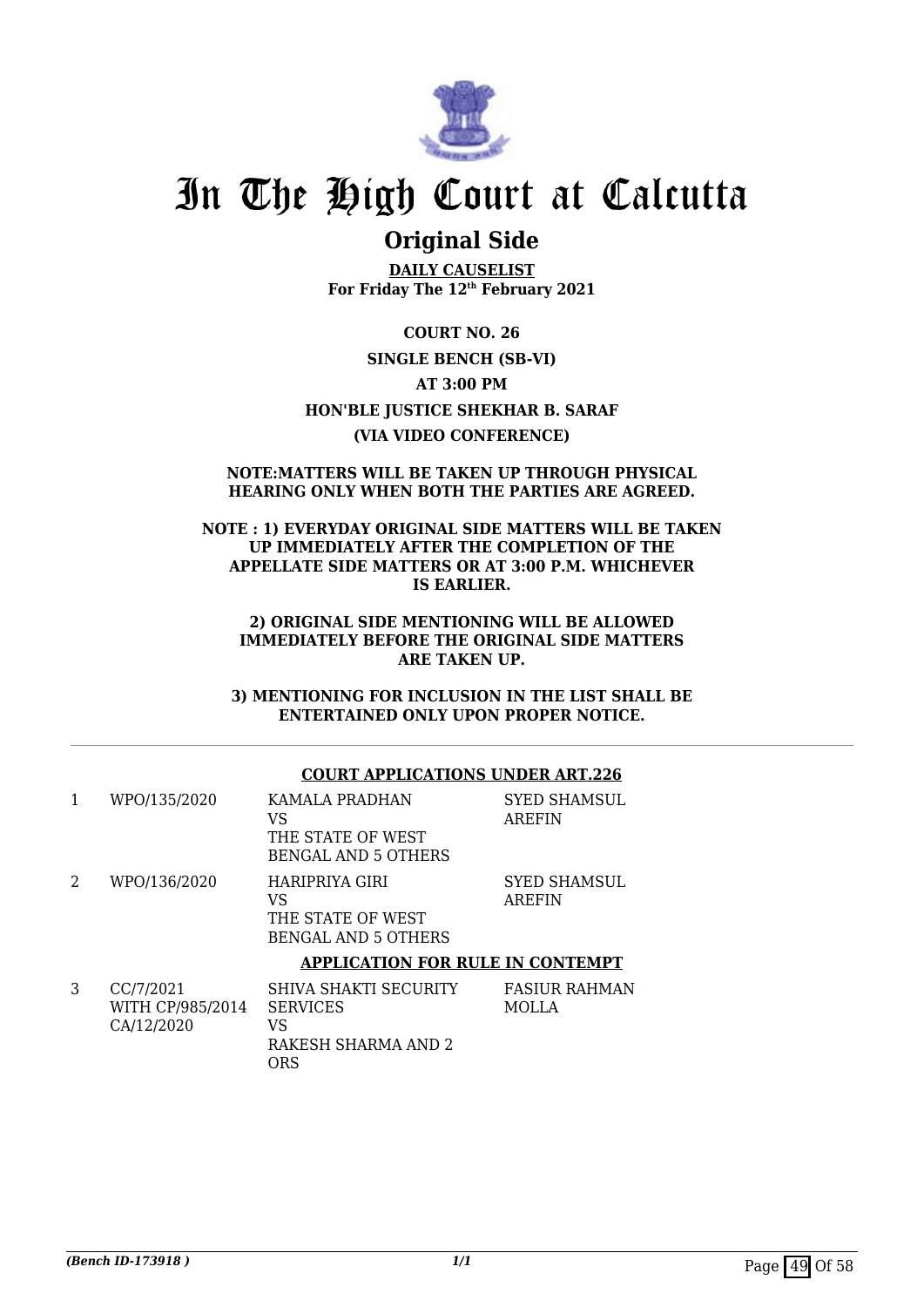

### **Original Side**

**DAILY CAUSELIST For Friday The 12th February 2021**

**COURT NO. 15 SINGLE BENCH (SB-VII) AT 10:45 AM HON'BLE JUSTICE RAJARSHI BHARADWAJ (VIA VIDEO CONFERENCE)**

#### **NOTE:MATTERS WILL BE TAKEN UP THROUGH PHYSICAL HEARING ONLY WHEN BOTH THE PARTIES ARE AGREED.**

**NOTE: ON FRIDAY (12/02/2021) ORIGINAL SIDE MATTERS WILL BE TAKEN UP AT 10:45 A.M.**

**AFTER COMPLETION OF ORIGINAL SIDE MATTERS, APPELLATE SIDE MATTERS WILL BE TAKEN UP.**

#### **COURT APPLICATIONS UNDER ART.226**

1 WPO/443/2020 BIRENDRA NATH GHARAMI VS THE STATE OF WEST BENGAL AND ORS

ANJAN BHATTACHARYA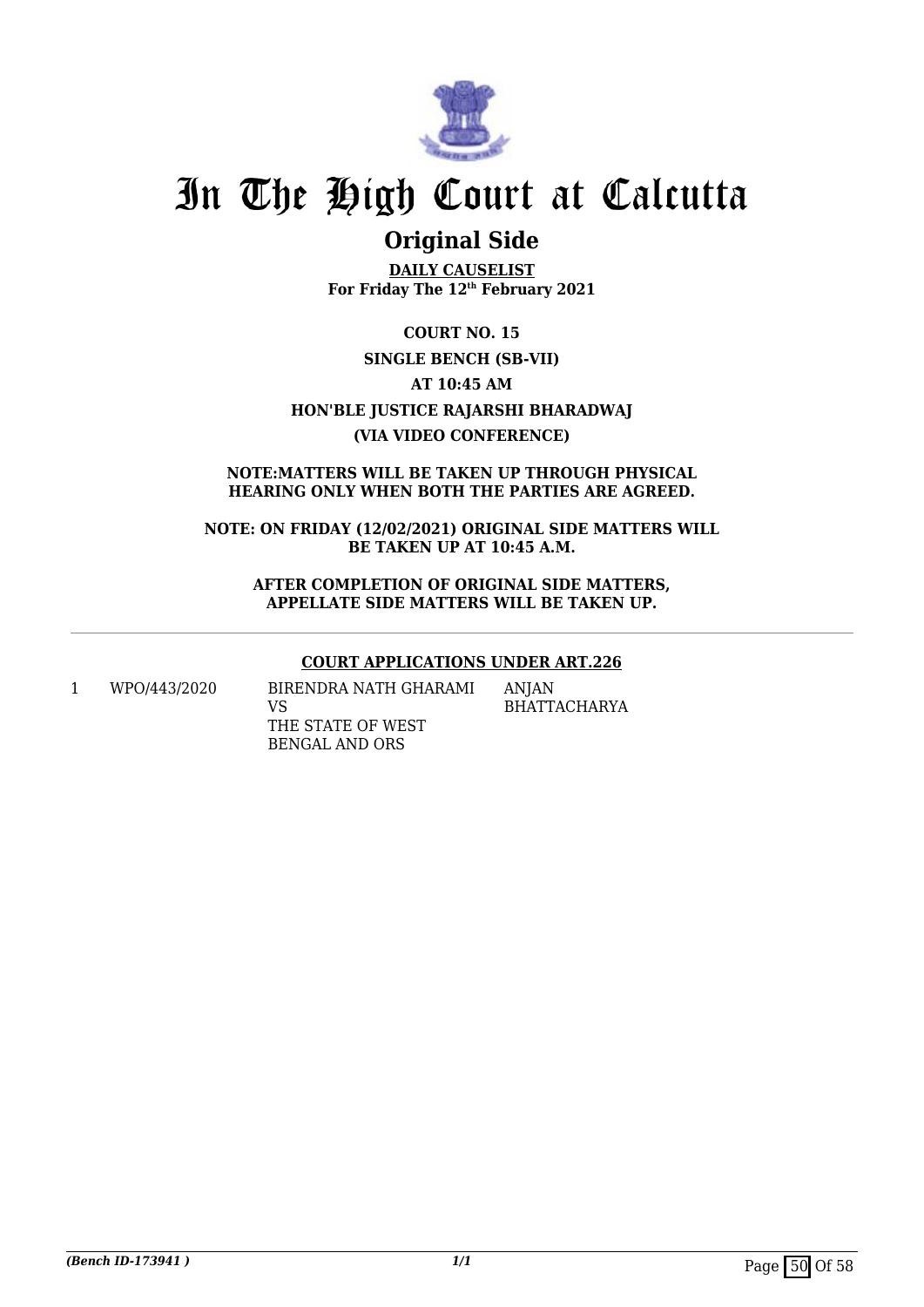

### **Original Side**

**DAILY CAUSELIST For Friday The 12th February 2021**

**COURT NO. 39**

**SINGLE BENCH (SB-IX)**

**AT 10:45 AM**

**HON'BLE JUSTICE RAVI KRISHAN KAPUR**

**ON AND FROM MONDAY, 1ST FEBRUARY, 2021 TO FRIDAY, 12TH FEBRUARY, 2021 - WILL TAKE, IN ADDITION TO HIS OWN LIST AND DETERMINATION, THE LIST AND DETERMINATION OF HON'BLE JUSTICE MOUSHUMI BHATTACHARYA.**

#### **(VIA VIDEO CONFERENCE)**

#### **NOTE:MATTERS WILL BE TAKEN UP THROUGH PHYSICALHEARING ONLY WHEN BOTH THE PARTIES ARE AGREED.**

#### **NEW MOTIONS**

1 AP/61/2021 SMT. SARASWATI OJHA AND ORS. VS SRI BIRENDRA PRASAD SINGH AND ORS. SAMIT RUDRA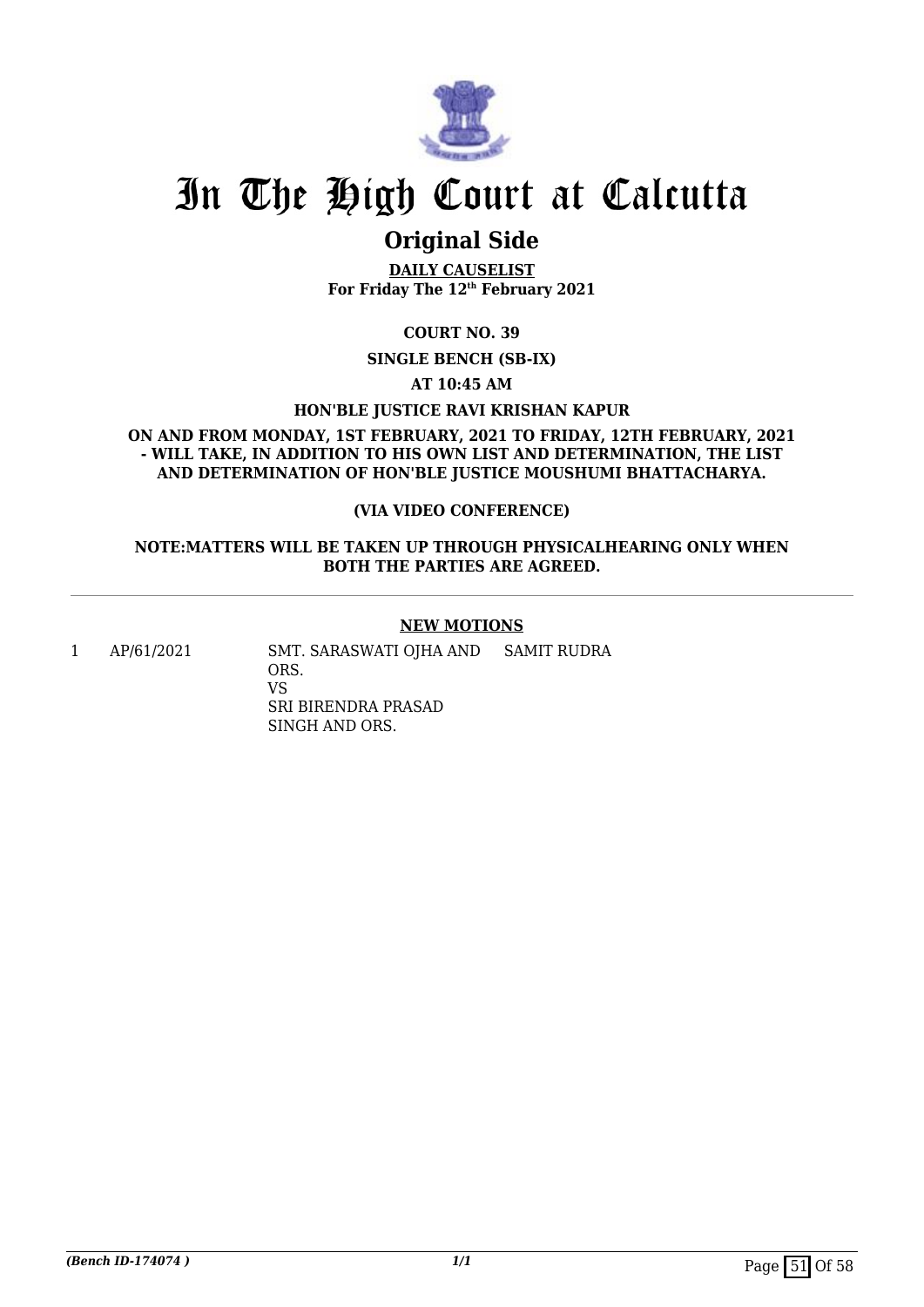

### **Original Side**

**DAILY CAUSELIST For Friday The 12th February 2021**

**COURT NO. 10**

**SINGLE BENCH (SB-IX)**

**AT 10:45 AM**

**HON'BLE JUSTICE RAVI KRISHAN KAPUR**

**ON AND FROM MONDAY, 1ST FEBRUARY, 2021 TO FRIDAY, 12TH FEBRUARY, 2021 - WILL TAKE, IN ADDITION TO HIS OWN LIST AND DETERMINATION, THE LIST AND DETERMINATION OF HON'BLE JUSTICE MOUSHUMI BHATTACHARYA.**

**(VIA VIDEO CONFERENCE)**

**NOTE:MATTERS WILL BE TAKEN UP THROUGH PHYSICAL HEARING ONLY WHEN BOTH THE PARTIES ARE AGREED.**

> **NOTE: (I) ORIGINAL SIDE MENTIONING EVERY WEDNESDAY AND THURSDAY AT 10:45 A.M.**

**(II) ORIGINAL SIDE MATTERS WILL BE TAKEN UP EVERY WEDNESDAY AND THURSDAY AT 10:45 A.M. BEFORE APPELLATE SIDE MATTERS.**

**AFTER COMPLETION OF ORIGINAL SIDE MATTERS, APPELLATE SIDE MATTERS WILL BE TAKEN UP**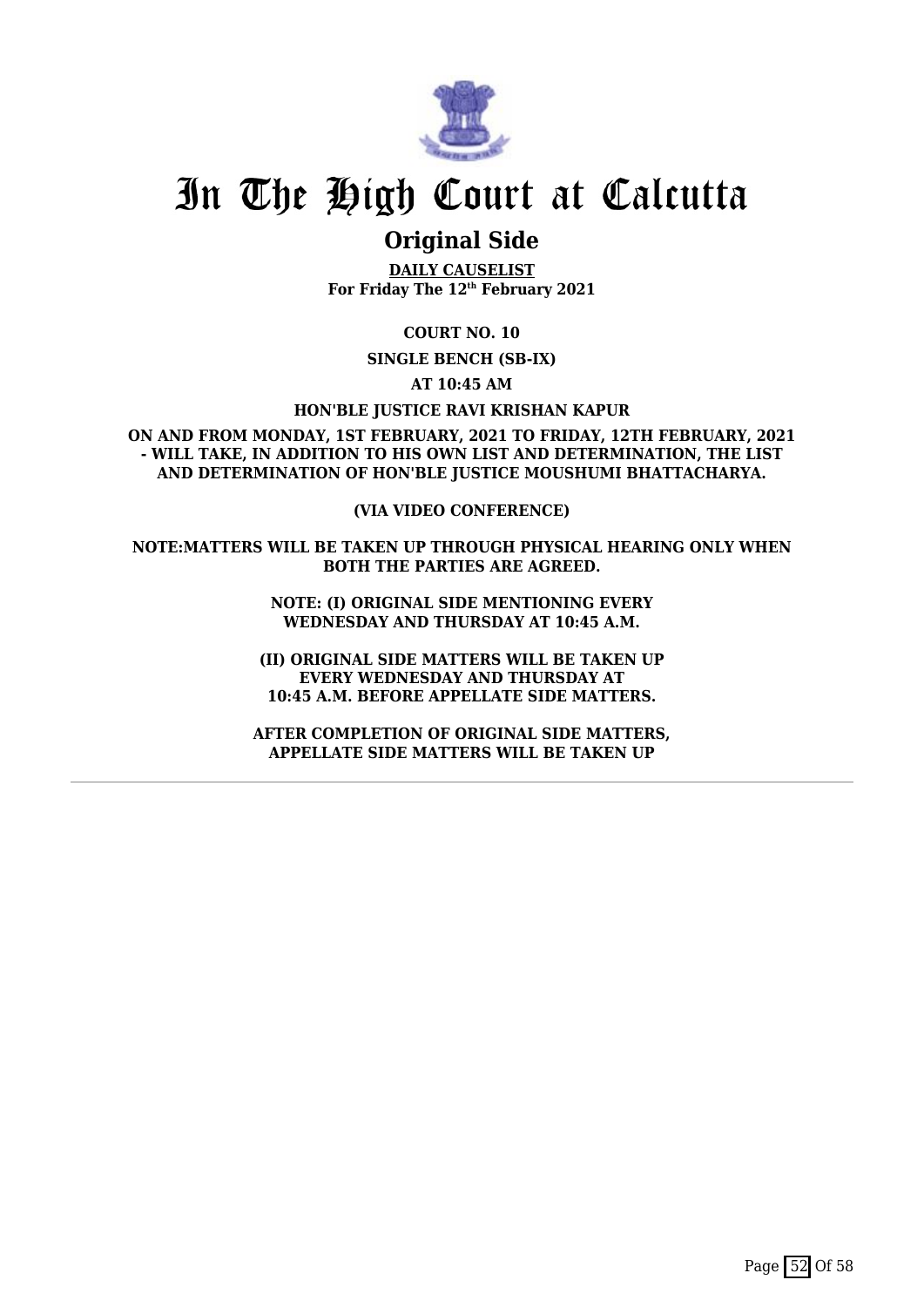

### **Original Side**

**DAILY CAUSELIST For Friday The 12th February 2021**

**COURT NO. 23 SINGLE BENCH (SB-X) AT 2:00 PM HON'BLE JUSTICE ARINDAM MUKHERJEE (VIA VIDEO CONFERENCE)**

#### **NOTE:MATTERS WILL BE TAKEN UP THROUGH PHYSICAL HEARING ONLY WHEN BOTH THE PARTIES ARE AGREED.**

#### **NOTE: 1) ORIGINAL SIDE MATTERS SHALL BE TAKEN UP EVERYDAY AT 2:00 P.M.**

**2) ORDINARILY, SPECIALLY ASSIGNED MATTERS SHALL BE TAKEN UP ON FRIDAY AT 2:00 P.M.**

**3) AFTER COMPLETION OF ORIGINAL SIDE MATTERS, IF TIME PERMITS, APPELLATE SIDE MATTERS SHALL BE AGAIN TAKEN UP.**

#### **COURT APPLICATIONS UNDER ART.226**

| 1 | WPO/94/2020                                   | SRI AMAN JAI SANSARIA<br>VS.<br>UNION OF INDIA AND ORS.                   | M/S. L. P.<br>AGARWALLA AND CO.                           |                                                                           |
|---|-----------------------------------------------|---------------------------------------------------------------------------|-----------------------------------------------------------|---------------------------------------------------------------------------|
|   |                                               | <b>EXECUTION CASES</b>                                                    |                                                           |                                                                           |
| 2 | IA NO. GA/3/2017<br>(Old No:<br>GA/2353/2017) | GAURANGIKA PATEL & ORS.<br>Vs.<br>HASMUKH R. PATEL &<br><b>OTHERS</b>     | RAKESH SARKAR<br><b>CHOUDHURY'S LAW</b><br><b>OFFICES</b> |                                                                           |
|   | [S.A.]<br>In EC/209/2014                      |                                                                           |                                                           |                                                                           |
| 3 | EC/16/2019<br>[S.A.]                          | <b>GAURANGIKA PATEL &amp; ORS.</b><br>VS.<br>HASMUKH R. PATEL AND<br>ORS. | <b>CHOUDHURY'S LAW</b><br><b>OFFICES</b>                  | RICHA RAMAN (J/D<br>9,10,11), AVISHEK<br>GUHA (J/D 3, 2,7)                |
| 4 | EC/266/2019<br>[S.A.]                         | <b>GAURANGIKA PATEL AND</b><br>ORS.<br>VS<br>HASMUK R. PATEL AND<br>ORS.  | <b>CHOUDHURYS LAW</b><br><b>OFFICES</b>                   | <b>KAUNISH</b><br>CHAKRABARTI (J/D<br>1,5,6), AVISHEK<br>GUHA (J/D 2,3,7) |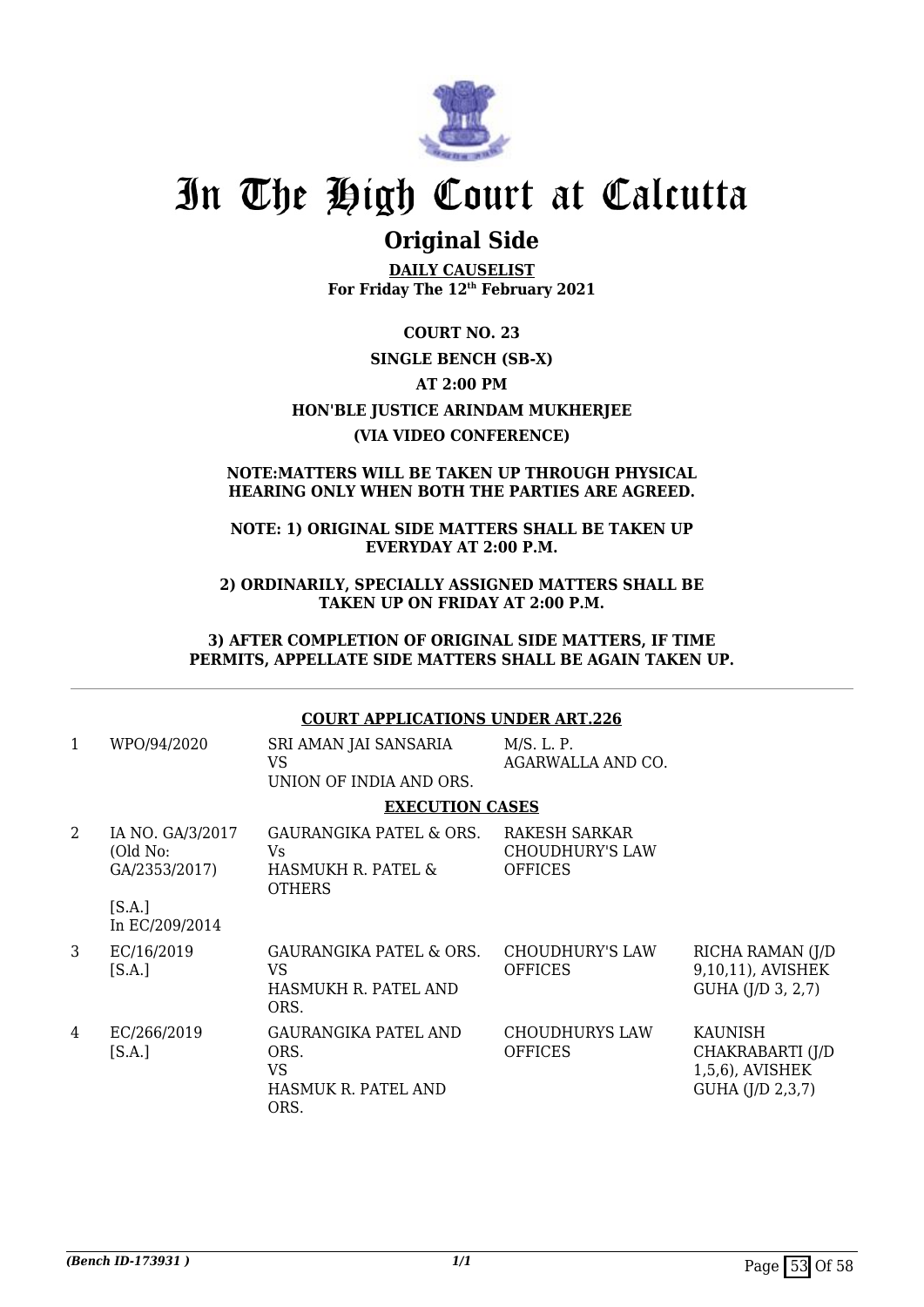

## **Original Side**

**DAILY CAUSELIST For Friday The 12th February 2021**

**COURT NO. 18 SINGLE BENCH (SB-XI) AT 10:45 AM HON'BLE JUSTICE BISWAJIT BASU (VIA VIDEO CONFERENCE)**

**NOTE:MATTERS WILL BE TAKEN UP THROUGH PHYSICAL HEARING ONLY WHEN BOTH THE PARTIES ARE AGREED.**

**NOTE: ORIGINAL SIDE MENTIONING WILL BE TAKEN UP AT 10:45 A.M**

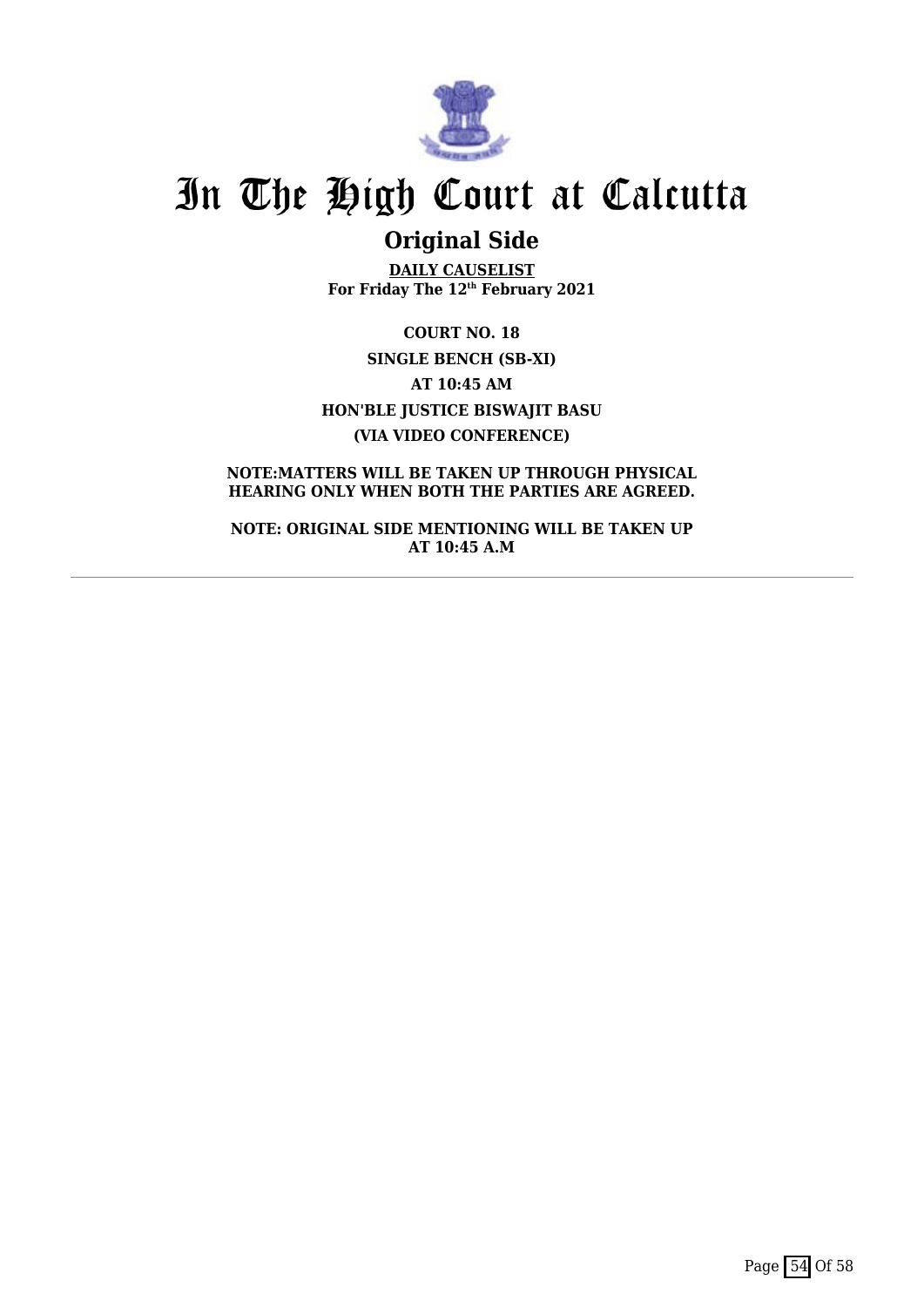

### **Original Side**

**DAILY CAUSELIST For Friday The 12th February 2021**

**COURT NO. 24 SINGLE BENCH (SB- XII) AT 10:45 AM HON'BLE JUSTICE AMRITA SINHA (VIA VIDEO CONFERENCE)**

#### **NOTE:MATTERS WILL BE TAKEN UP THROUGH PHYSICAL HEARING ONLY WHEN BOTH THE PARTIES ARE AGREED.**

#### **NOTE: ORIGINAL SIDE MATTERS WILL BE TAKEN UP AT THE FIRST SITTING OF THE COURT.**

#### **AFTER COMPLETION OF ORIGINAL SIDE MATTERS; APPELLATE SIDE MATTERS WILL BE TAKEN UP.**

**NO PHYSICAL MENTIONING IN COURT.**

#### **TO BE MENTIONED**

| 1                           | WPO/40/2020<br>[FOR CORRECTION VS  | RARVEZ AHMED<br>KOLKATA MUNICIPAL<br><b>CORPORATION AND ORS.</b>                                 | RAMPRAVESH SINGH                 |
|-----------------------------|------------------------------------|--------------------------------------------------------------------------------------------------|----------------------------------|
|                             |                                    | <b>MODIFICATION APPLICATION</b>                                                                  |                                  |
| $\mathcal{D}_{\mathcal{L}}$ | IA NO. GA/1/2020<br>In WPO/52/2020 | PURBA MANDAL<br>Vs<br><b>BOARD OF TRUSTEES FOR</b><br>THE PORT OF KOLKATA,<br>KOLKATA PORT TRUST | KAUSHIK MANDAL<br>KAUSHIK MANDAL |
|                             |                                    | <b>COURT APPLICATIONS UNDER ART.226</b>                                                          |                                  |
| 3                           | WPO/384/2020                       | MAHERJAN BIBI<br><b>VS</b><br>THE KOLKATA MUNICIPAL<br>CORPORATION AND ORS.                      | JAVED MAJID                      |
| 4                           | WPO/48/2021                        | SOUMENDRA KRISTO DUTT<br>AND ANR.<br>VS<br>KOLKATA MUNICIPAL<br>CORPORATION AND ORS.             | DIPENDRA NATH<br><b>CHUNDER</b>  |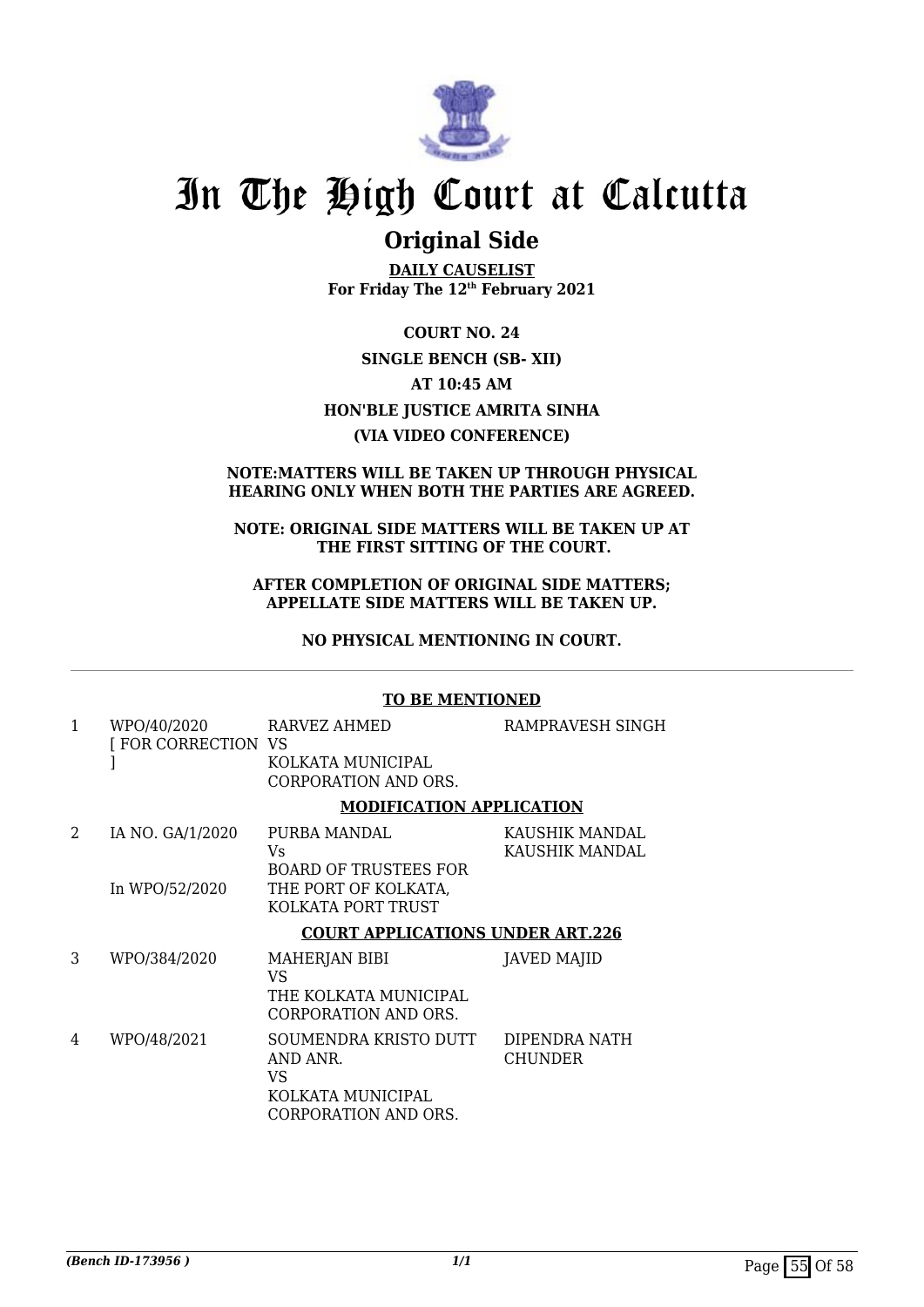

### **Original Side**

**DAILY CAUSELIST For Friday The 12th February 2021**

**COURT NO. 22 SINGLE BENCH (SB-XIII) AT 3:30 PM HON'BLE JUSTICE ABHIJIT GANGOPADHYAY (VIA VIDEO CONFERENCE)**

**NOTE:MATTERS WILL BE TAKEN UP THROUGH PHYSICAL HEARING ONLY WHEN BOTH THE PARTIES ARE AGREED.**

**SPECIAL NOTE.: IF ON ANY TUESDAY OR THURSDAY THERE IS A RESOLUTION FOR COURT RISING AT 3:30 P.M., ORIGINAL SIDE WILL SIT AT 3:00 P.M. INSTEAD OF 3:30 P.M.**

**NOTE: 1) ORIGINAL SIDE MATTERS WILL BE TAKEN UP EVERY TUESDAY AND THURSDAY AT 3:30 P.M.**

**2) MENTIONING ON THE ORIGINAL SIDE WILL BE ALLOWED EVERY TUESDAY AND THURSDAY AT 3:30 P.M**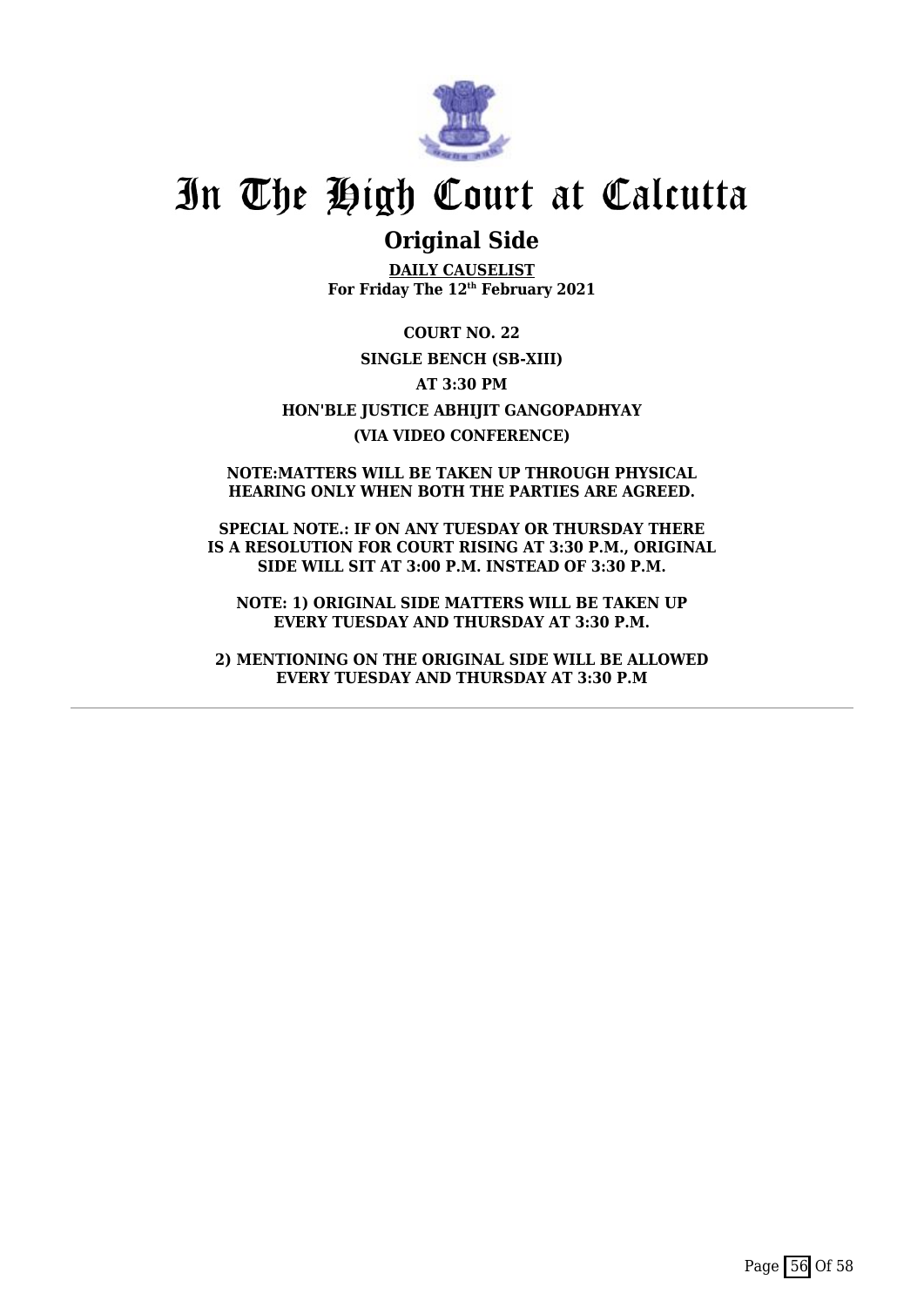

## **Original Side**

**DAILY CAUSELIST For Friday The 12th February 2021**

**COURT NO. CHAMBER**

**SINGLE BENCH ()**

**AT 12:00 PM**

#### **THE LEARNED MASTER & OFFICIAL REFEREE**

#### **FOR DIRECTIONS**

| $\mathbf{1}$ | IA NO. GA/2/2020<br>(Old No:<br>GA/767/2020)<br>In CS/120/2017 | <b>MADHAV PRASAD</b><br>PRIYAMVADA BIRLA APEX<br><b>CHARITABLE TRUST &amp; ORS</b><br><b>Vs</b><br>THE PEERLESS GENERAL<br>FINANCE & INVESTMENT<br>CO LIMITED & ANR | <b>FOX</b><br>FOX & MANDAL                               |                                                                                                                                                 |
|--------------|----------------------------------------------------------------|---------------------------------------------------------------------------------------------------------------------------------------------------------------------|----------------------------------------------------------|-------------------------------------------------------------------------------------------------------------------------------------------------|
| 2            | IA NO. GA/4/2020<br>(Old No:<br>GA/504/2020)                   | M/S. BALAJI ADS<br><b>Vs</b><br>G.C.J. INFRASTRUCTURE<br>PVT. LTD. & ORS.                                                                                           | MULLICK AND CO.<br>MULLICK AND CO.                       |                                                                                                                                                 |
|              | In CS/169/2017                                                 |                                                                                                                                                                     |                                                          |                                                                                                                                                 |
| 3            | IA NO. GA/7/2021                                               | MANMATHA NAH GHOSH &<br><b>ANR</b><br><b>Vs</b>                                                                                                                     | <b>VICTOR MOSES</b><br><b>VICTOR MOSES &amp; CO</b>      | <b>SOUMITRA</b><br><b>GANGULY FOR RES 4</b><br>IN GA 3520 OF 2018,                                                                              |
|              | In CS/252/2018                                                 | RAMKRISHNA DAS AND amp<br><b>ORS</b>                                                                                                                                |                                                          | KOUSHIK BHATTA<br><b>FOR DEF 1,2,3</b><br><b>SOUMITRA</b><br><b>GANGULY FOR RES 4</b><br>IN GA 3520 OF 2018,<br>KOUSHIK BHATTA<br>FOR DEF 1,2,3 |
| 4            | IA NO. GA/2/2020                                               | SIDDHARTHA INSURANCE                                                                                                                                                | <b>VICTOR MOSES AND</b>                                  |                                                                                                                                                 |
|              |                                                                | <b>LIMITED</b><br><b>Vs</b>                                                                                                                                         | CO<br><b>VICTOR MOSES AND</b>                            |                                                                                                                                                 |
|              | In AS/6/2019                                                   | THE OWNERS AND PARTIES<br><b>INTERESTEDIN THE</b><br>VESSEL M.V VSL SSL<br><b>KOLKATA</b>                                                                           | CO                                                       |                                                                                                                                                 |
| 5            | IA NO. GA/2/2020                                               | IME GENERAL INSURANCE<br><b>LIMITED</b><br><b>Vs</b>                                                                                                                | <b>VICTOR MOSES AND</b><br>CO<br><b>VICTOR MOSES AND</b> |                                                                                                                                                 |
|              | In AS/7/2019                                                   | THE O AND P INTERESTED<br>IN THE VESSEL M V VSL<br><b>SSL KOLKATA AND ORS</b>                                                                                       | CO                                                       |                                                                                                                                                 |